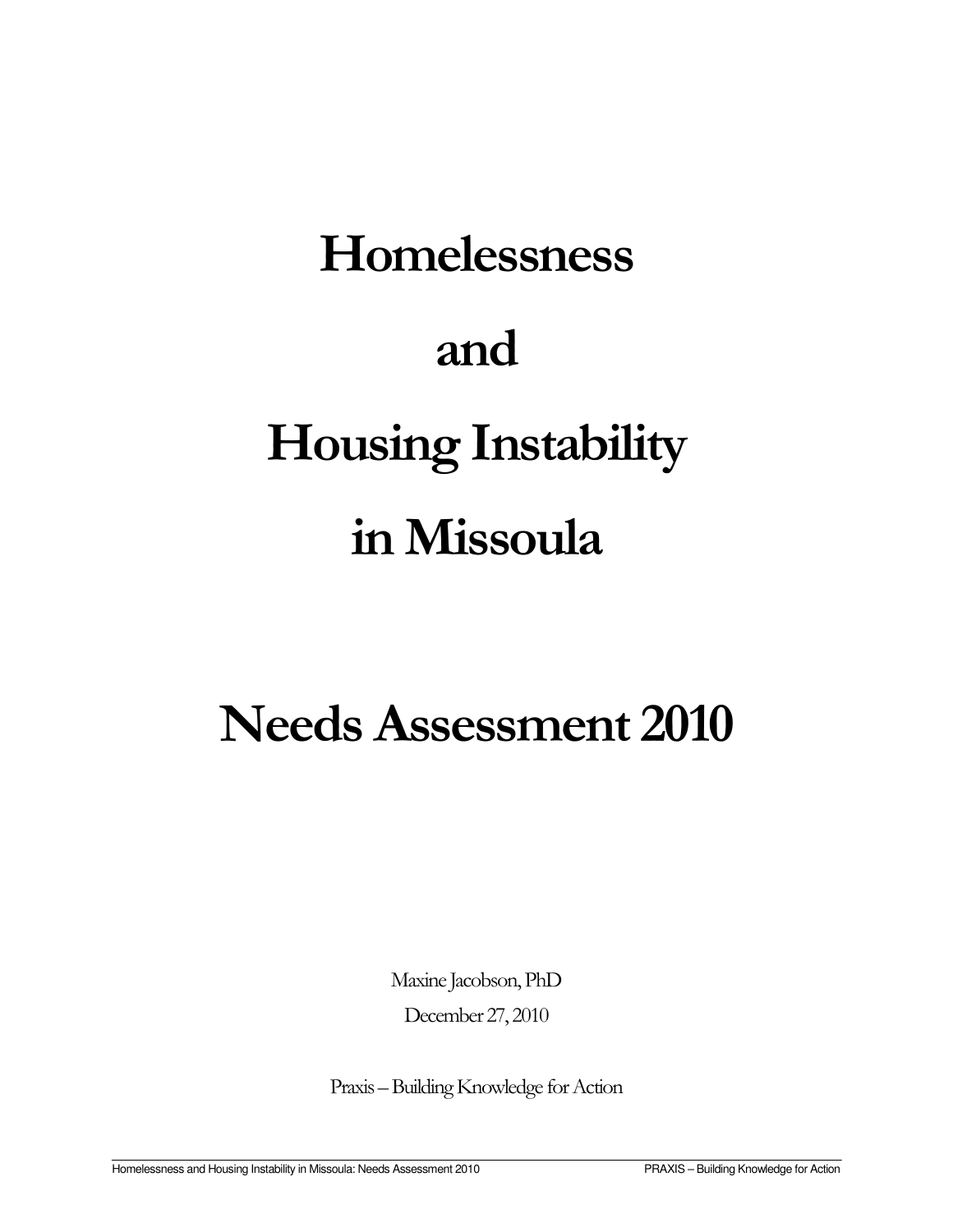# **Table of Contents**

| Identifying Comparison Groups and Significant Demographic Differences 11         |     |
|----------------------------------------------------------------------------------|-----|
|                                                                                  |     |
|                                                                                  |     |
|                                                                                  |     |
|                                                                                  |     |
|                                                                                  |     |
|                                                                                  |     |
|                                                                                  |     |
|                                                                                  |     |
| Section 4: Housing and Other Service Use and Needs: Barriers and Opportunities23 |     |
|                                                                                  | .23 |
|                                                                                  |     |
|                                                                                  |     |
|                                                                                  |     |
|                                                                                  |     |
|                                                                                  |     |
|                                                                                  |     |
|                                                                                  |     |
|                                                                                  |     |
|                                                                                  |     |
|                                                                                  |     |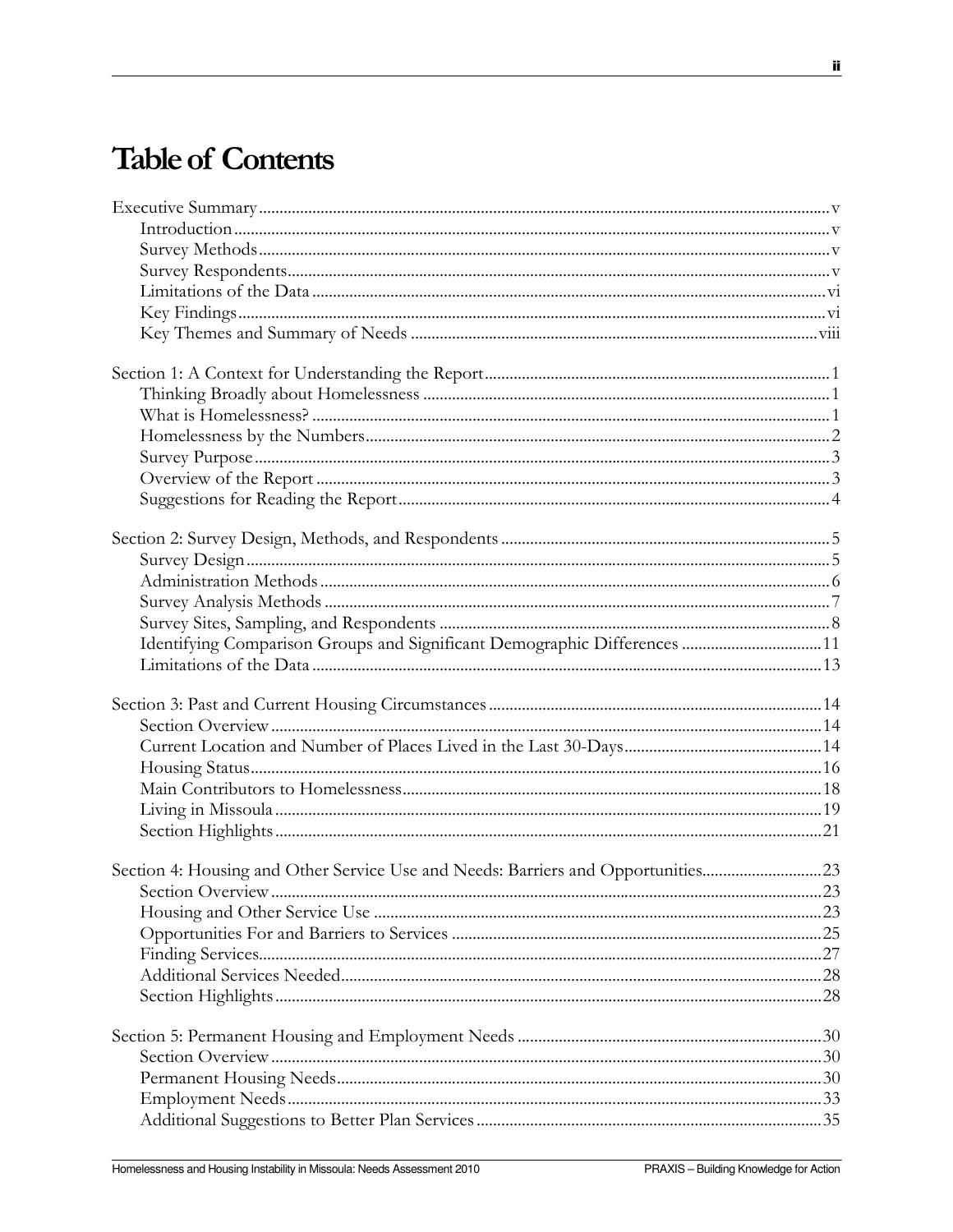| Appendix B: Section 4: Housing and Other Service Use and Needs: Barriers and Opportunities44 |  |
|----------------------------------------------------------------------------------------------|--|
|                                                                                              |  |
|                                                                                              |  |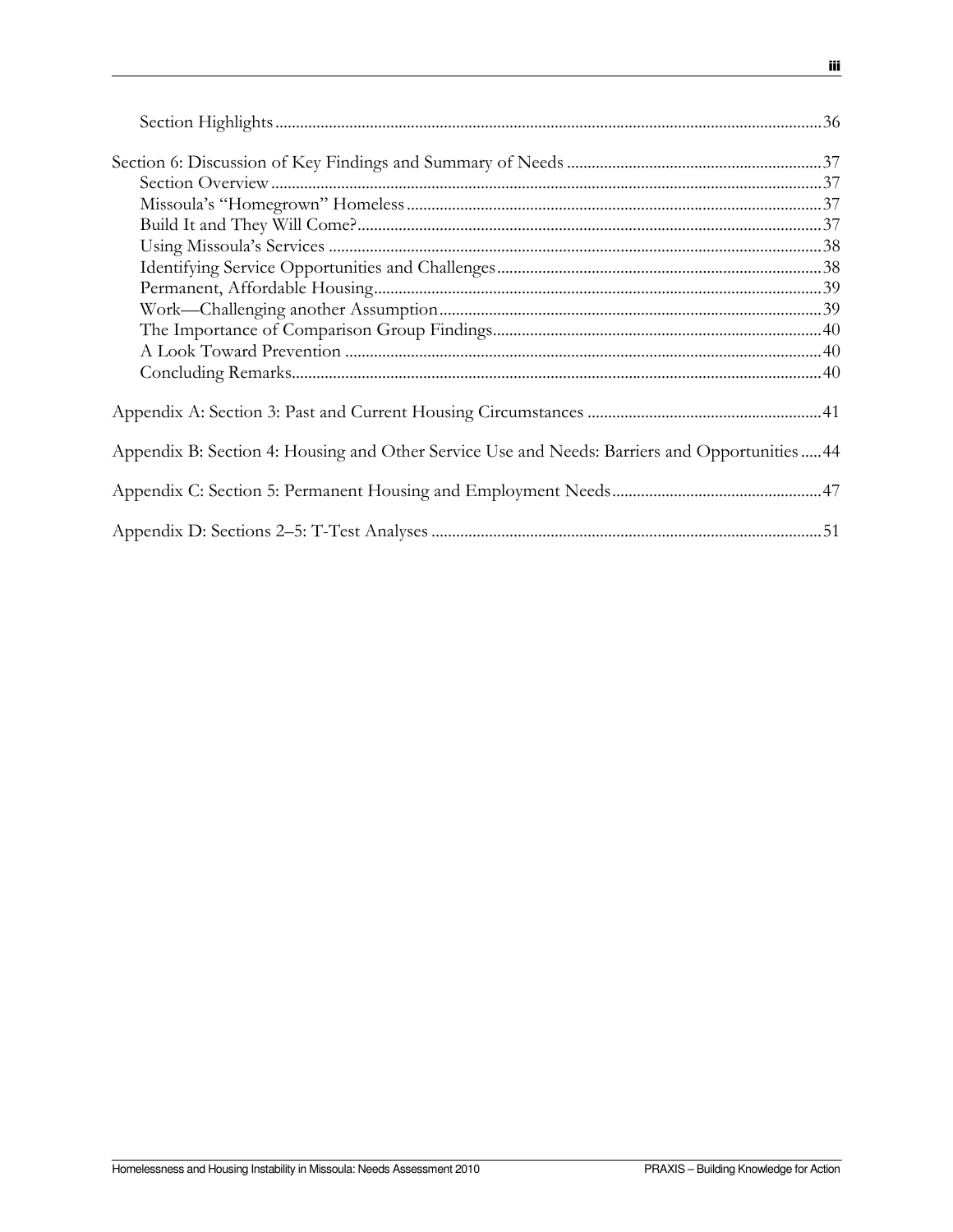# Acknowledgments

This project was made possible because of the generosity of homeless and precariously housed people who shared their stories, and the community volunteers and Missoula agency staff who made the time to listen. Thank you for participating and for helping Missoula reach its goal to plan better solutions to the problem of homelessness.

Many other people contributed time, expertise, and their best thinking to the project. Foremost is Rachel Gooen, MSW, of 5th House Consulting, who did an outstanding job recruiting volunteer survey interviewers, training them and organizing their efforts, reviewing survey drafts, and doing some data entry and analysis of open-ended survey questions.

Tim Conley, PhD, of the School of Social Work–The University of Montana, provided the computers and software for data analysis and the services of two of his graduate students (Erica Noble and Molly Devlin) to help with data entry. Tim was an amazing sounding board and is an expert statistician with an unending passion for research.

Other people helped in different ways. Paul Miller, PhD, a retired U of M sociology professor, gave his expert opinion on survey development, as did Thale Dillon, MA, of the Bureau of Business and Economic Development. Their ideas improved the survey and made it a better data-gathering tool.

The shepherds of the project were an incredible team of people representing City and County government, nonprofit organizations, and local business. Cindy Wulfekuhle, Office of Planning and Grants, went beyond the call of duty, fielding phone calls on the weekend, responding quickly to questions and requests, and always remembering to voice her appreciation.

Last but not least, thanks to Mayor John Engen for his foresight in deciding to gather more information before beginning a conversation on how to address homelessness in Missoula. It takes wisdom and fortitude to hold firm when everyone wants quick answers. This report will be the first step in an informed solution-building process.

Maxine Jacobson, PhD Praxis – Building Knowledge for Action December 2010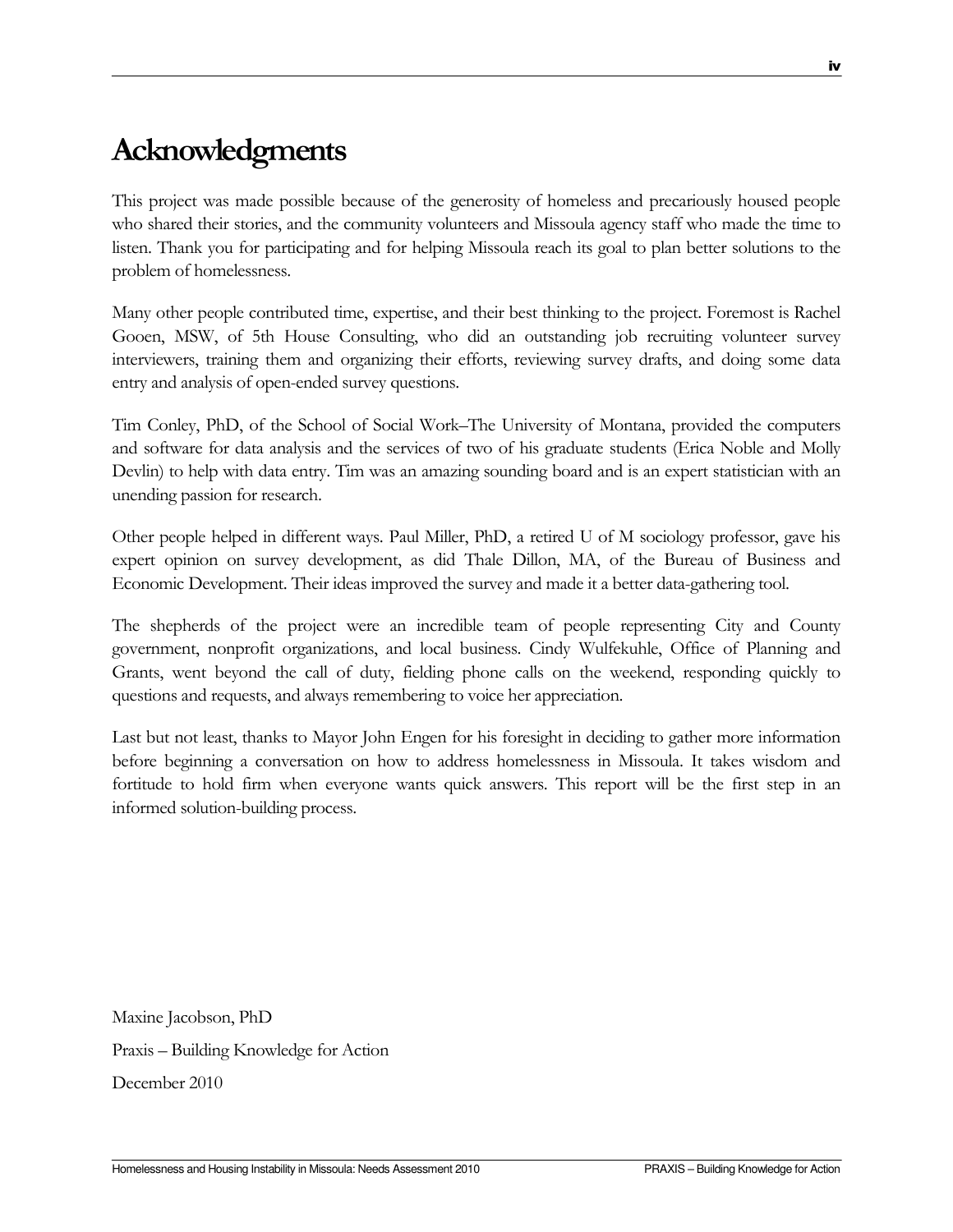# Introduction

In October 2010, the Office of Planning and Grants, on behalf of the City and County of Missoula, local businesses, and several nonprofit organizations, released a request for proposals to conduct a survey of sheltered and unsheltered individuals and families. The purpose of the survey was twofold: (1) to understand the needs of homeless and precariously housed people—those living outside, episodically homeless, or living in emergency shelters or temporary housing; and (2) to gather information to inform a planning process to better meet the needs of people who are precariously housed or homeless.

# Survey Methods

Volunteer survey interviewers attended a 3-hour training session. After the survey was pilot-tested and revised, it was administered by community volunteers and staff from key Missoula agencies in mid-November 2010. Survey locations included areas where homeless people live outside; Missoula's downtown core, trail system, and the Poverello; and Missoula 3:16, Missoula Public Library, Missoula Food Bank, Western Montana Mental Health Center shelters, YWCA Gateway Center, and Partnership Health Center. The survey contained 35 open- and closed-ended questions. Both quantitative and qualitative data analysis were used to arrive at the findings. A convenience sampling approach was used to select people who were currently homeless or who had experienced episodes of homelessness in the last 3 years.

# Survey Respondents

Altogether, 240 people participated in the survey. Almost 65% were males and approximately 35% were females. Ages ranged from 17 to 86, with an average age of 41.4. Seventy-five percent of respondents were white, and the sample also included very small numbers of Latino, black or African American, Asian, Native Hawaiian, and Alaskan Native people. American Indians made up 22.5% of the sample.

Almost 67% of the respondents were living alone or as part of a couple without children, while almost 23% were living in one- or two-parent families. Concerning education levels, 22% had completed less than a high school degree or GED. Approximately 32% had completed high school or a GED, while almost 46% had completed some college or bachelor's or graduate degrees.

Almost 21% of survey completers had served in the U.S. military or National Guard. Thirty-five percent had lived in Missoula for 11 months or less, while 65% had lived in Missoula for a year or more. Of these, almost 42% had lived in Missoula at least 6 years. Monthly income ranged from \$0 to \$2,500. Average monthly income was \$480.58.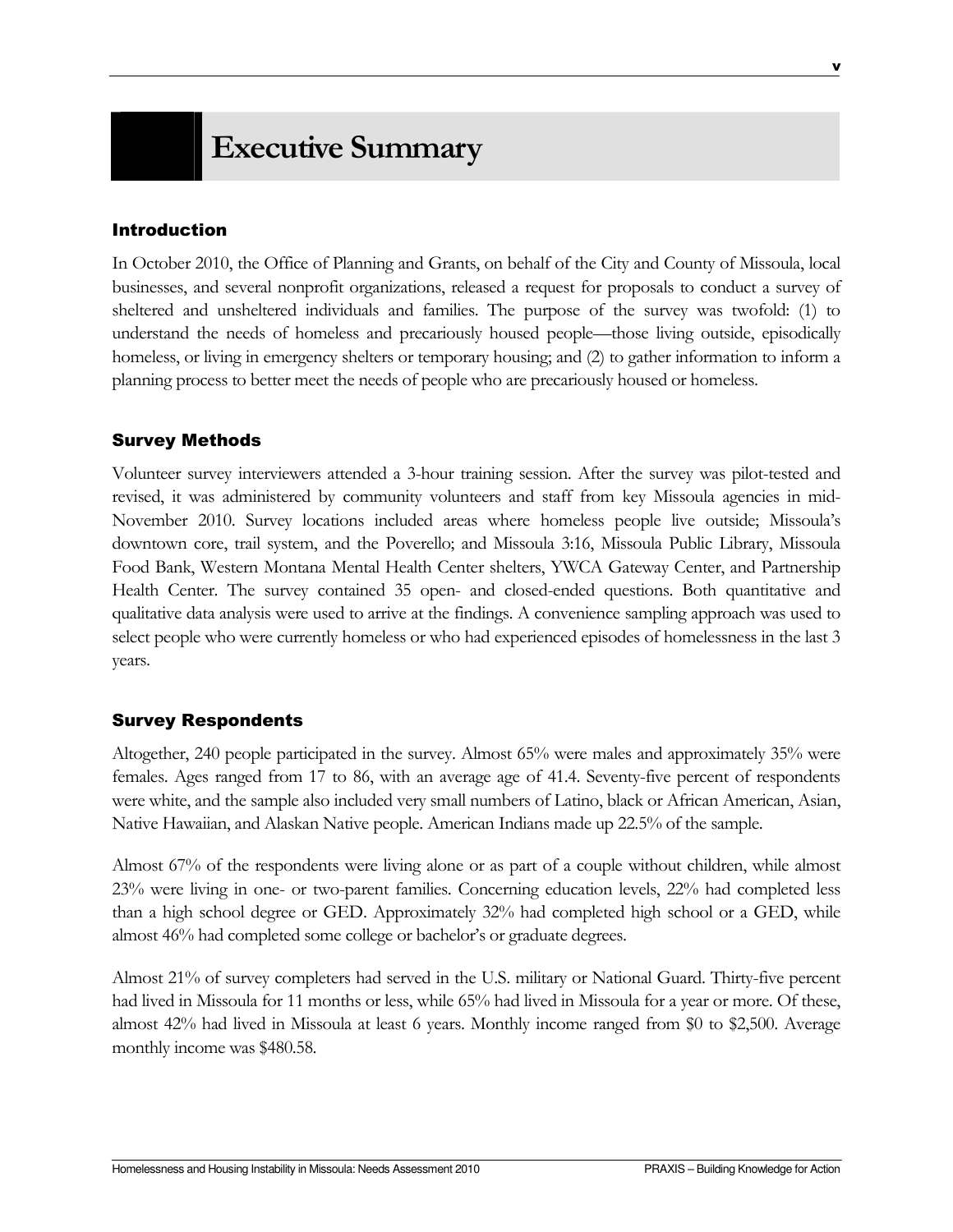## Limitations of the Data

When interpreting the findings contained in the report, keep in mind that they reflect the information gathered from those interviewed and not from Missoula's entire homeless and precariously housed population. As such, generalizing the findings to these broader groups living in Missoula is not advisable. Nonetheless, the work represents a landmark best effort to gather meaningful information on this population for Missoula. It can serve as a valuable guide when considering the policy and practice implications of proposed interventions.

# Key Findings

#### Past and Current Housing Circumstances Highlights

The most striking findings to emerge from information collected about past and current housing circumstances were the following:

- The number of people living outdoors (mid-November) accounts for 85, or 34.5% of survey respondents.
- Almost half of the respondents (48%) experienced extremely disrupted lives, marked by uncertainty about where to live day-to-day based on the number of places they lived during the 30-day period prior to the survey.
- Those most likely to live outside were males with longer histories of homelessness whose last permanent housing was somewhere other than Missoula.
- The most common places respondents stayed during the 30-day period prior to the survey were at the Poverello, outside, and with friends and/or family.
- Eighty-five percent of the total sample were considered homeless at the time of the survey.
- Fifty percent of the sample had experienced one or two episodes of homelessness in the past 3 years, while 29% had been homeless continuously.
- Almost half of the respondents were living in Missoula's permanent housing when they experienced their first episode of homelessness. These were more likely to be women and families with children.
- The longer respondents were homeless, the more likely they were to report illness/medical problems as a reason for their homelessness.
- People whose last permanent housing was in Missoula were more likely to report low wages as a reason for homelessness.
- Women and families were more likely to report domestic abuse and family conflicts as reasons for homelessness.
- People living elsewhere at the time they became homeless moved to Missoula primarily because of family and friends and not because of the services offered.
- People stayed in Missoula mostly because of the City's attributes (cohesiveness, community support, activities) and its helpful, friendly people and far less so because of the services offered.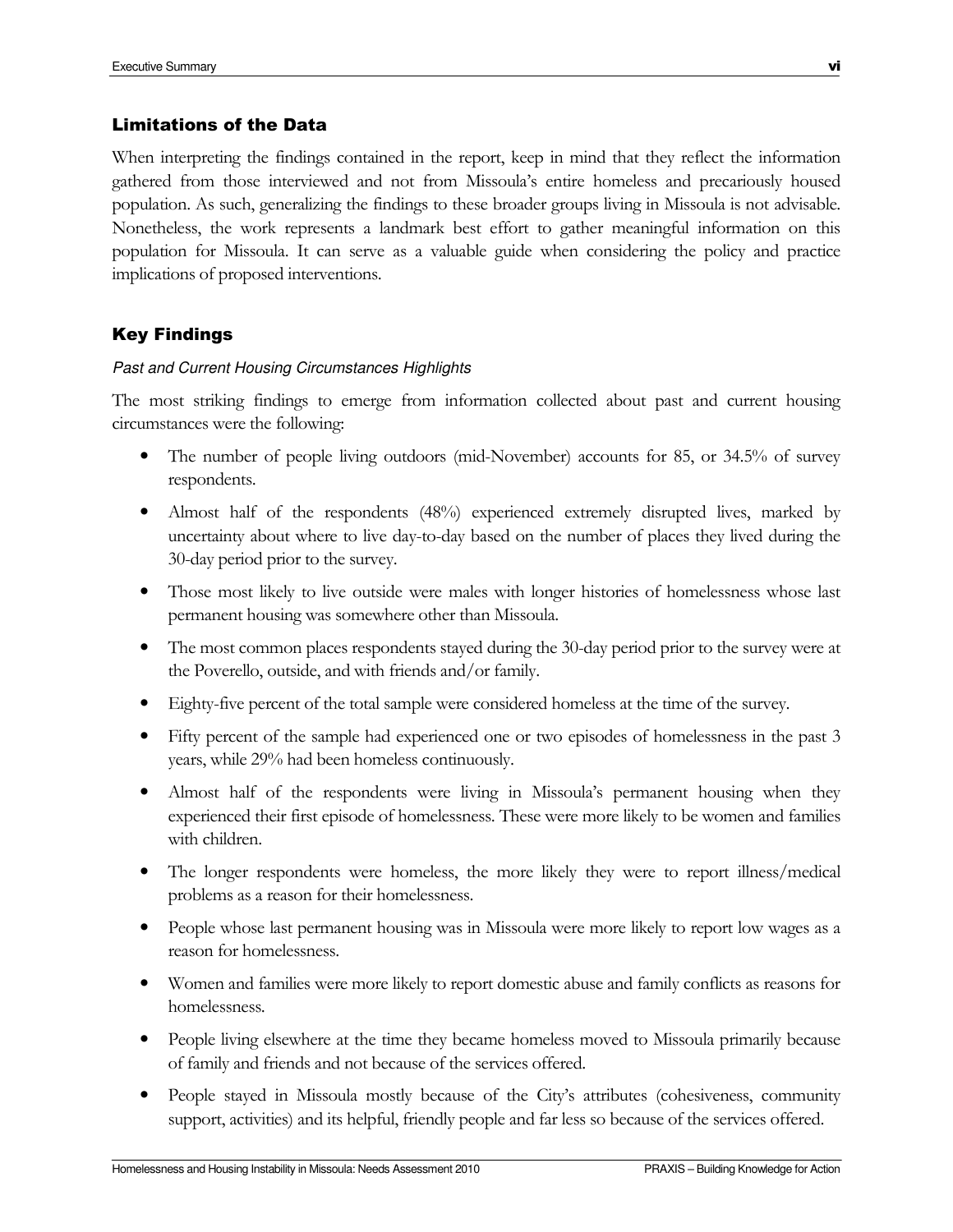#### Housing and Other Service Use and Needs: Barriers and Opportunities

The most striking findings to emerge from information collected about housing and other service use and needs were the following:

- Most respondents had used at least one of Missoula's services in the past 12 months.
- Of all the services available in Missoula, food/meals were most frequently used.
- Of respondents who had lived in Missoula more than a year, women, and families with children, were more likely to use Missoula's mainstream services (Missoula Housing Authority, Human Resource Council, WIC, and Missoula Food Bank).
- Respondents whose last permanent housing was in Missoula used the most services overall.
- Respondents whose last permanent housing was somewhere other than Missoula used more emergency-shelter services.
- Two-thirds of respondents reported that some services are easier to use than others.
- Informal program operations and respectful, compassionate treatment by service organization staff create more opportunities for services use.
- Ease of service access, location of service, and transportation to and from services create opportunities for service use.
- Top barriers to service use include not qualifying, an income that is too high, and lack of identification papers.
- Top reasons some respondents chose not to apply for services were "someone needs it more than I do," embarrassment about using services, and too-lengthy application processes.
- Respondents most likely to find out about services through word of mouth were those who had experienced multiple episodes of homelessness and those whose last permanent housing was somewhere other than Missoula.
- Families and women were more likely to find out about services by accessing them.
- Housing assistance was by far the most frequently mentioned service needed.

#### Permanent Housing and Employment Needs

- Of the 205 respondents living in temporary housing and outside, almost 89% were interested in finding permanent housing.
- The top three needs identified for finding permanent housing were (1) affordable housing, (2) employment, and (3) bus passes.
- Monthly income for 78% of respondents fell below the median monthly rent (\$700.00) for a twobedroom apartment in Missoula.
- Ongoing rental assistance, first and last month's rent and deposit, and a job, or at least a betterpaying one, were the top three needs identified that would help respondents afford permanent housing.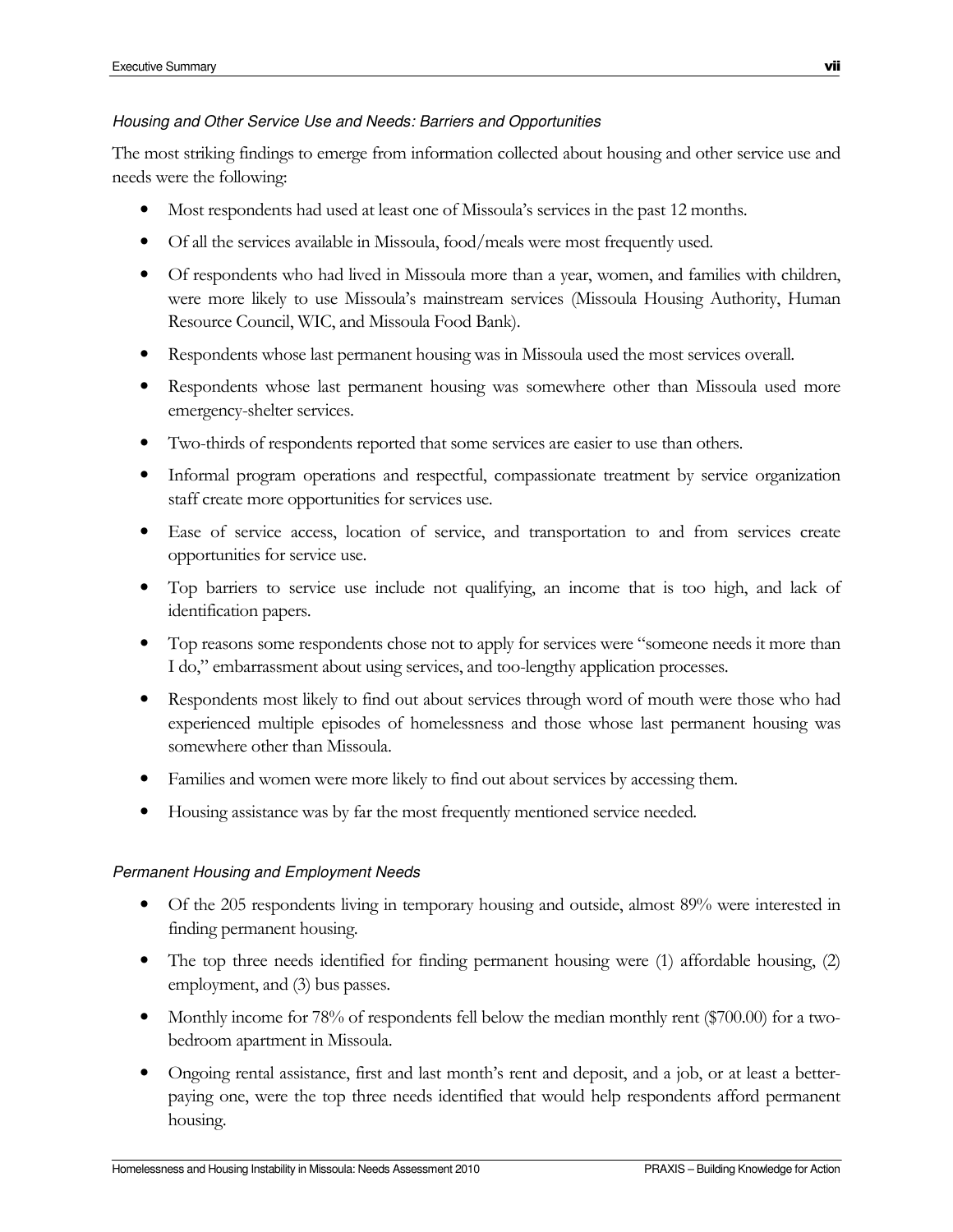- Families with children were more likely to report minor vehicle repairs, paying rent on a weekly basis, first and last month's rental assistance, and employment assistance as needs that would help them afford permanent housing.
- Forty-two percent of respondents who reported monthly income sources were employed either part- or full-time, sold crafts, worked day labor, or recycled to earn money.
- Those who had lived in Missoula more than a year were more likely to report a part- or full-time job as a source of income.
- Almost 50% of respondents reported needing help to find a job.
- The top three employment assistance needs were (1) education/job training, (2) transportation, and (3) knowing what jobs were available.
- Identification papers were needed most by people who had been homeless longer and who had lived in Missoula for more than a year.
- Key suggestions to better plan services consisted of (1) creating more emergency-shelter resources for families with children, (2) expanding shelter services, and (3) developing quicker and easier access to affordable housing and increasing options for affordable housing.

# Key Themes and Summary of Needs

## Missoula's "Homegrown" Homeless

This key finding challenges an assumption that homeless people in Missoula come from somewhere else. Almost half of the sample included people who were living in Missoula when they were last permanently housed. These people were living in Missoula when they left permanent housing for a number of possible reasons including low wages, eviction, domestic abuse, and, first and foremost, because they simply could not afford rent or were unable to make their mortgage payment. Many are women and families with children.

#### Build It and They Will Come?

One of the most profound survey findings challenges the idea that building more services in Missoula will bring more homeless people to the City to use them—a fear of many who worry about the City's economy, especially during a time of recession and dwindling federal funding for social programs. It appears that, for at least those included in the survey, people come to Missoula and stay here primarily because of what has already been built—a supportive, cohesive, welcoming community of friendly, good people. They also come because of family and friends who already live here.

#### Using Missoula's Services

Almost everyone who participated in the survey used at least one of Missoula's housing assistance, shelter, food/meals, and health care services in the past year. Respondents were pleased with the emergency food and soup kitchen programs offered in Missoula. These were used more than any other service, and are also the easiest services to access in Missoula. Another striking finding was that in terms of service use,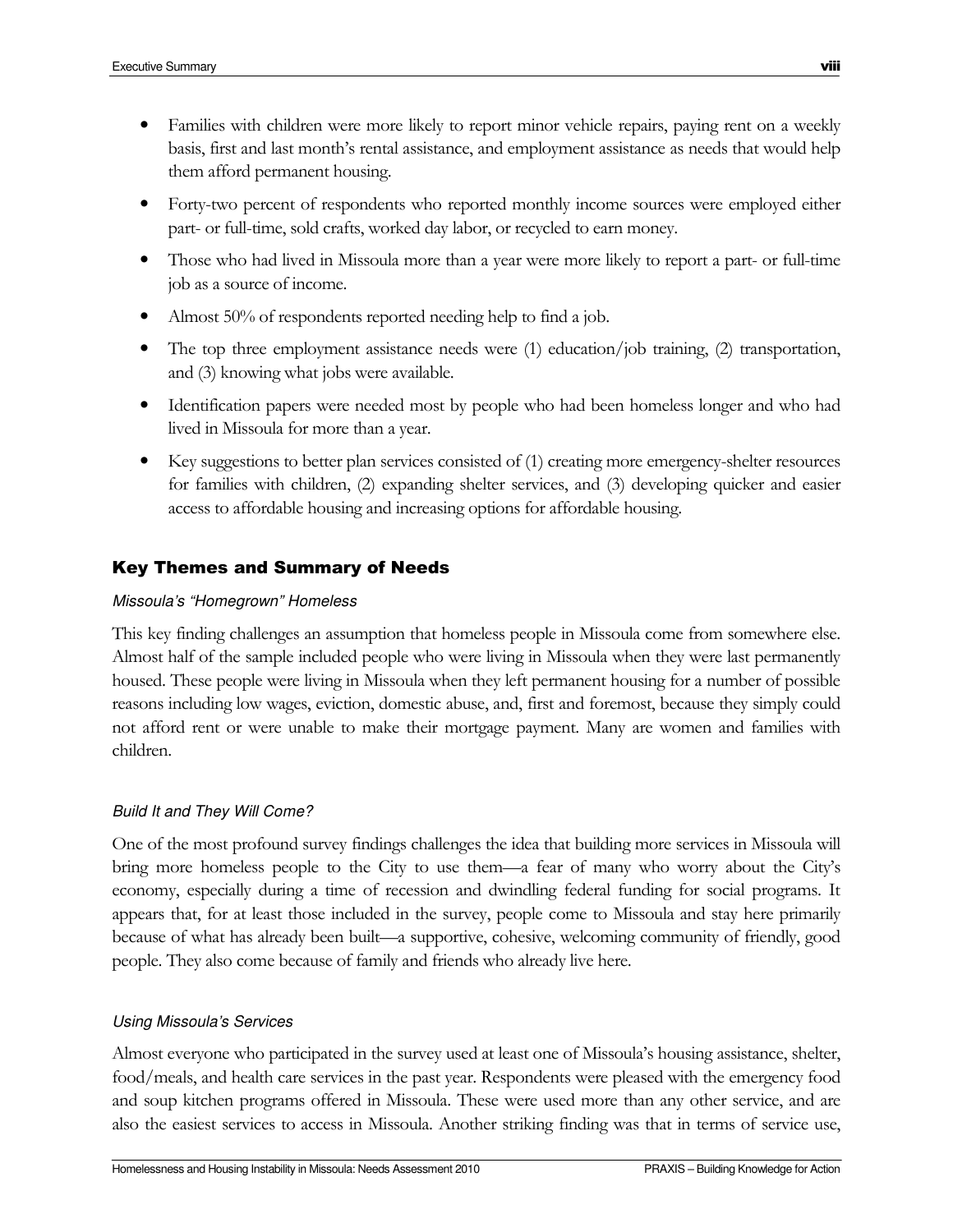survey respondents whose last permanent housing was in Missoula were likelier to use more services than those whose last permanent housing was in another state or elsewhere in Montana.

#### Identifying Service Opportunities and Challenges

Two-thirds of the respondents reported that some Missoula services were easier to access than others. They provided insight into service challenges such as lengthy applications and eligibility requirements that do not reflect the rising cost of living. However, treating people with dignity and respect emerged as the most important means of creating opportunities for access to services.

#### Permanent, Affordable Housing

More than three-quarters of the respondents who were not currently housed wanted permanent housing. The most pressing issue identified to meet this need was gaining access to affordable housing, which was linked to viable, sustainable employment. The median monthly income for respondents was \$450.00. However, a median-priced apartment in Missoula costs \$700 a month.

#### Work—Challenging another Assumption

The second most commonly mentioned need after affordable housing was employment. It was repeated as one of the top things people needed to afford permanent housing. Of the 71% of respondents who reported a monthly income source, 42% worked at something to achieve these ends (part- or full-time job, craft sales, day labor, recycling).

#### The Importance of Comparison-Group Findings

The findings indicate that the comparison groups identified for the analysis experience homelessness and housing instability differently. Needs for services and the intensity of service use are also different. Findings such as these push against stereotypes or grand overarching claims about which services are important for all "homeless people." They help to create a better understanding of how assistance programs can tailor services to address distinctly different needs. Planning efforts need to take this important issue into account as well.

#### A Look Toward Prevention

A number of findings point to the higher cost of prolonged homelessness on the physical and emotional aspects of human life and the economic toll it takes on communities. Knowing how these costs tally out would be important planning information. For example, how much does it cost to provide a family with an intensive array of community services once they experience homelessness, compared to before?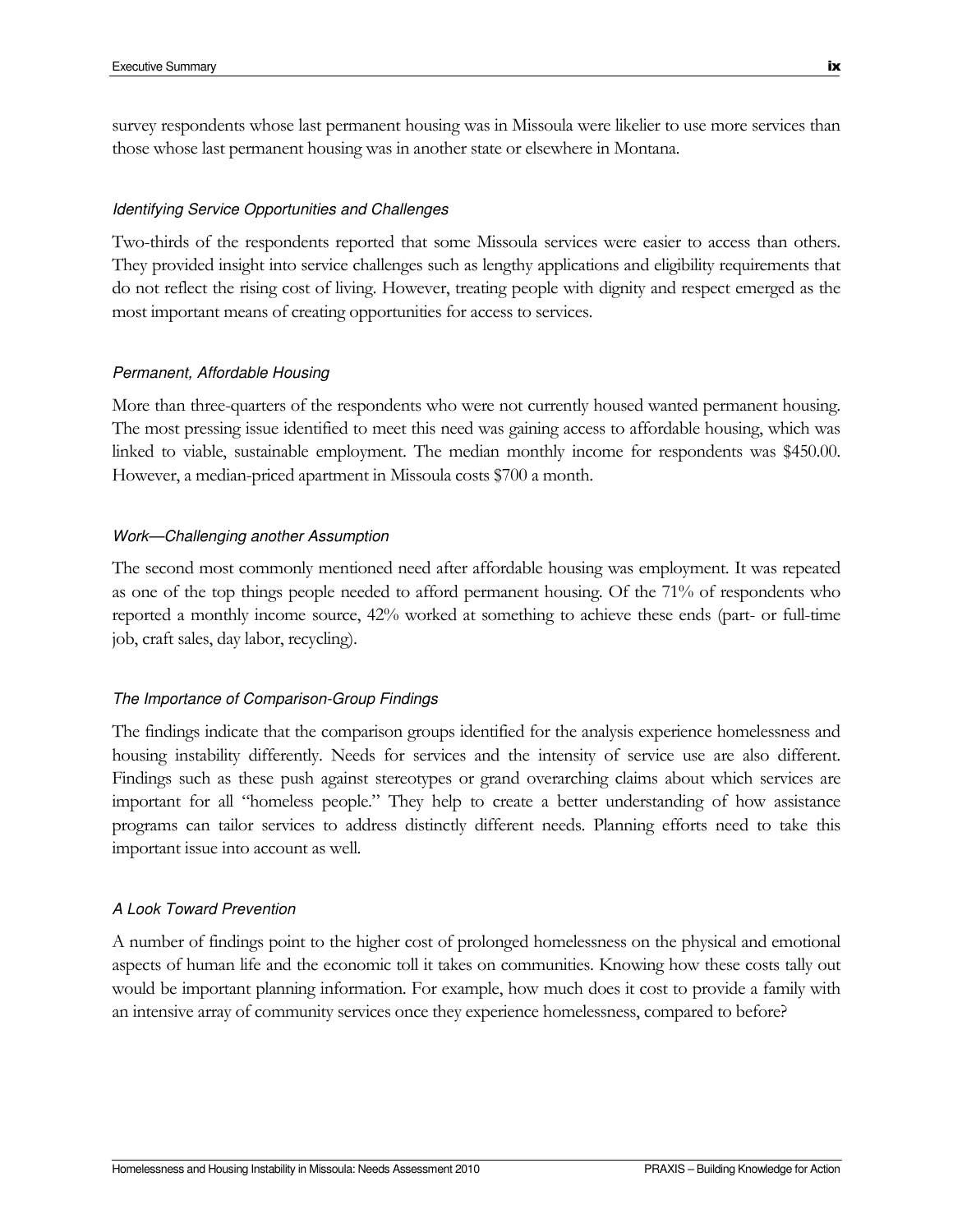# 1 A Context for Understanding the Report

#### Thinking Broadly about Homelessness

Homelessness first emerged as a national issue in the United States in the 1870s when a dramatic increase in the homeless population made the problem difficult to ignore.<sup>1</sup> Before this time there were reoccurring surges in what were referred to as "the wandering poor." Homelessness was attributed to urbanization and industrial development. While the advancement of a nation has the ring of something good, it does not necessarily mean the advancement of all the nation's people. Many were tossed aside by the social and economic wake that occurs with regularity in a capitalist society. Throughout the last 140 years, policies have been developed to address homelessness based on current definitions of the homeless themselves. Historically, homeless people have been stereotyped as vagrants, tramps, hobos, sturdy beggars, and, more recently, as "serial inebriates."<sup>2</sup> However, none of these labels accurately depicts the larger picture of homelessness. Labels can do grave injustice to decision-making processes based solely on views that fail to capture the problem in its entirety.

Getting an accurate read on the number of people experiencing homelessness in the United States is difficult. Differing ways of defining homelessness, coupled with varying methods for measuring it, compromise our ability to collect precise numbers. In addition, counts of homeless people have been limited to those living on the streets or in emergency shelters. Those closest to the issue, programs offering services to the homeless, recognize the hidden underbelly of homelessness, those difficult to count, the "invisible homeless," or people living short term with family members or friends, residing in motels or in campers. They come in contact with individuals and families precariously housed, whose daily existence is marked by uncertainty about whether today or tomorrow will precipitate just one more emergency likely to remove the roof over their heads.

#### What is Homelessness?

 $\overline{a}$ 

There are many definitions of homelessness. In general, definitions of social problems are shaped by societal perceptions and political trends that often polarize problems into opposing camps: dysfunctional individuals versus dysfunctional societal social, political, and economic structures.<sup>3</sup> Accordingly, definitions of homelessness have changed throughout history. Definitions are important to understand because they influence and shape policy decisions. Some have argued that homeless people choose to be homeless and that services for the homeless create a culture of dependency, thereby perpetuating homelessness.<sup>4</sup> The attitude voiced is that if more services are created to address homelessness, more

<sup>&</sup>lt;sup>1</sup> Kusmer, K. (2002). Down and out, on the road: The homeless in American history. New York: Oxford University Press.

<sup>&</sup>lt;sup>2</sup> see Jessica Mayrer's November 25, 2010 article, Out in the cold: Officials seek answers with homeless needs assessment. Missoula, MT: Missoula Independent.

<sup>&</sup>lt;sup>3</sup> Cronley, C. (2010). Unraveling the social construction of homelessness. Journal of Human Behavior in the Social Emvironment, 20, 319–333.

<sup>4</sup> Baum, A., & Barnes, D. (1993). A nation in denial: The truth about homelessness. Boulder, CO: Westview Press.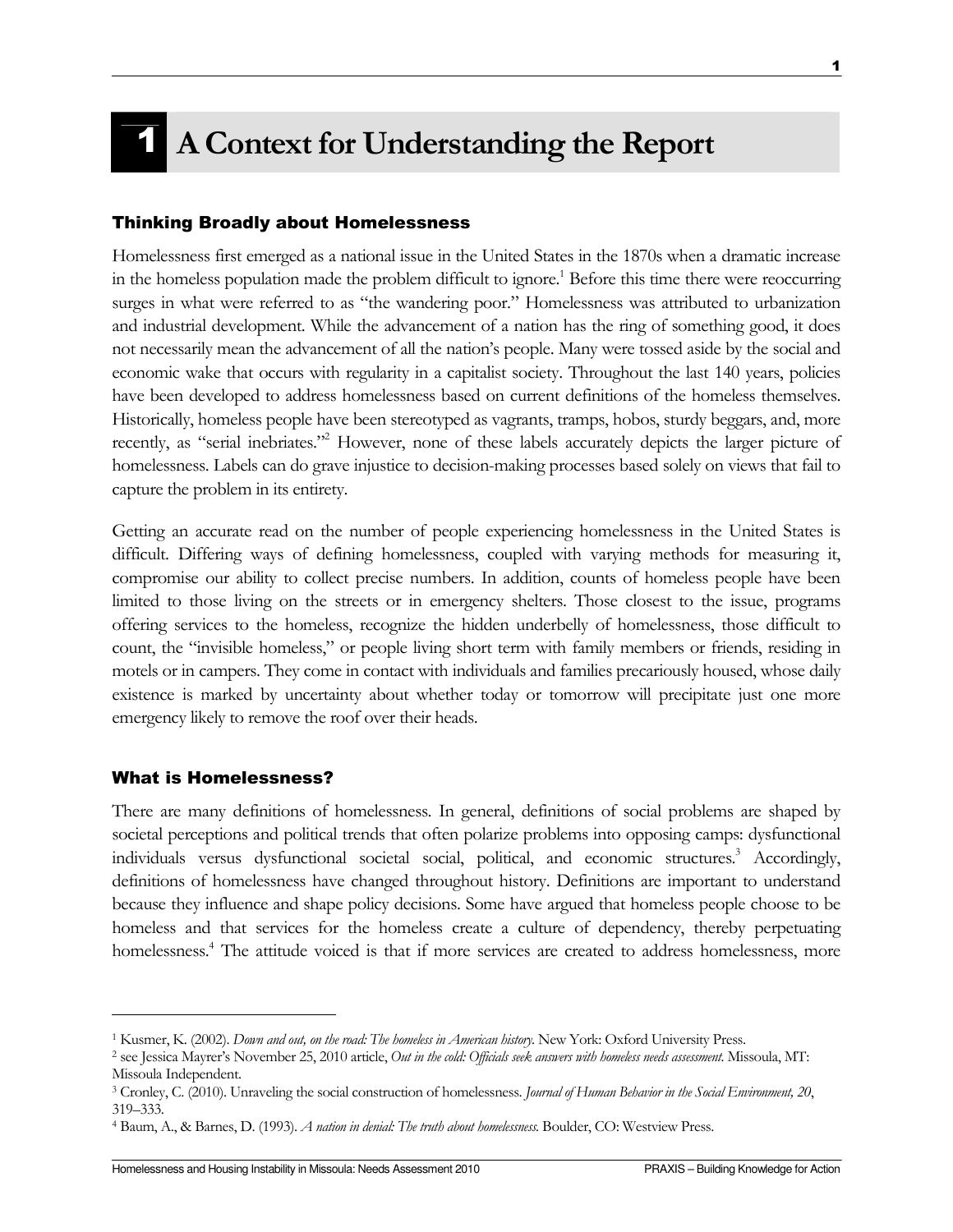people will gravitate toward them.<sup>5</sup> Those in the opposing camp view homelessness as an extreme form of poverty in which the fastest growing group is families with dependent children.<sup>6</sup>

According to the federal definition of homeless, "a person is considered homeless who lacks a fixed, regular, and adequate night-time residence; and . . . has a primary night time residency that is:

A) a supervised publicly or privately operated shelter designed to provide temporary living accommodations . . .

B) an institution that provides a temporary residence for individuals intended to be institutionalized, or

C) a public or private place not designed for, or ordinarily used as, a regular sleeping accommodation for human beings."

#### Homelessness by the Numbers

Throughout U.S. history, policy decisions and service development have relied primarily on estimates of homelessness. Current estimates based on information from the National Alliance to End Homelessness indicate the following:<sup>8</sup>

- Over the course of a year, between 2.5 million and 3.5 million people will live either on the streets or in an emergency shelter.
- Roughly 600,000 families and 1.35 million children experience homelessness in the United States each year.
- Approximately 23% of homeless people are veterans.

As a requirement for U.S. Department of Housing and Urban Development (HUD) funding, cities across the United States conduct point-in-time surveys at the end of January biannually to count the number of individuals and families who are unsheltered or who are living in transitional housing facilities or emergency shelters. Survey results are used to (1) determine the size and scope of the homeless problem at the local level, (2) plan services and programs appropriate to address local needs, and (3) measure progress in addressing homelessness.<sup>9</sup>

In Missoula, the *Homeless Survey Summary* compiled by the Continuum of Care group for 2009 and 2010 indicates that 524 and 631 surveys were completed, respectively. These numbers indicate a 21% increase in the number of people counted from 2009 to 2010. Surveys completed with families in 2009 and 2010

<sup>&</sup>lt;sup>5</sup> In short, this belief system supports the idea that "if you build it, they will come."

<sup>&</sup>lt;sup>6</sup> Email correspondence with Annette Tezli, PhD candidate, University of Calgary, regarding Keeping the Family Intact, paper presentation at Sociology Conference, Stockholm, Sweden, July 2010.

<sup>7</sup> This definition comes from the Stewart B. McKinney Act, 42 U.S.C. § et seq. (1994).

<sup>&</sup>lt;sup>8</sup> For more information see the National Alliance to End Homelessness website at www.endhomelessness.org.

<sup>&</sup>lt;sup>9</sup> See www.hud.gov/offices/cpd/homess/library for additional information on the rationale for and administration of point-intime surveys.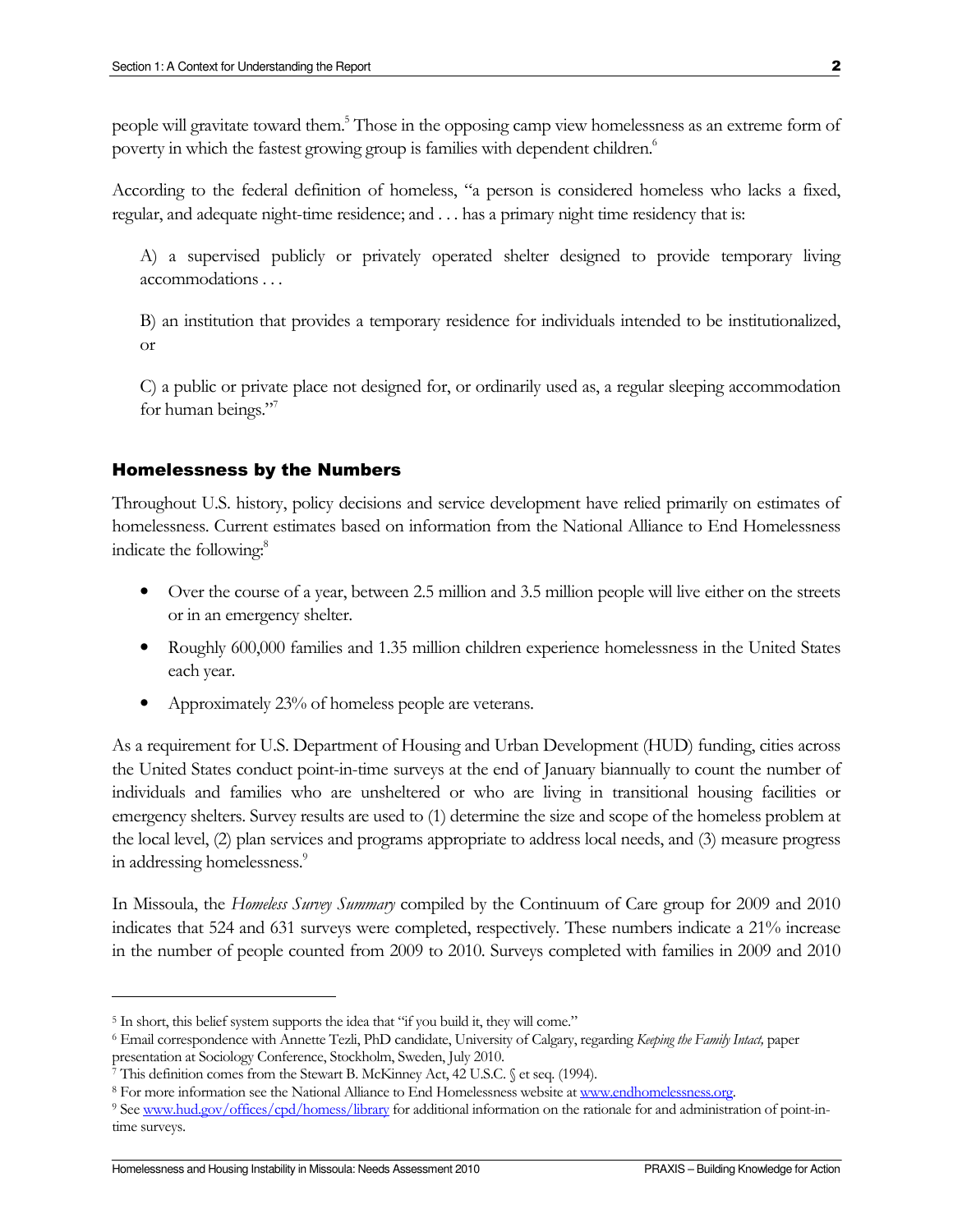were 130 and 179, respectively, indicating a 37% increase in the number of families counted over a 1-year period.

## Survey Purpose

In October 2010, the Office of Planning and Grants, on behalf of the City and County of Missoula, local businesses, and a number of nonprofit organizations, released a request for proposals to conduct a survey of sheltered and unsheltered individuals and families. The purpose of the survey was to

- Understand the needs of people who are living or have recently lived in temporary housing, in emergency shelters, or outside.
- Gather information related to past and current housing circumstances, housing and other service needs and challenges, and income sources and employment needs of people precariously housed and homeless.
- Explore differences between identified groups of homeless and precariously housed people based on past and current housing circumstances and housing, employment, and other service needs.
- Gather information to inform a community planning process through which recommendations will be developed to help better meet the needs of homeless and precariously housed people living in Missoula.

# Overview of the Report

Homelessness and Housing Instability in Missoula: Needs Assessment 2010 presents findings from a survey administered in November 2010. The report is organized into six sections:

Section 1: Introduction: A Context for Understanding the Report provides readers with some background information on homelessness including estimates of scope, local homelessness counts, and definitions of homelessness. This section also outlines the survey's purpose and provides information to help readers better understand the report.

Section 2: Survey Design, Methods, and Respondents discusses survey design rationale. It also describes the survey sample, as a whole, based on general demographic information. Seven distinct comparison groups are identified such as women versus men and one-time homeless versus multiple-times homeless.

**Section 3:** Past and Current Housing Circumstances reports on where survey respondents were living at the time of the survey and where they had lived during the month prior to participating in the survey. Family information and frequency of times in and out of permanent housing over the last 3 years are also reported. This section looks at how long survey respondents have been homeless, where they lived when last permanently housed, and the main reasons for their current housing circumstances.

Section 4: Housing and Other Service Use and Needs: Barriers and Opportunities presents frequency and intensity of respondents' service use. It provides additional information about what makes some services easier to use, why some people choose not to use them, and how people learn about and find services.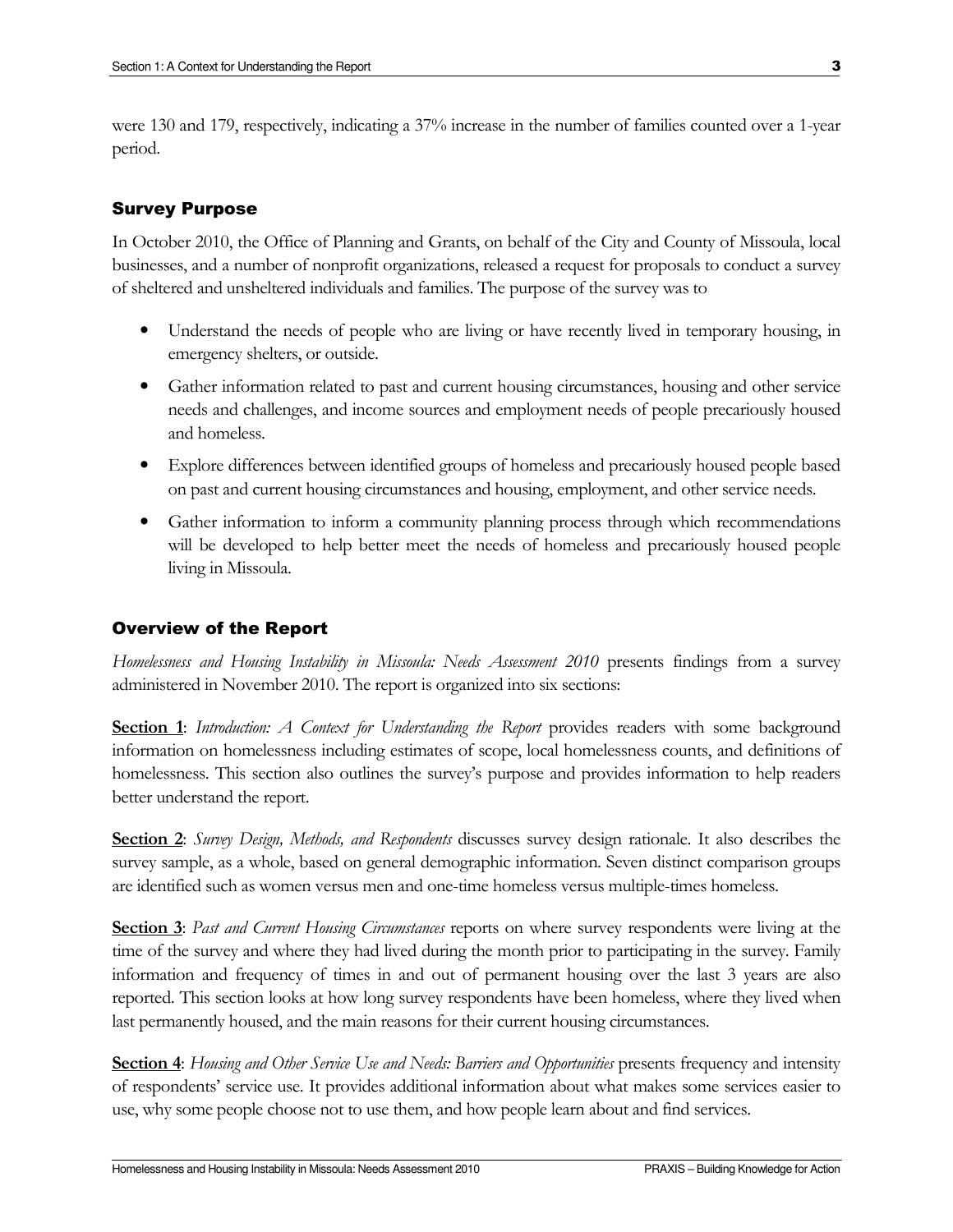Section 5: Permanent Housing and Employment Needs outlines what assistance is needed in order to find and afford permanent housing. Respondents' income sources and employment needs are identified as well as what respondents thought they could afford for rent on a monthly basis.

Section 6: Discussion of Key Findings and Summary of Needs highlights and discusses key findings that emerged from the survey data. These are organized and summarized according to themes that look at the findings from a wide angle lens and their implications for practice and policy.

#### Suggestions for Reading the Report

The report contains a wealth of information extracted from a survey that elicited rich details about the lives, current circumstances, and housing, employment, and service needs of precariously housed and homeless people living in Missoula. Each of the findings' sections (3–5) is supported by an appendix that includes more in-depth information for readers who have an affinity for "digging deeper into the data." Those with limited time may simply read the executive summary or end-of-section highlights.

In some cases the tables in the findings' sections represent an analysis of "word" data and, therefore, counts and percentages of themes are reported instead of the usual "number" data most of us are used to seeing. Sometimes percentages exceed 100% because respondents could "choose all that apply."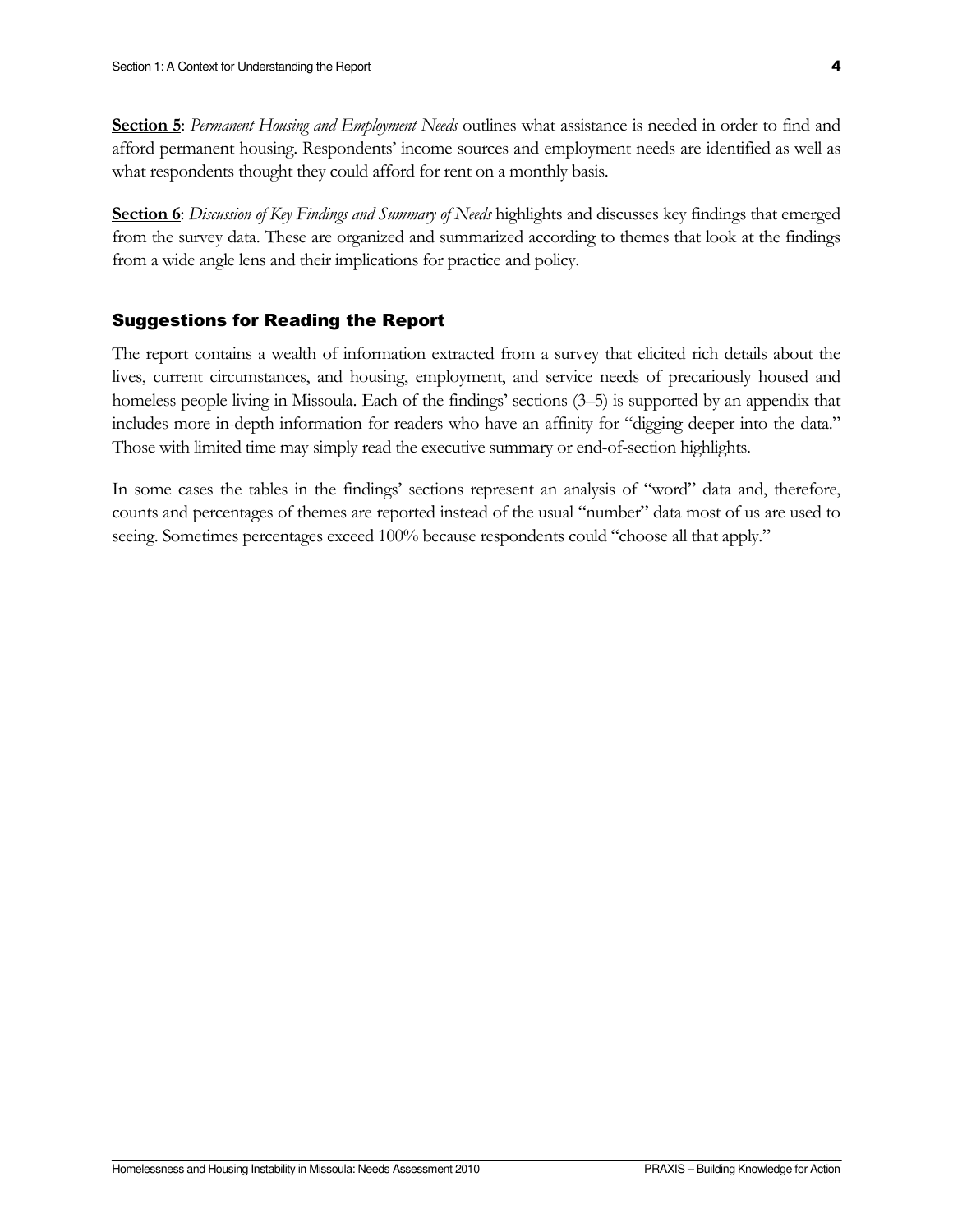# 2 Survey Design, Methods, and Respondents

# Survey Design

A draft survey was developed by members of a committee who represented businesses, nonprofit organizations, and City and County government. Survey items were developed and/or drawn from surveys developed elsewhere to address a similar purpose. The draft survey was piloted and revised based on feedback from survey experts and a small group of people experiencing homelessness.

Survey design was also informed by current research in the study of homelessness. Different patterns of homelessness have been identified based on duration and frequency. The idea that there are different patterns of homelessness challenges the myth that all homeless people fit a common stereotype: a middleaged to older man who is frequently unemployed; often mentally ill, handicapped, or an abuser of substances; and who exhibits little or no attachment to common values of social solidarity such as family, workplace, or membership in unions or organizations.<sup>10</sup> This typology of homelessness differentiates the following groups: $11$ 

- 1. **Transitional:** This group's members experience only one or two episodes of homelessness, are likely to be younger, and are least likely among the homeless population to have mental health, substance abuse, or major medical problems. They are often recent members of the precariously housed population who lost housing as a result of unemployment, marital discord, or some other catastrophic event.
- 2. **Episodic:** This group comprises individuals who frequently move in and out of homelessness. According to the literature, this group is likely to be young and to experience chronic unemployment, medical, mental health, and substance abuse problems. Time outside of shelters may be spent in hospitals, detoxification centers, jails, or on the streets.
- 3. Chronic: This group best fits the stereotype of what used to be called "the skid-row homeless." Shelter use is generally more long term than strictly for emergency purposes. These individuals are most likely older and have been unemployed longer and can suffer from disabilities and substance abuse problems.

Research on large urban samples of homeless people has indicated that the transitional homeless account for approximately 80% of sheltered adults, while the episodic and chronic homeless account for 9% and

<sup>&</sup>lt;sup>10</sup> See Bahr, H., & Caplow, T. (1973). Old men drunk and sober. New York: New York University Press. Rossi, P. H. (1989). Down and out in America: The origins of homelessness. Chicago: University of Chicago Press.

<sup>11</sup> Information in this section has been summarized from: Kuhn, R., & Culhane, D. (1998). Appling cluster analysis to test a typology of homelessness by pattern of shelter utilization. American Journal of Community Psychology, 26(2), 207–232.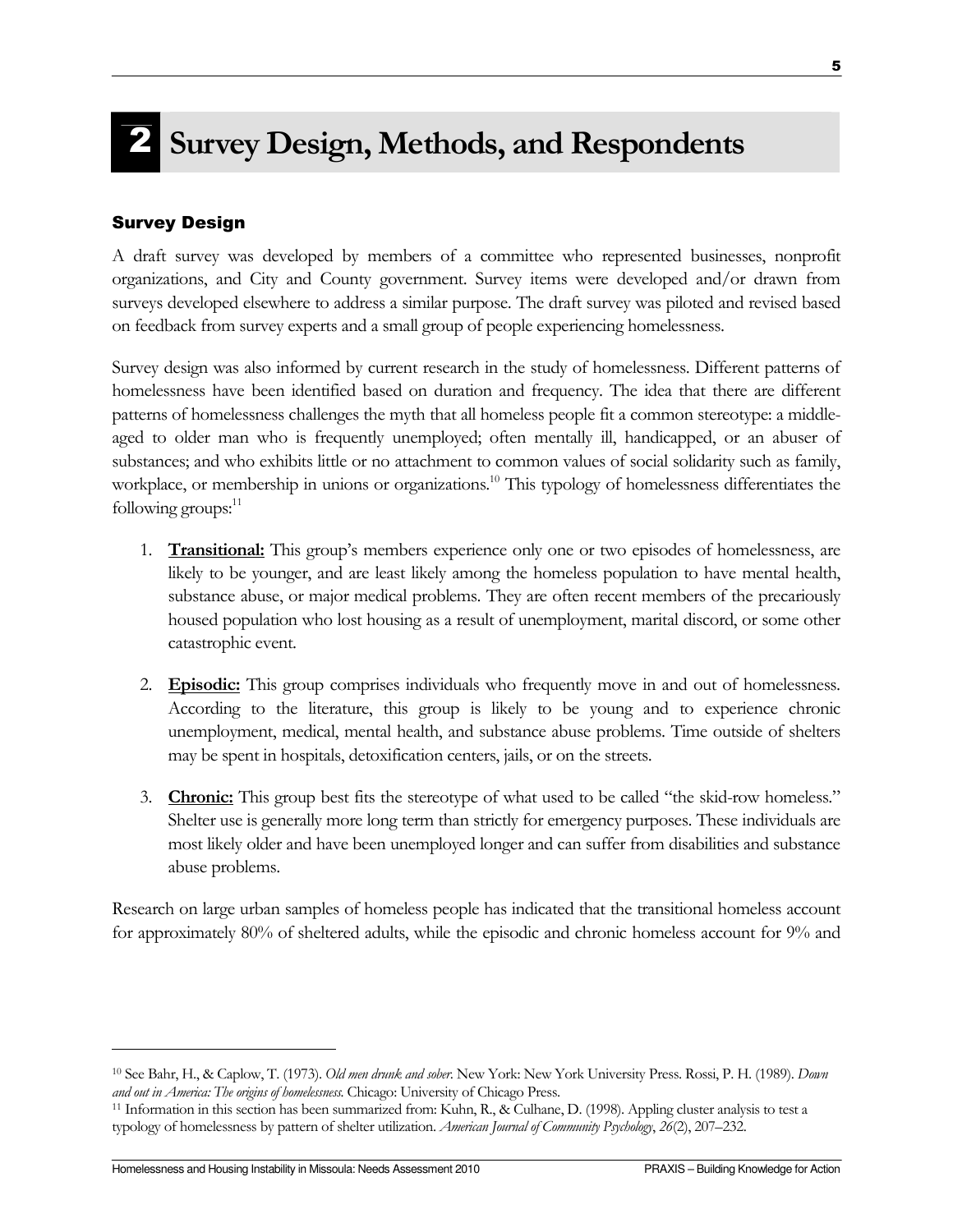11%, respectively.<sup>12</sup> Less research has been conducted specifically on homeless families, although some speculate that families fit a different pattern than those cited above.

Survey questions were divided into three broad areas: (1) past and current housing circumstances; (2) housing and other services used, needs, and challenges; and (3) income sources and employment needs. General demographic information was also gathered. The survey was organized around 35 broad question areas, both open- and closed-ended, containing almost 350 distinct survey items.

#### Administration Methods

#### Recruiting and Training of Volunteers

Because of the quick 10-week turnaround from survey development through reporting, volunteers were recruited to administer the survey. In total, 63 volunteers attended a 3-hour training session. Volunteers were staff members from community agencies that provide services to homeless people, and community residents, mostly retired seniors and university students. The volunteer-training curriculum consisted of background information on homelessness and presentations by a Western Montana Mental Health Center outreach worker, Adam Tucker, and a Missoula police officer, Bob Franke. Volunteers also learned about the survey and tips for conducting interviews.

#### Survey Administration

Of those volunteers who attended training, 45 administered surveys on November 16th in the downtown core, at the Poverello and Missoula 3:16, the Missoula Public Library, the YWCA Gateway Center, Missoula Food Bank, Partnership for Health, and at identified areas where homeless people live outside. Volunteers canvassed the areas in teams of two or three. Permission was not received to interview clients at the Salvation Army.<sup>13</sup> Surveys were also administered by service agency staff from November 15th through November 19th at Missoula Housing Authority, Western Montana Mental Health Center shelters, Women's Opportunity and Resource Development (WORD), and the YWCA shelters.

Potential survey respondents were informed of the survey's purpose and its voluntary and confidential nature. They were also told that they could skip any survey question or stop the survey at any time. Individuals completing the survey were offered a \$5.00 gift card for their participation.

#### Conversational Interview Philosophy

 $\overline{a}$ 

Interviewing people about sensitive, personal issues concerning their living circumstances is best done by eliciting their stories rather than through a lockstep method that walks quickly from one survey item to the

<sup>&</sup>lt;sup>12</sup> Culhane, D. & Metraux, S. (2008). Rearranging the deck chairs or reallocating the lifeboats? Journal of the American Planning Association, 74(1), 111–121.

<sup>&</sup>lt;sup>13</sup> Permission was not granted from the Salvation Army's regional headquarters to allow interviews at this location.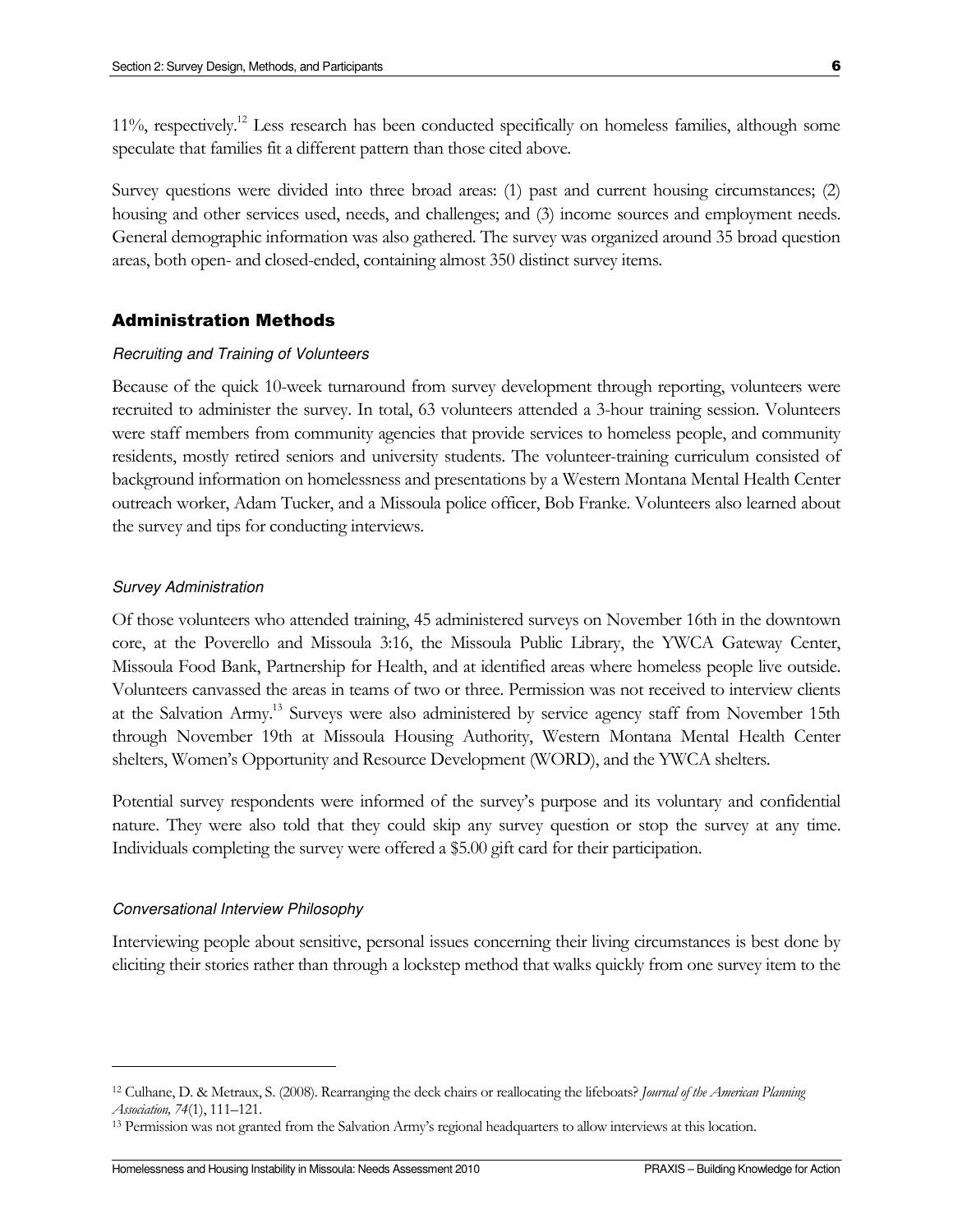next. Volunteers were instructed to take their time when interviewing respondents and to listen, to probe for further explanation, and to remain nonjudgmental regardless of the topic.<sup>14</sup>

#### Survey Screens

Four survey screens were used to filter potential survey interviewees into or out of the sample:

- 1. Have you already been interviewed by someone wearing a name tag like this?
- 2. Are you living in temporary housing, an emergency shelter, or living outside right now?
- 3. Within the past 3 years, have you gone through periods where you did not have a permanent place to stay?
- 4. Would you be willing to answer some questions so we can better plan services and programs in Missoula?

The screens helped us include people in the sample who might currently be housed but who had experienced episodes of homelessness during the last 3 years.

#### Cutting Down on Survey Duplication

Three methods were used to help eliminate survey duplications: (1) informing prospective survey respondents of the importance of being interviewed only once to ensure reliable results; (2) creating a survey identification number that required respondents to provide the year, month, and day of their birth; and (3) administering the survey in the downtown area and camping areas on only 1 day. Use of the 8 digit identification number helped eliminate 6 survey duplications.

#### Survey Analysis Methods

 $\overline{a}$ 

Survey items were analyzed using a computerized statistical analysis program to aid in organizing and analyzing closed-ended survey responses.<sup>15</sup> Frequencies and percentages were determined for these survey items. Chi-square and t-tests were performed to compare relevant survey items with each other and to assess whether the results occurred purely by chance or whether some association between the items influenced the results. These were used to find significant differences between the 7 identified comparison groups.

Responses to open-ended survey items were typed into the database, and Weft QDA,<sup>16</sup> an open-source content analysis program, was used to compile survey respondents' comments and to arrive at major

<sup>&</sup>lt;sup>14</sup> The philosophy for the interview process was informed by research conducted at Sisters of the Road in Portland, Oregon, an outreach program for homeless people. See website at www.sistersoftheroad.org.

<sup>15</sup> Closed-ended survey items required mostly yes-or-no responses, although some were multiple-choice questions.

<sup>16</sup> Weft QDA (Qualitative Data Analysis) is simply a tool for organizing "word" data. The themes are developed by the user, not the program. Information on Weft can be accessed at www.rubyforge.org.

Homelessness and Housing Instability in Missoula: Needs Assessment 2010 PRAXIS – Building Knowledge for Action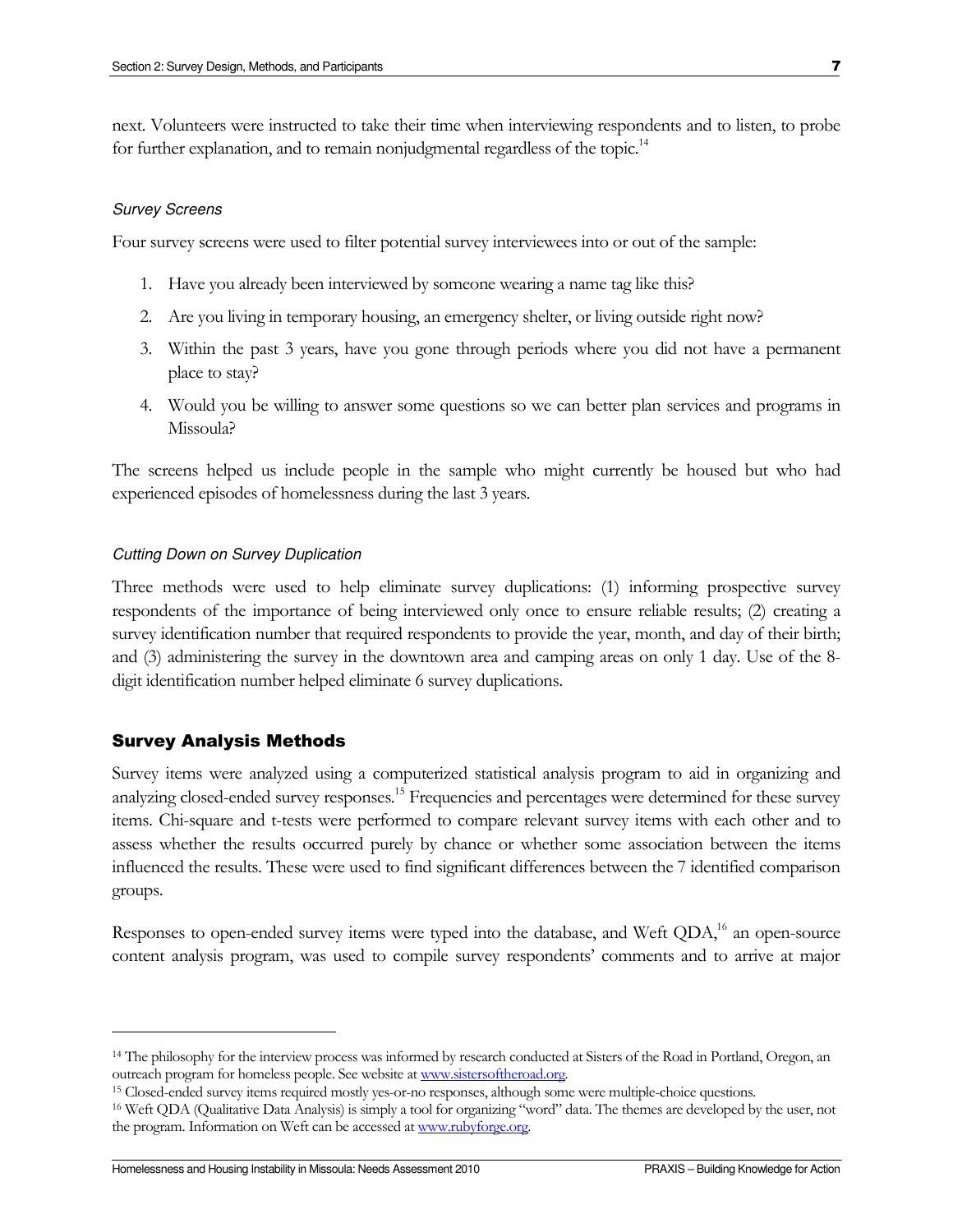themes and subthemes.<sup>17</sup> Themes and subthemes were then quantified by adding up the total number of responses in each category. Analyses of open-ended survey items were conducted by two separate reviewers to improve accuracy and inter-rater reliability in developing themes and counting them.

#### Survey Sites, Sampling, and Respondents

In total, 194 respondents were interviewed during the 1-day survey administration. Fifty-three additional surveys were conducted by nonprofit agency workers during the week of November 15th through November 19th at Missoula Housing Authority, WORD, Western Montana Mental Health Center shelters, and the YWCA shelters. A convenience sampling method was used to identify potential survey respondents. In this type of sampling approach, the people who are selected are those who are easiest to find and available for interviewing. This is an appropriate sampling approach given the need for preliminary information about the needs of homeless and precariously housed individuals and families in Missoula and given the difficulties inherent in developing a representative sample. However, not all homeless and precariously housed people had an equal chance of being included in the sample. As a result, caution should be exercised when considering generalizing the results to all homeless or precariously housed people living in Missoula.

After the elimination of 1 survey that did not fit the screening criteria, and 6 duplicate surveys, 240 surveys were used to generate the findings contained in the report. Table 1 presents where surveys were conducted in terms of counts and percentages of surveys completed at each site.

| <b>Survey Site</b>                           | <b>Number</b>    | <b>Percent</b> |
|----------------------------------------------|------------------|----------------|
| Poverello                                    | 101              | 42.1           |
| <b>WORD</b>                                  | 39               | 16.3           |
| Downtown                                     | 30               | 12.5           |
| Missoula 3:16                                | 27               | 11.3           |
| Outside locations (bridges, trails, camping) | 9                | 3.8            |
| Missoula Public Library                      | 8                | 3.3            |
| Gateway Center (YWCA)                        | 7                | 2.9            |
| <b>WMMHC Shelters</b>                        | 7                | 2.9            |
| Partnership Health Center                    | $\boldsymbol{4}$ | 1.7            |
| <b>YWCA Women's Shelter</b>                  | $\overline{4}$   | 1.7            |
| Missoula Housing Authority                   | 3                | 1.3            |
| Missoula Food Bank                           | 1                | $\mathcal{A}$  |
| <b>Total</b>                                 | 240              | 100.0          |

**Table 1: Survey Administration Sites (N = 240)<sup>18</sup>**

Homelessness and Housing Instability in Missoula: Needs Assessment 2010 PRAXIS – Building Knowledge for Action

<sup>17</sup> Content analysis is a process used to identify and code word-type data as opposed to numeric data.

<sup>&</sup>lt;sup>18</sup> The large N refers to number of respondents. Note that the N varies in the report tables dependent upon how many people responded to a question or set of questions, and if the item was applicable to all respondents.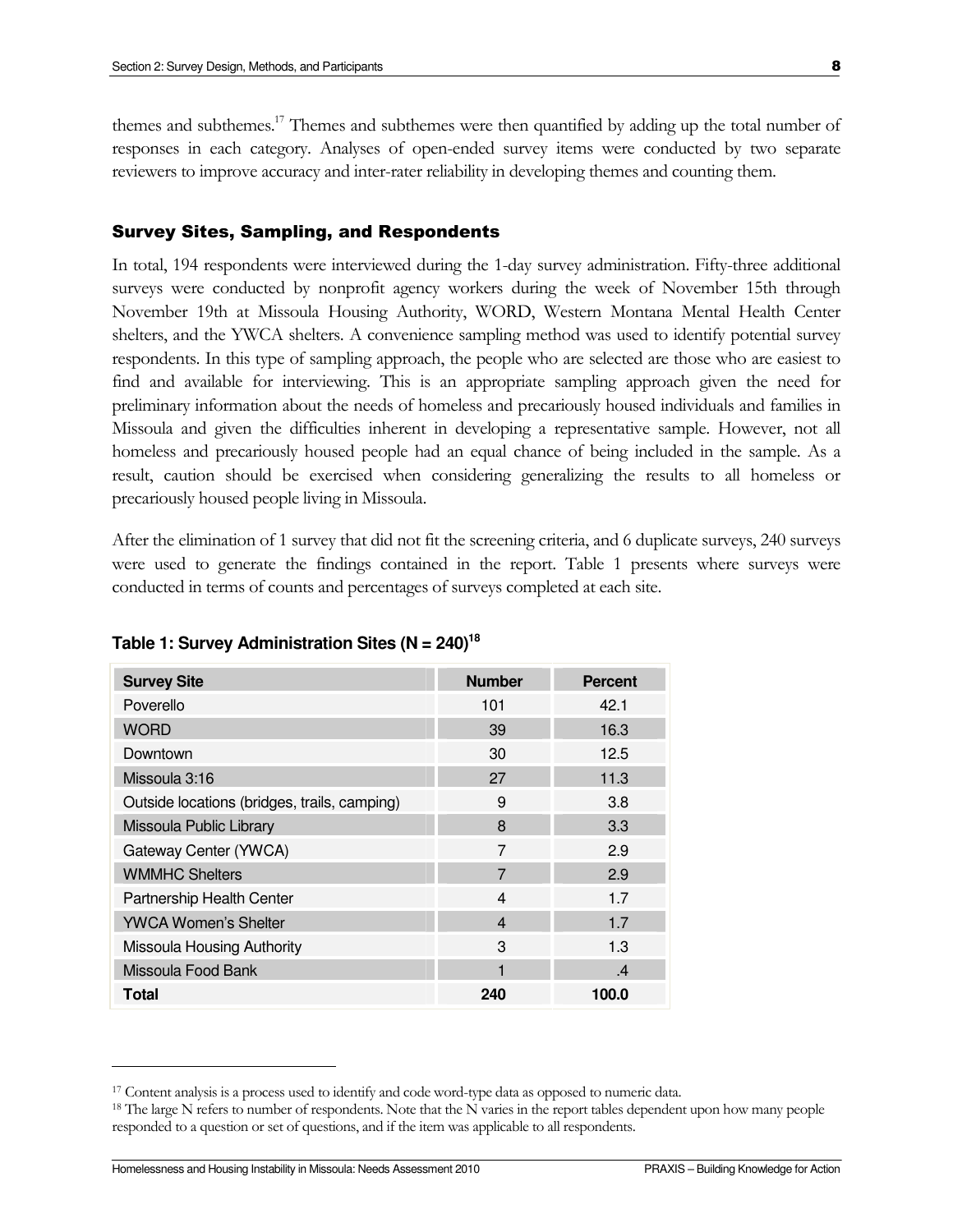Demographic information describing survey respondents is summarized in Table 2. Almost 65% were males and about 35% were females. Their ages ranged from 17 to 86; the average age was 41.4 and the median age was 43.<sup>19</sup> In terms of ethnicity, most of the respondents were not Hispanic. Seventy-five percent were white. There were very small numbers of Latino, black or African American, Asian, Native Hawaiian, and Alaskan Native respondents. American Indians made up 22.5% of the sample. Based on current census data, the percentage of American Indians residing in Montana (6.4%), and those living in Missoula County (2.8%), American Indians were overrepresented in the survey.<sup>20</sup> Their high percentage indicates the higher proportion of American Indians living in poverty compared with non-American-Indian populations.

| Demographic Item                          | <b>Number</b>  | <b>Percent</b> |
|-------------------------------------------|----------------|----------------|
| Gender ( $N = 240$ )                      |                |                |
| Male                                      | 155            | 64.6           |
| Female                                    | 85             | 35.4           |
| Age ( $N = 240$ )                         |                |                |
| $17 - 25$                                 | 34             | 14.2           |
| $26 - 35$                                 | 47             | 19.6           |
| $36 - 45$                                 | 60             | 25.0           |
| $46 - 55$                                 | 65             | 27.1           |
| $56 - 65$                                 | 30             | 12.5           |
| $66+$                                     | $\overline{4}$ | 1.7            |
| Ethnicity ( $N = 237$ )                   |                |                |
| Hispanic                                  | 6              | 2.5            |
| Non-Hispanic                              | 231            | 97.5           |
| Race ( $N = 236$ )                        |                |                |
| Latino                                    | 3              | 1.3            |
| <b>Black or African American</b>          | 9              | 3.8            |
| White                                     | 180            | 76.3           |
| American Indian                           | 54             | 22.5           |
| Asian                                     | 1              | .4             |
| Native Hawaiian or other Pacific Islander | 1              | $\mathcal{A}$  |
| Alaskan Native                            | 1              | .4             |
| Other                                     | 11             | 4.5            |
| Current family situation ( $N = 236$ )    |                |                |
| Living alone                              | 158            | 67.0           |
| Living in a couple without children       | 27             | 11.4           |
| One-parent family with children           | 27             | 11.4           |
| Two-parent family with children           | 24             | 10.2           |

|  | Table 2: Survey Respondents' Demographic Characteristics (N = 240) |  |
|--|--------------------------------------------------------------------|--|
|  |                                                                    |  |

 $\overline{a}$ 

Homelessness and Housing Instability in Missoula: Needs Assessment 2010 PRAXIS – Building Knowledge for Action

<sup>19</sup> Means or averages are calculated by adding up, as in the case of age, all ages and dividing by the number of participants. The median, on the other hand, is a calculation that identifies the point at which 50% of respondents fall below and 50% are above. The median is not inclined to be pulled by extreme or outlying numbers.

<sup>&</sup>lt;sup>20</sup> See www.quickfacts.census.gov.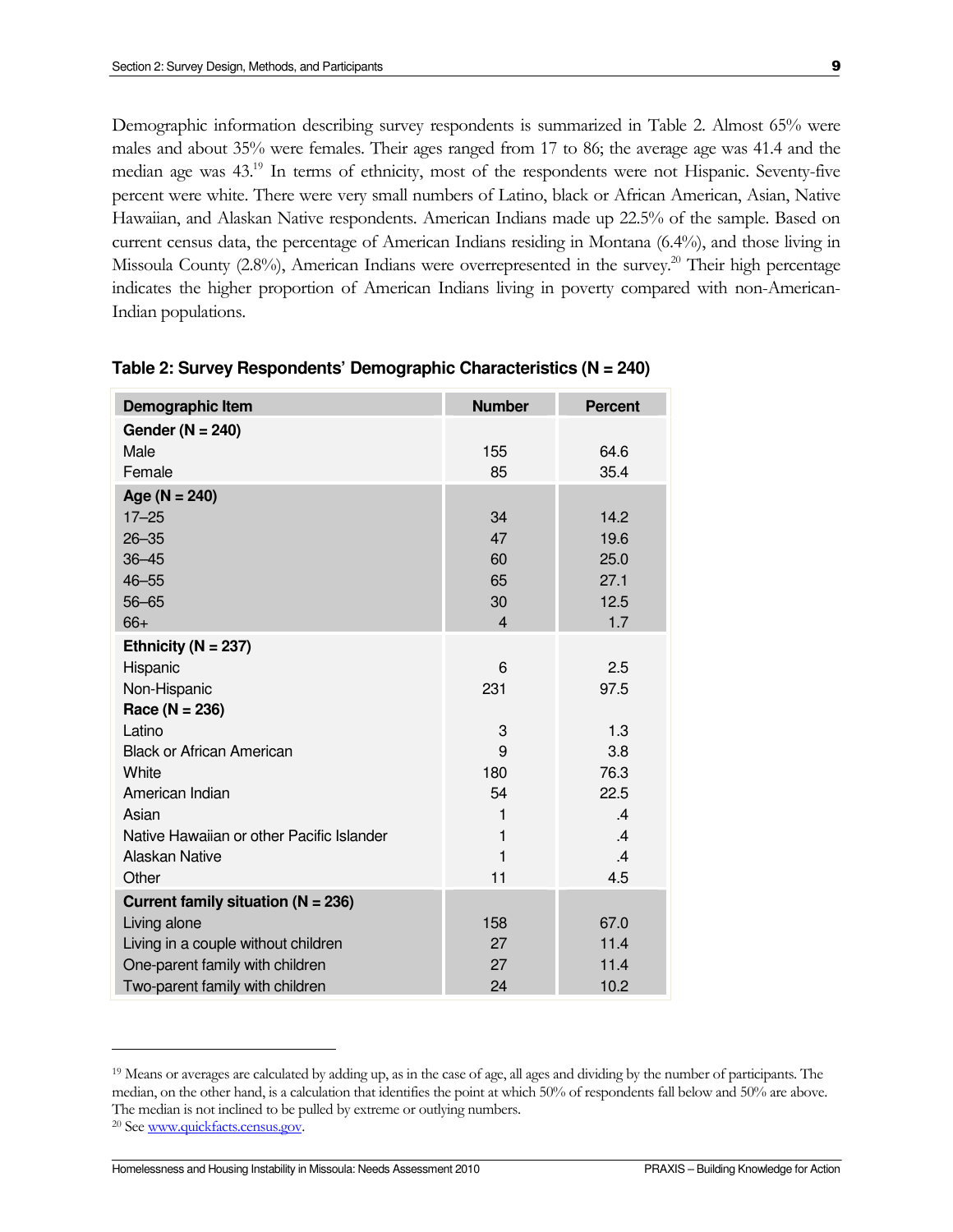# **Table 2 (Continued)**

| Demographic Item                              | <b>Number</b>  | <b>Percent</b> |
|-----------------------------------------------|----------------|----------------|
| Education ( $N = 239$ )                       |                |                |
| 8 <sup>th</sup> grade or less                 | 13             | 5.4            |
| $9th-12th$ grade (no diploma)                 | 40             | 16.7           |
| High school graduate or GED                   | 77             | 32.2           |
| Some college                                  | 87             | 36.4           |
| Bachelor's degree                             | 16             | 6.7            |
| Graduate degree                               | 6              | 2.5            |
| U.S. Military or National Guard ( $N = 238$ ) |                |                |
| No                                            | 188            | 79.0           |
| Yes                                           | 50             | 21.0           |
| How long lived in Missoula? ( $N = 240$ )     |                |                |
| 11 months or less                             | 84             | 35.0           |
| $1-2$ years                                   | 31             | 12.9           |
| 3-5 years                                     | 25             | 10.4           |
| 6-10 years                                    | 31             | 12.9           |
| $11-20$ years                                 | 38             | 15.8           |
| 21 years or more                              | 31             | 13.0           |
| Total monthly income ( $N = 228$ )            |                |                |
| None                                          | 78             | 34.2           |
| $1 - 200$                                     | 24             | 10.5           |
| 201-500                                       | 18             | 7.9            |
| 501-800                                       | 55             | 24.1           |
| 800-1000                                      | 25             | 11.0           |
| 1001-2000                                     | 26             | 11.4           |
| 2001-2500                                     | $\overline{2}$ | .9             |

Almost 78% of respondents were living alone or as part of a couple without children, while almost 22% were living in one- or two-parent families, mostly with one or two children. Eight of the 51 families with children reported parenting a special-needs child with a health-related illness such as asthma, seizure disorder, or epilepsy.

Concerning education levels, 22% had completed less than a high school degree or GED. Approximately 32% had completed high school or a GED, while almost 46% had completed some college or bachelor's or graduate degrees. These percentages reflect the growing numbers of educated people living in poverty.

Almost 21% of survey completers had served in the U.S. military or National Guard, a percentage that closely approximates the national percentage of homeless veterans. As illustrated in Table 2, 35% had lived in Missoula 11 months or less, while 65% had lived in Missoula for a year or more. Of these, almost 42% had lived in Missoula for at least 6 years. Monthly incomes ranged from \$0 to \$2,500. Of respondents who answered this survey item, 34.2% reported having no monthly income. The average monthly income was \$480.58, and the median monthly income was \$450.00.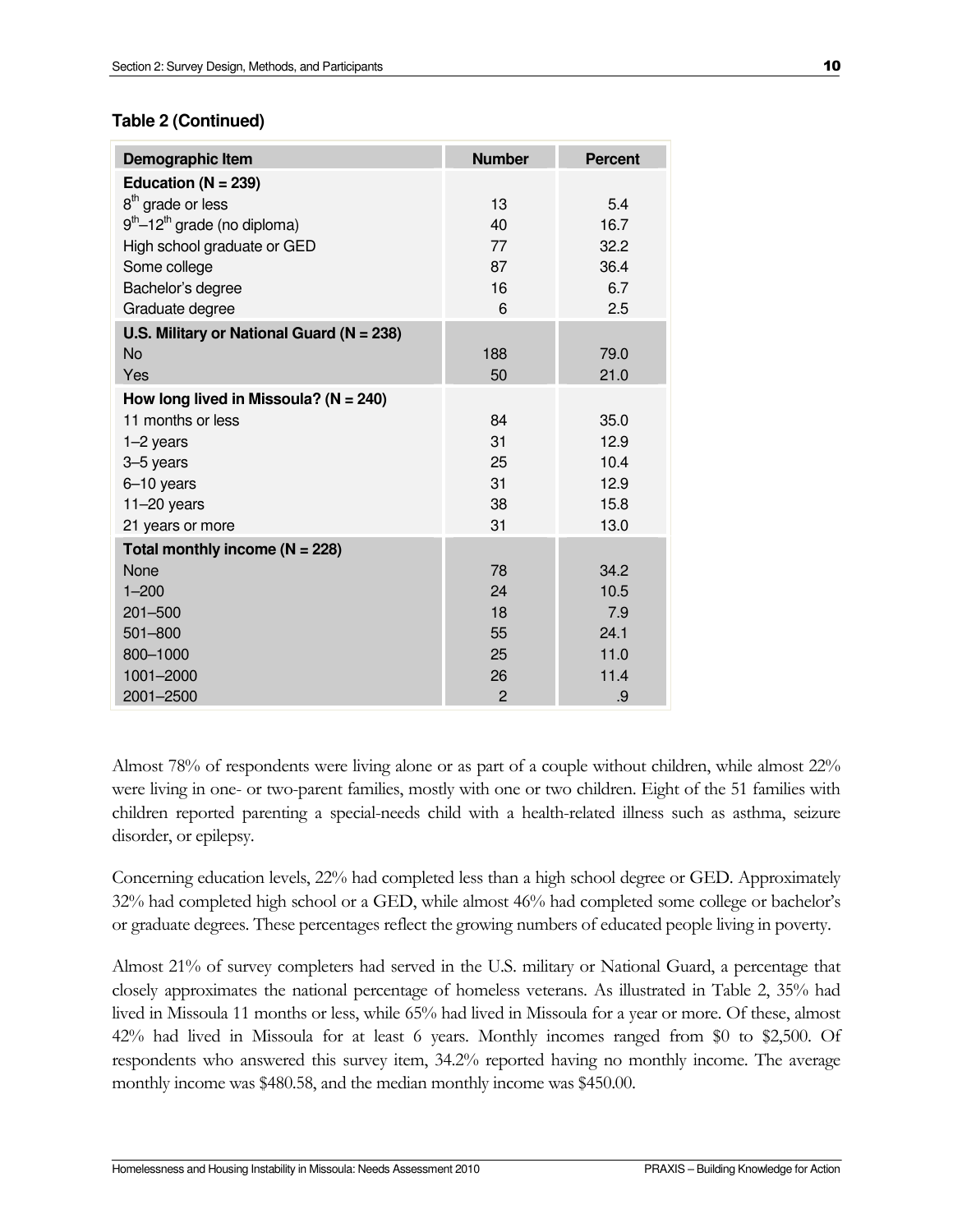#### Identifying Comparison Groups and Significant Demographic Differences

Along with exploring overall findings for the entire survey sample, comparison groups were identified to determine whether specific groups of survey respondents differed significantly when compared with each other on a variety of survey items, including service needs.<sup>21</sup> Groups were chosen based on practice wisdom, current research literature, the purposes of the survey, and whether it was feasible, based on group size, to conduct statistical tests of significance.

The 7 comparison groups and the rationale for including them in the survey analyses are reported below; demographic characteristics that differentiate them from each other, if any, are also noted:

1. One- and two-parent families versus people living alone or in a couple without children: Homelessness among families has increased in the last few decades and has surged with housing foreclosures and the economic recession in recent years. The services used by families with children, and their housing, medical, and employment needs, vary in intensity compared with those used and needed by single people or couples who do not have children.<sup>22</sup>

Fifty-one respondents (21.6%) lived in one- or two-parent families, while 185 (78.4%) lived alone or as part of a couple with no children. As a group, one- and two-parent families were more likely represented by females and American Indians, to be younger, and to have higher monthly incomes, and were less likely to have served in the military than people living alone or as part of a couple without children.

2. People who had lived in Missoula for less than a year versus people who had lived in Missoula for more than a year: One of the key survey questions was developed to identify the number of homeless people who might be "traveling through" Missoula versus more long-term Missoula residents to assess differences in both service use and service needs.

Eighty-four people (35.0%) had lived in Missoula for less than a year, while 156 (65%) people had lived in Missoula for more than a year. There were no significant differences noted between groups with regard to demographic characteristics.

3. One-time homeless versus people who had been homeless multiple times: The research literature points to distinct service use by homeless people depending on whether they have been without permanent housing in the short term, episodically, or continuously over the long term.<sup>23</sup>

Ninety-one people (38.2%) reported being homeless once, while 147 (61.8%) reported multiple episodes of homelessness in the last 3 years. People who had been homeless once were more likely to have higher monthly incomes.

4. People whose last permanent housing was in Missoula versus people whose last permanent housing was elsewhere: Looking more closely at people whose last permanent

<sup>&</sup>lt;sup>21</sup> Chi-square and t-tests were used to measure differences between groups. Chi-square results are reported throughout the findings' chapters. All T-test analyses for the survey findings are located in Appendix D.

<sup>&</sup>lt;sup>22</sup> Hagen, J. (1987). Gender and homelessness. Social Work, 32(4), 312–316.

<sup>23</sup> Kuhn, R. & Culhane, D. (1998). Appling cluster analysis to test a typology of homelessness by pattern of shelter utilization. Journal of Community Psychology, 26(2), 207–232.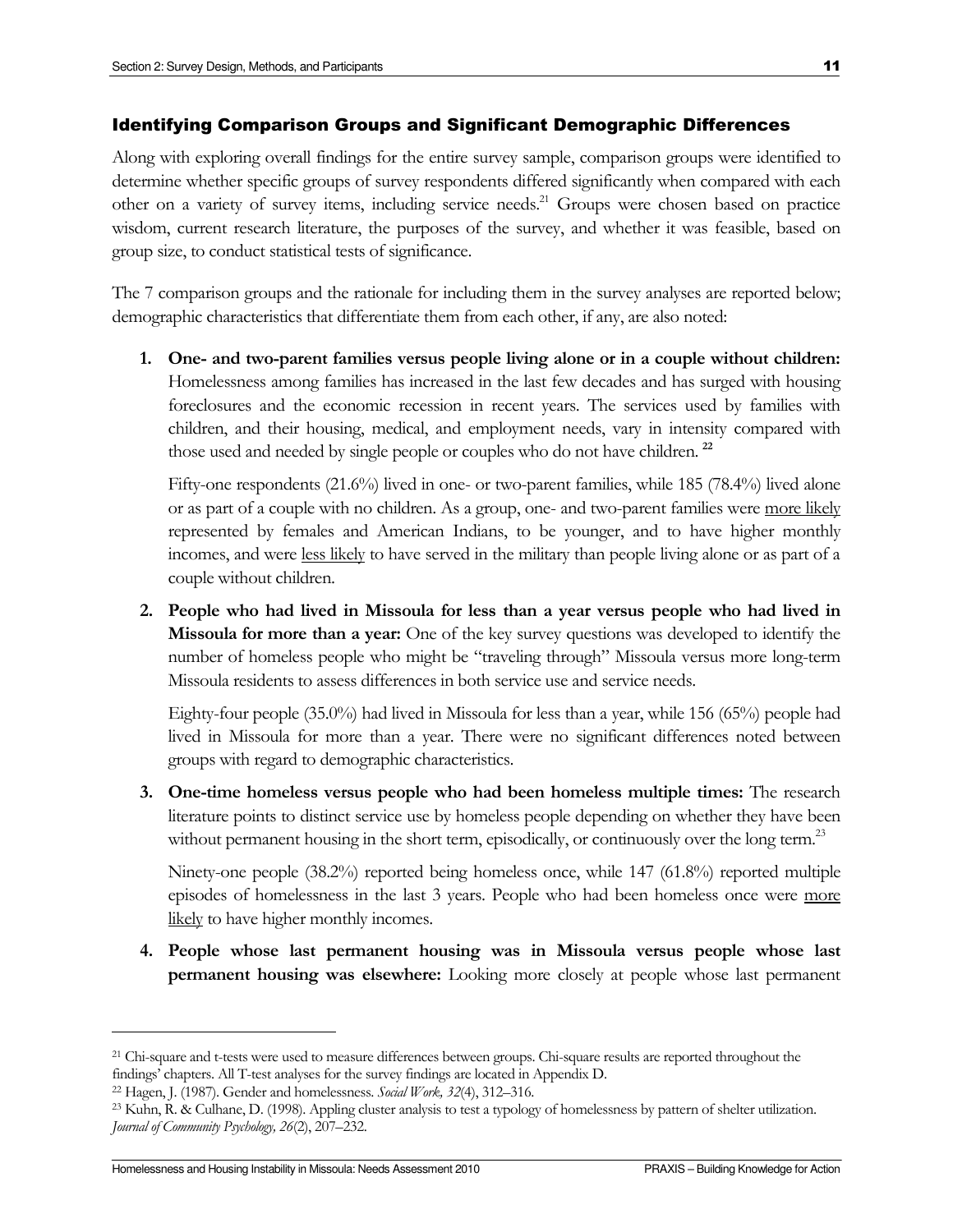housing was in Missoula provides deeper insights into Missoula's "homegrown" homeless population compared with people who became homeless elsewhere.

One-hundred and seventeen people (52.5%) reported that their last permanent housing was in Missoula, while 106 (47.5%) reported that their last permanent housing was elsewhere. People whose last permanent housing was in Missoula were <u>more likely</u> to be living in one- or two-parent families, to be younger, and to have higher monthly incomes than people whose last permanent housing was elsewhere.

5. Females versus males: The research literature points to the divergent service needs and safety concerns of females compared with males who are homeless. In addition, a large number of homeless families are single-parent, female-headed households, and one of the foremost reasons for homelessness reported by women relates to eviction and domestic abuse.<sup>24</sup>

Eighty-five females (35.4% of the sample) participated in the survey, as did 155 males (64.6%). Compared with males, females were more likely to be younger and to be living in one- or twoparent families.

6. People who had served in the U.S. military or the National Guard versus people who had not served: Generally, it is believed that people who have served in the military are overrepresented among the homeless population. Estimates indicate that although 8% of the general population can claim veteran status, roughly 20% of homeless people are veterans.<sup>25</sup>

Fifty people (21%) in the survey sample had served in the U.S. military or the National Guard, and 188 (79%) had not. People who had served in the U.S. military were more likely to have higher monthly incomes and to be older than people who had not served.

7. People who were homeless for less than a year versus people who were homeless for more than a year: The research literature, especially recent articles on preventing homelessness, indicates the need for early intervention to prevent people who are homeless from feeling "as though they have fallen into an abyss, or landed at a way station to nowhere.<sup>226</sup> Addressing homelessness early, or preventing it from occurring, not only saves money in the long run but also eliminates extended periods of homelessness that have proved to be "hazardous to people's health and wellbeing."<sup>27</sup>

Seventy people (35.4%) in the sample had been homeless for less than a year, while 128 (64.6%) had been homeless for more than a year. As a group, people who were homeless for less than a year were more likely to have higher monthly incomes and to experience far fewer episodes of homelessness than those who were homeless for more than a year.

<sup>24</sup> See Hagen, J.

<sup>&</sup>lt;sup>25</sup> See the National Coalition for Homeless Vets website at www.nchv.gov for additional information about homeless veterans.

<sup>&</sup>lt;sup>26</sup> Culhane, D., Metraux, S., & Byrne, T. (2010). A prevention-centered approach to homelessness assistance: A paradigm shift? Washington, DC: United States Interagency Council on Homelessness. pp. 25–26.

<sup>27</sup> Ibid, p. 5.

Homelessness and Housing Instability in Missoula: Needs Assessment 2010 PRAXIS – Building Knowledge for Action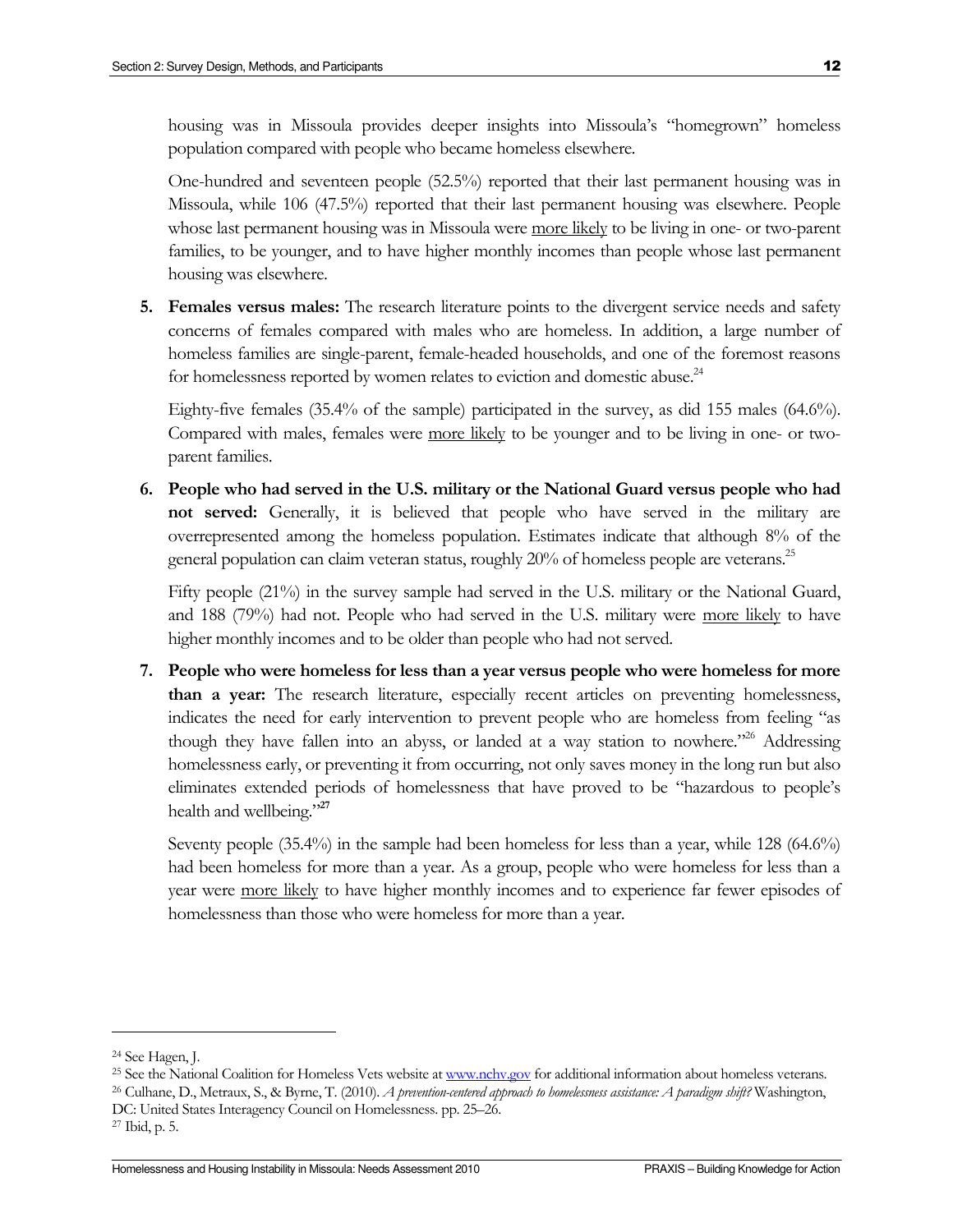When interpreting the findings contained in the report, keep in mind that they reflect the information gathered from the people interviewed and not from Missoula's entire homeless and precariously housed population. As such, generalizing the findings to these broader groups living in Missoula is not advisable. In addition, participation in the survey was voluntary. Therefore, the results might reflect characteristics of people inclined to voluntarily respond to the survey as compared to people who chose not to participate, although their numbers were few. Nonetheless, the work represents a landmark best effort to gather meaningful information on this population for Missoula. It can serve as a valuable guide when considering the policy and practice implications of proposed interventions.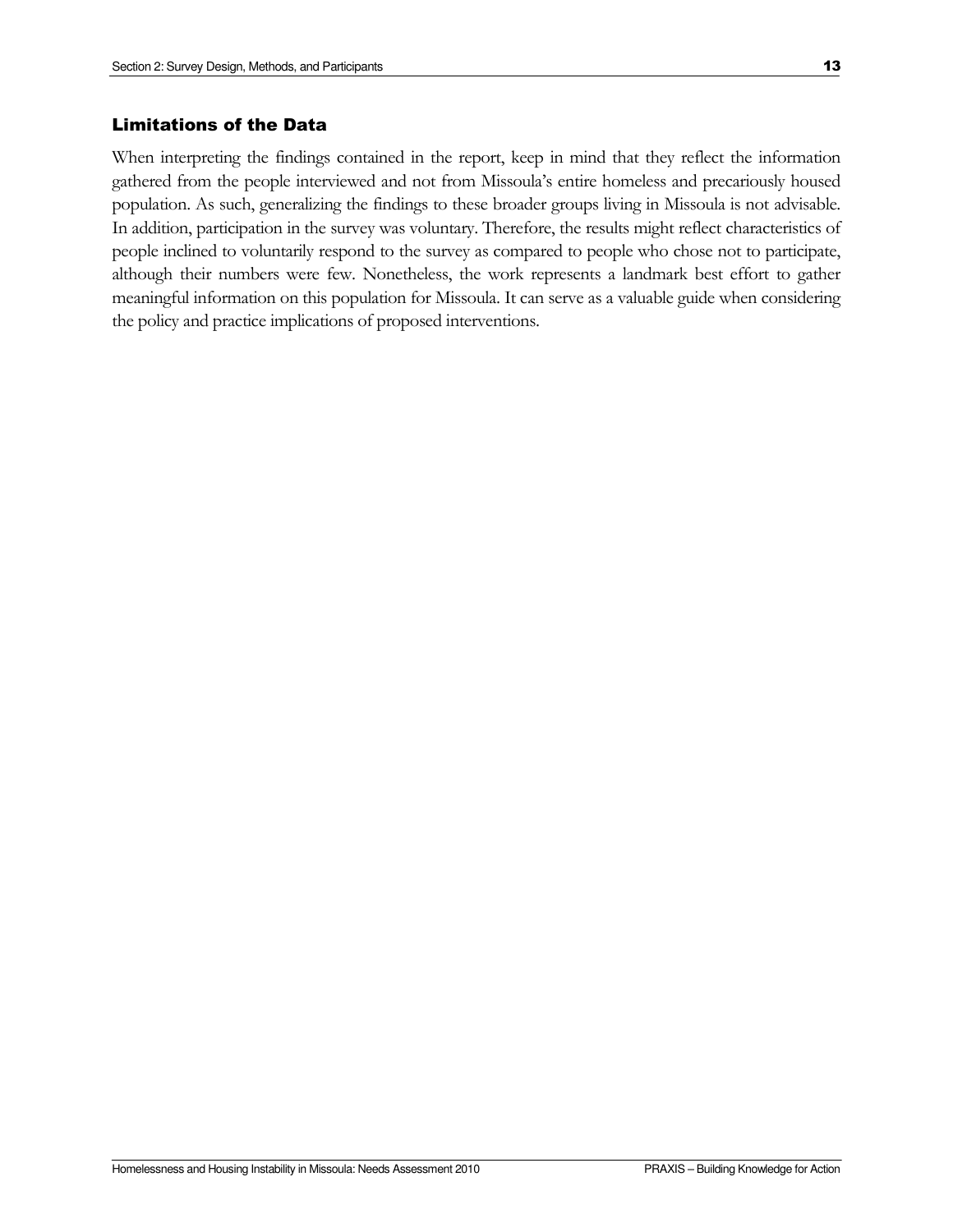# **Past and Current Housing Circumstances**

# Section Overview

This section presents survey findings about the following:

- housing histories and current housing circumstances
- length of time lived in Missoula
- current family situation
- frequency of homelessness episodes
- location of last permanent housing
- why people from elsewhere decided to move to Missoula
- main reasons for homelessness

## Current Location and Number of Places Lived in the Last 30-Days

#### Current Location

Table 3 identifies where respondents were living at the time the survey was administered. Almost 24% were living at the Poverello, and 18% were living outside, for example, near the Reserve Street Bridge, Jacob's Island, and along the Clark Fork River. When combining outside locations (i.e., camping/tent, car/other vehicle, downtown, under bridge), 35% of respondents lived outdoors at least some, if not all, of the time in the 30 days prior to the survey.

| <b>Current Location</b>     | <b>Number</b>  | <b>Percent</b> |
|-----------------------------|----------------|----------------|
| Poverello                   | 57             | 23.8           |
| Camping/tent                | 44             | 18.3           |
| Own apartment or house      | 35             | 14.6           |
| With friends or family      | 27             | 11.3           |
| Car or other vehicle        | 27             | 11.3           |
| Motel/or hotel              | 12             | 5.0            |
| Downtown outside            | 11             | 4.6            |
| <b>YWCA</b> shelter         | 9              | 3.8            |
| Miscellaneous               | 5              | 2.1            |
| Section 8                   | $\overline{4}$ | 1.7            |
| Gateway Center (YWCA)       | $\overline{4}$ | 1.7            |
| Motel voucher               | 3              | 1.2            |
| Under bridge                | 1              | .3             |
| <b>Transitional housing</b> |                | .3             |
| Total                       | 240            | 100.0          |

#### **Table 3: Where Respondents Were Living When Interviewed (N = 240)**

Homelessness and Housing Instability in Missoula: Needs Assessment 2010 PRAXIS – Building Knowledge for Action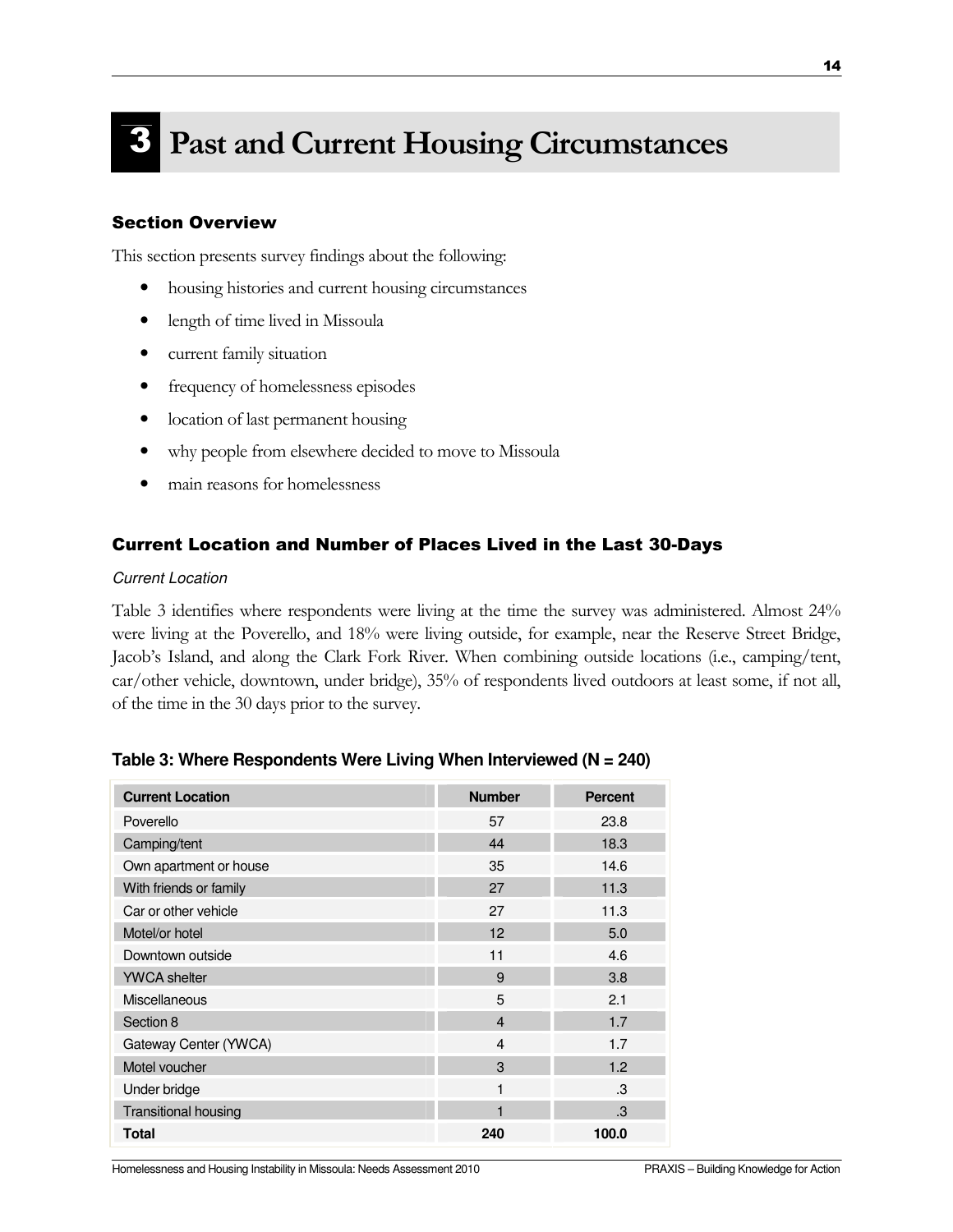#### Living Situation in the Previous 30 Days

Many survey respondents stayed in multiple locations in the month before the survey. As noted in Chart 1, almost 53% stayed in one location, while almost 44% stayed anywhere from 2 to 5 different locations in that 30-day period. Three percent stayed in from 6 to 10 different places. This finding provides a window into the severity of the living-situation disruptions and uncertainty experienced by almost 50% of those interviewed.



Survey respondents were asked to recount all the places they had lived in the previous month. Table 4 illustrates the 6 most common places reported and the number of people who stayed in each location.<sup>28</sup> Everyone completed this item. Because some people stayed in multiple locations, the count exceeds the total number of respondents. The most frequent places respondents lived were at the Poverello and outside. Staying with family and friends was the third most commonly reported location.

| Location                        | <b>Number of Respondents</b> |
|---------------------------------|------------------------------|
| Poverello<br>1.                 | 79                           |
| Outside/tents<br>2 <sup>1</sup> | 61                           |
| 3. Friends/family               | 55                           |
| Car/other vehicle               | 46                           |
| Downtown outside<br>5.          | 40                           |
| Own house or apartment<br>6.    | 35                           |

<sup>&</sup>lt;sup>28</sup> For a complete list of places participants lived in the last 30 days, see Appendix A for corresponding table.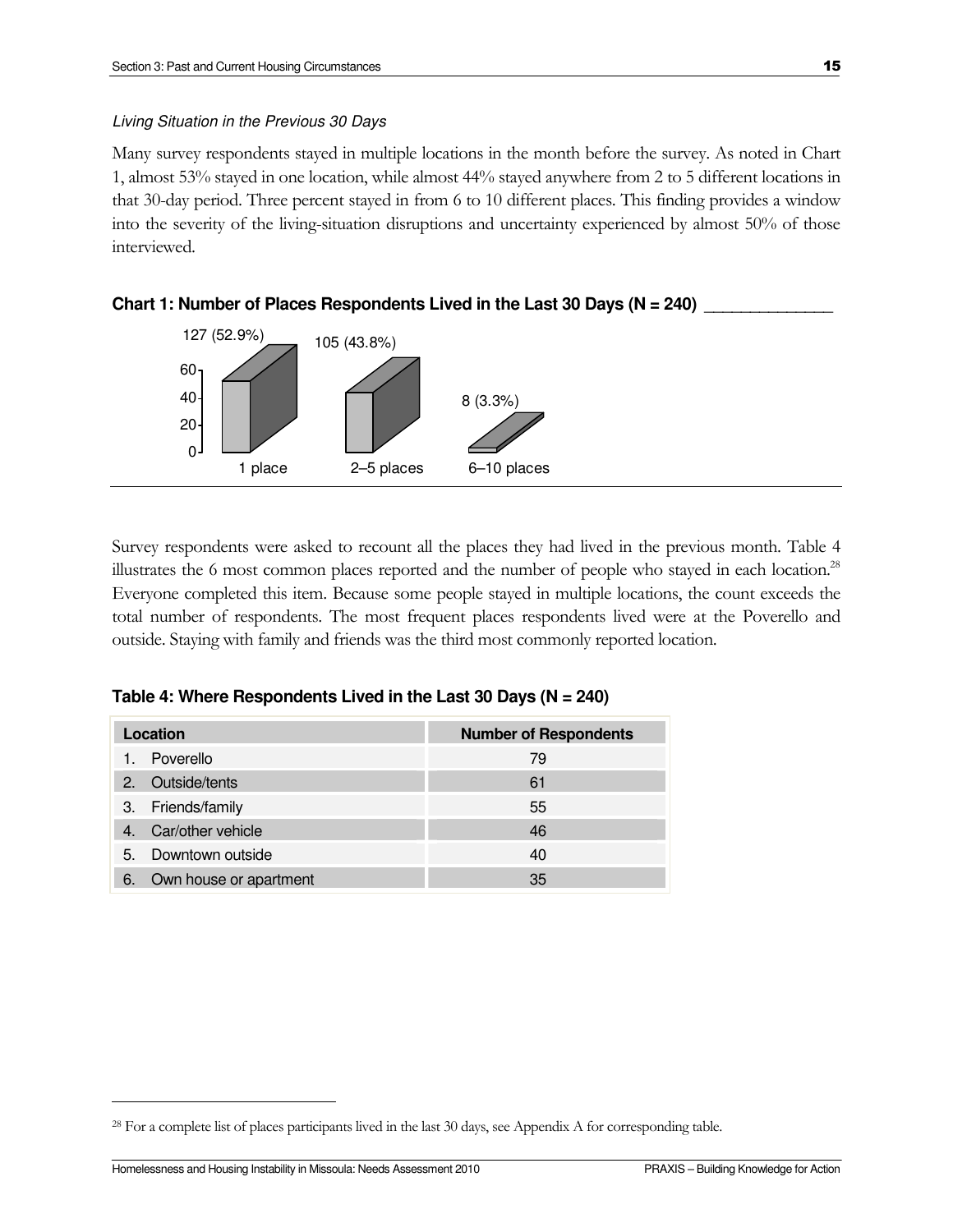#### **Which Comparison Groups Were Significantly More Likely to Live Outside?**<sup>29</sup>

- 31.4% of those who were living alone or living in a couple vs. 5.9% of one- and two-parent families (.05)
- 30.6% of those who had experienced multiple episodes of homelessness vs. 16.5% of those who had experienced one episode of homelessness (.01)
- 32.1% of those whose last permanent housing was some place other than Missoula vs. 16.5% of those whose last permanent housing was in Missoula (.01)
- 38.3% of those who were homeless more than a year vs. 14.3% of those who were homeless less than a year (.00)

# Housing Status

 $\overline{a}$ 

#### Permanently Housed and Homeless

As noted in Chart 2, 205 (85.4%) of the total survey sample were homeless, while 35 (14.6%) were permanently housed. Recall that individuals and families who were currently housed could be included in the survey if they had experienced at least one episode of homelessness in the last 3 years.

#### Chart 2: Current Housing Status (N = 240)



#### **Which Comparison Groups Were Significantly More Likely to Live in Permanent Housing?**

- 43.1% of families with children vs. 8.6% of those living alone or as a couple (.00)
- 21.8% of those who had lived in Missoula for more than a year vs. 4.8% of those who had lived in Missoula for less than a year (.00)
- $22.0\%$  of those who had been homeless one time in the previous 3 years vs. 11.6% of those who had been homeless multiple times in the previous 3 years (.03)
- 23.5% of women vs. 11.7% of men (.02)

<sup>29</sup> Information in the "Which Groups" sections is derived from chi-square and t-tests. Significance levels are reported. A significant finding does not occur by chance alone. Levels of significance are as follows:  $\leq 0.01$  = highly significant; .01 to .05 = moderately significant; .06 to .10 = somewhat significant. Anything greater than .10 is not considered significant.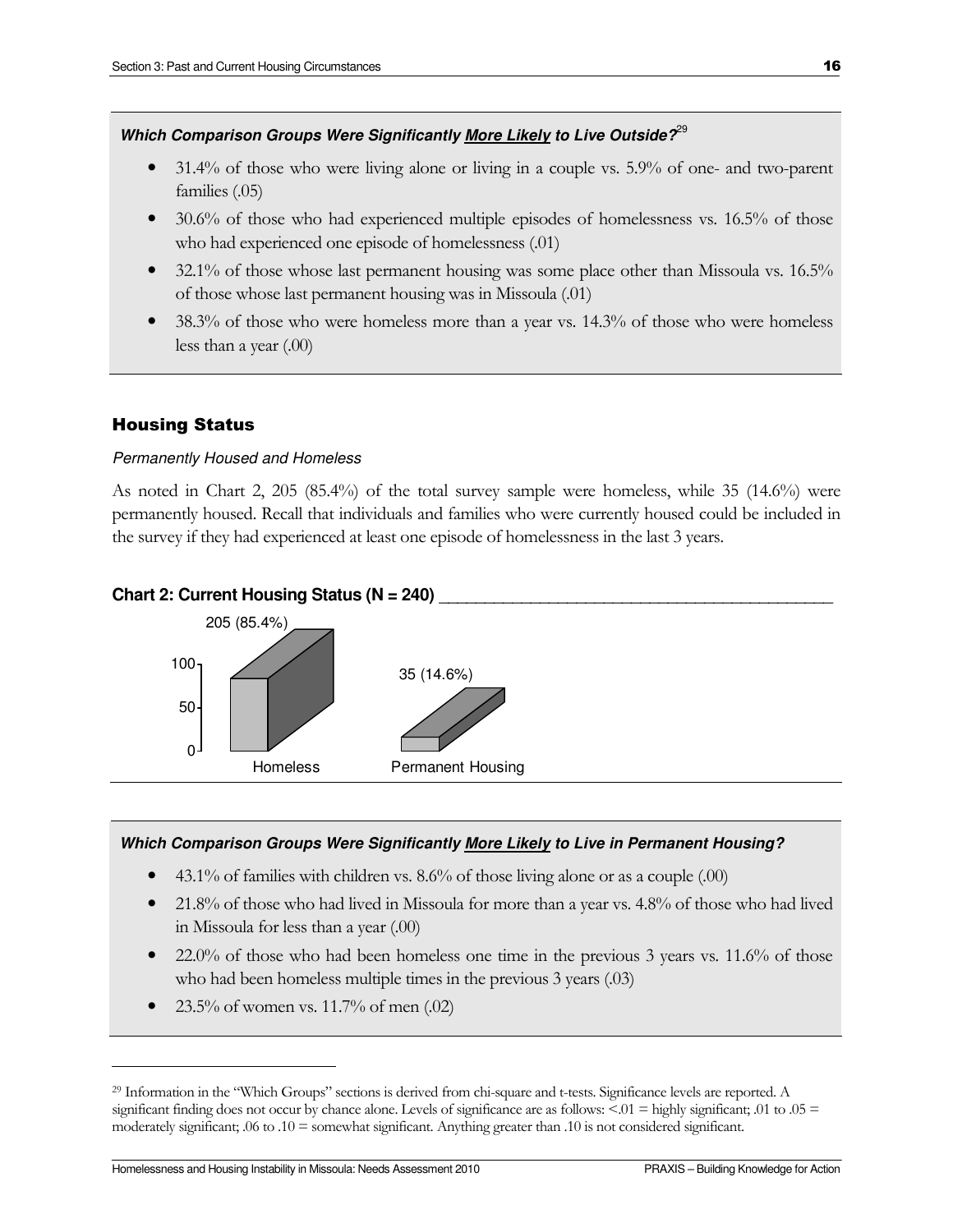#### Length of Time Homeless

Of those who were currently homeless and who responded to the question (82.5%), Table 5 illustrates how many were homeless for specific time intervals. As noted, 35.4% had been homeless for 11 months or less, while 64.6% had been homeless for a year or more. Almost 15% of respondents had been homeless for 6 years or more. Fifty percent of respondents had been without permanent housing anywhere from 1 to 5 years.

# **Table 5: Length of Time Homeless (N = 198)**

| <b>Time Intervals</b>                      | <b>Number</b> | <b>Percent</b> |
|--------------------------------------------|---------------|----------------|
| 0-11 months                                | 70            | 35.4           |
| $1-2$ years                                | 42            | 21.2           |
| 3-5 years                                  | 57            | 28.8           |
| 6-10 years                                 | 16            | 8.1            |
| $11 - 30$ years                            | 13            | 6.6            |
| <b>Total</b>                               | 198           | 100.0          |
| Not applicable or no response <sup>a</sup> | 42            | 17.5           |

<sup>a</sup>This category reflects 35 people in the sample who were permanently housed and 7 who did not respond to the item.

#### In and Out of Homelessness

All respondents were asked how many times they had experienced periods of homelessness in the previous 3 years. As illustrated in Table 6, 50% had experienced 1 or 2 episodes of homelessness. Almost 17% had experienced 3 or 4 episodes of homelessness, while 33.2% had been homeless at least 5 times or continuously. Sixty-nine people, or 29% of this latter group, were homeless throughout the past 3 years.

| <b>Number of Times</b> | <b>Number</b> | <b>Percent</b> |
|------------------------|---------------|----------------|
| $1-2$ times            | 119           | 50.0           |
| 3–4 times              | 40            | 16.8           |
| 5 times-continuous     | 79            | 33.2           |
| <b>Total</b>           | 238           | 100.0          |

# **Table 6: How Many Times Homeless in the Past 3 Years? (N = 238)**

#### Last Permanent Housing

Survey respondents who were homeless at the time of the survey (205, or 85.4% of the sample) were also asked where they last lived in permanent housing. As illustrated in Chart 3, of the 188 people who responded to this question, 43.6% lived in Missoula. Thirty-seven percent lived in another state, mostly in the Northwest or Midwest. The remainder, 19.1%, lived in other locations throughout Montana but primarily in cities in the western and central regions of the state.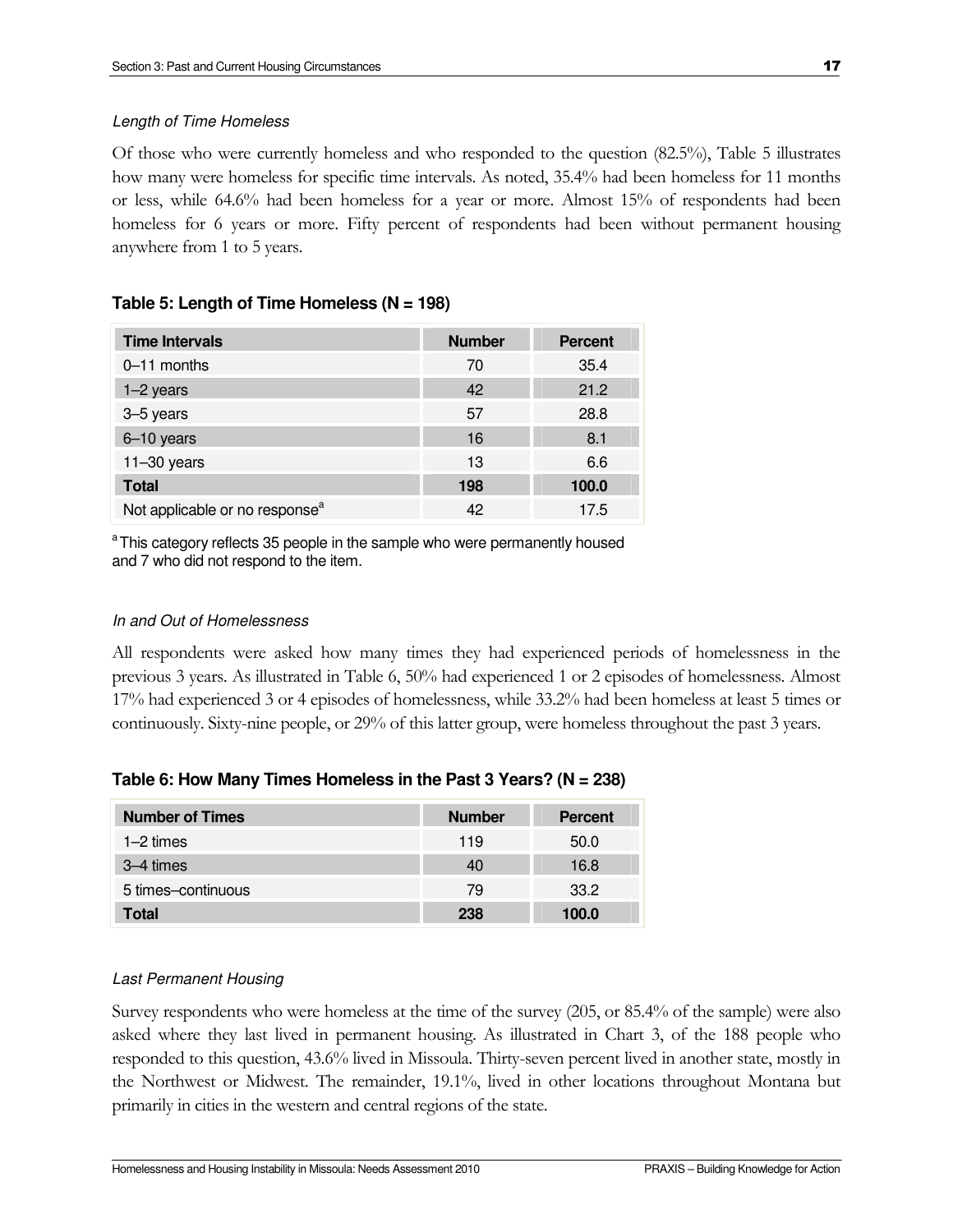

#### Chart 3: Where Was Your Last Permanent Housing? (N = 188)

#### **Which Comparison Groups' Last Permanent Housing Was More Likely to be in Missoula?**

- 78.0% of families with children vs. 44.7% of those living alone or as a couple (.00)
- 83.3% of those who had lived in Missoula for more than a year vs. 30.5% of those who had lived in Missoula for less than a year (.00)

#### Main Contributors to Homelessness

The main reasons respondents had experienced homelessness were drawn from a list of 28 possible yesor-no options; respondents were also allowed to add reasons that might not have appeared among those supplied. The responses per theme were counted, and then within thematic categories, specific topics were ranked based on frequency of affirmative responses, as noted in Table 7.

Almost all respondents (98.7%) responded to this survey item. Table 7 illustrates the main themes that emerged from the analysis in order of their frequency. Housing and economic reasons were by far the most frequently occurring theme. Half the reasons reported were related to housing and economics: first and foremost among these were job loss, inability to pay rent, and low wages. The most frequently reported health reasons included illness and medical problems, disability, and abuse of alcohol or other drugs. Miscellaneous reasons included moving in and out of town and being unhappy in a previous housing situation. The most common reasons related to family and friends consisted of arguments and conflicts, divorce or separation, and domestic (partner) violence.

| <b>Main Reasons</b> | <b>Number of Times</b><br><b>Theme Noted</b> | <b>Percent</b> |
|---------------------|----------------------------------------------|----------------|
| 1. Housing/economic | 407                                          | 48.1           |
| Health<br>2.        | 183                                          | 21.6           |
| Miscellaneous<br>3. | 145                                          | 17.1           |
| Family/friends      | 112                                          | 13.2           |
| <b>Total</b>        | 847                                          | 100.0          |

#### **Table 7: Main Reasons Homeless (N = 237)**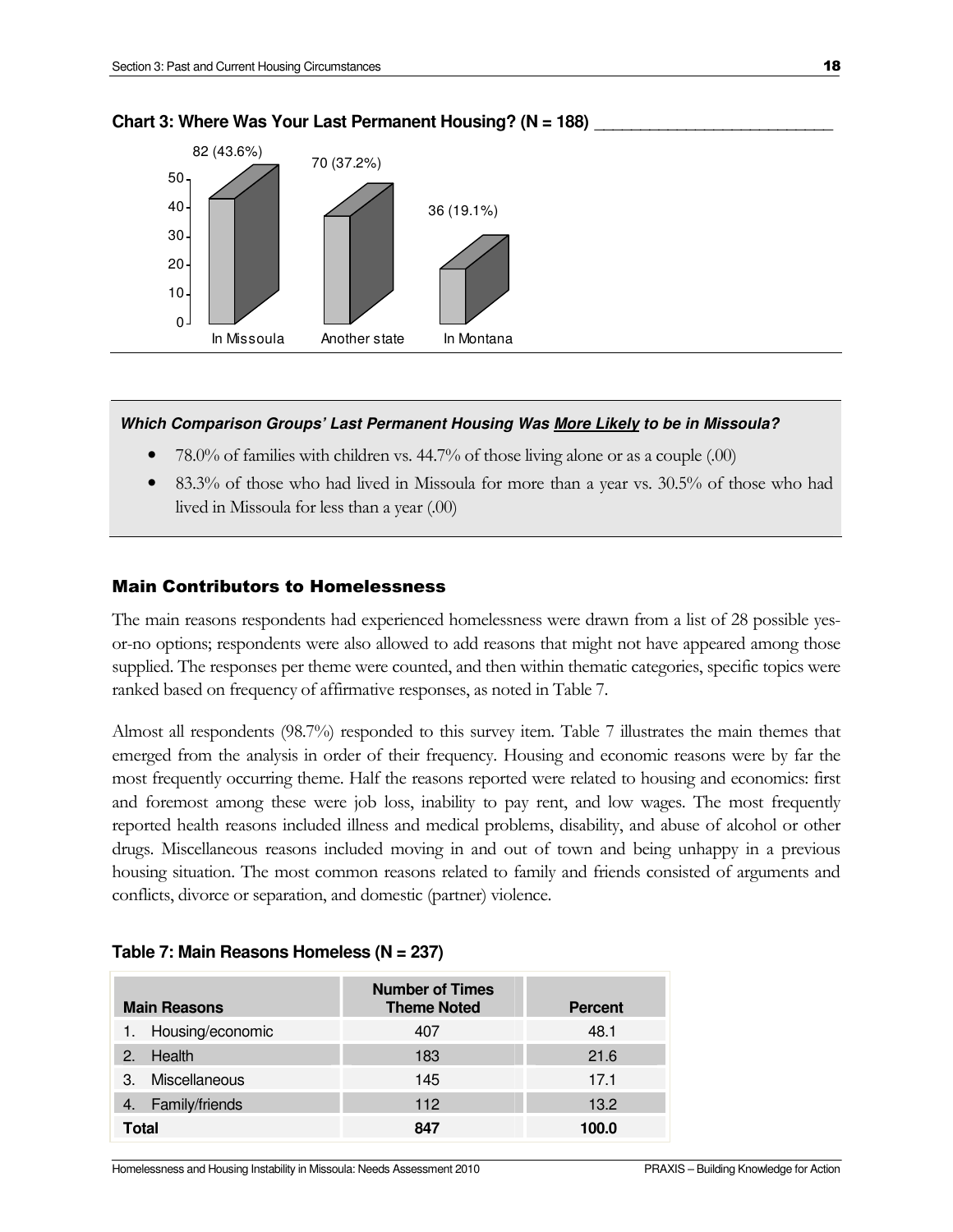## **What Are the Significant Reasons for Homelessness More Likely Reported for Comparison Groups?**

- 26.6% of those who lived in Missoula for more than a year vs. 12.0% of those who lived in Missoula less than a year reported low wages (.01)
- 27.0% of those whose last permanent housing was in Missoula vs. 16.2% of those whose last housing was elsewhere reported low wages (.05)
- 46.3% of those who had been homeless multiple times in a 3-year period vs. 27.3% of those who had been homeless one time reported inability to pay rent or a mortgage (.00)
- 23.5% of women vs. 2.0% of men reported domestic (partner) violence (.00)
- 24.7% of women vs. 13.9% of men reported arguments or conflicts with friends of family members (.04)
- 33.6% of those who had been homeless for more than a year vs. 16.2% of those who had been homeless for less than a year reported illness/medical problems (.01)

# Living in Missoula

#### Why Move To Missoula?

Survey respondents whose last permanent housing was elsewhere were asked why they decided to move to Missoula. As noted in Table 8, for the 119 people who responded to this open-ended question, the most frequently occurring theme addressed family and friends as the prime motivator. The second most frequently occurring theme concerned escaping adverse circumstances elsewhere, including abuse and jail. The third theme addressed employment opportunities, and the fourth, the services offered. By far the biggest draws precipitating a move to Missoula were family and friends.

| <b>Reasons</b>                     | <b>Number of Times</b><br><b>Theme Noted</b> | <b>Percent</b> |
|------------------------------------|----------------------------------------------|----------------|
| Family and friends<br>1.           | 48                                           | 34.3           |
| 2. Adverse circumstances elsewhere | 24                                           | 17.1           |
| Work<br>$3_{-}$                    | 17                                           | 12.1           |
| Services offered<br>4.             | 16                                           | 11.4           |
| 5. Liked Missoula                  | 14                                           | 10.0           |
| Needed a change<br>6.              | 11                                           | 7.9            |
| 7. Hometown                        | 10                                           | 7.2            |
| <b>Total</b>                       | 140                                          | 100            |

# **Table 8: Why Move to Missoula? (N = 119)**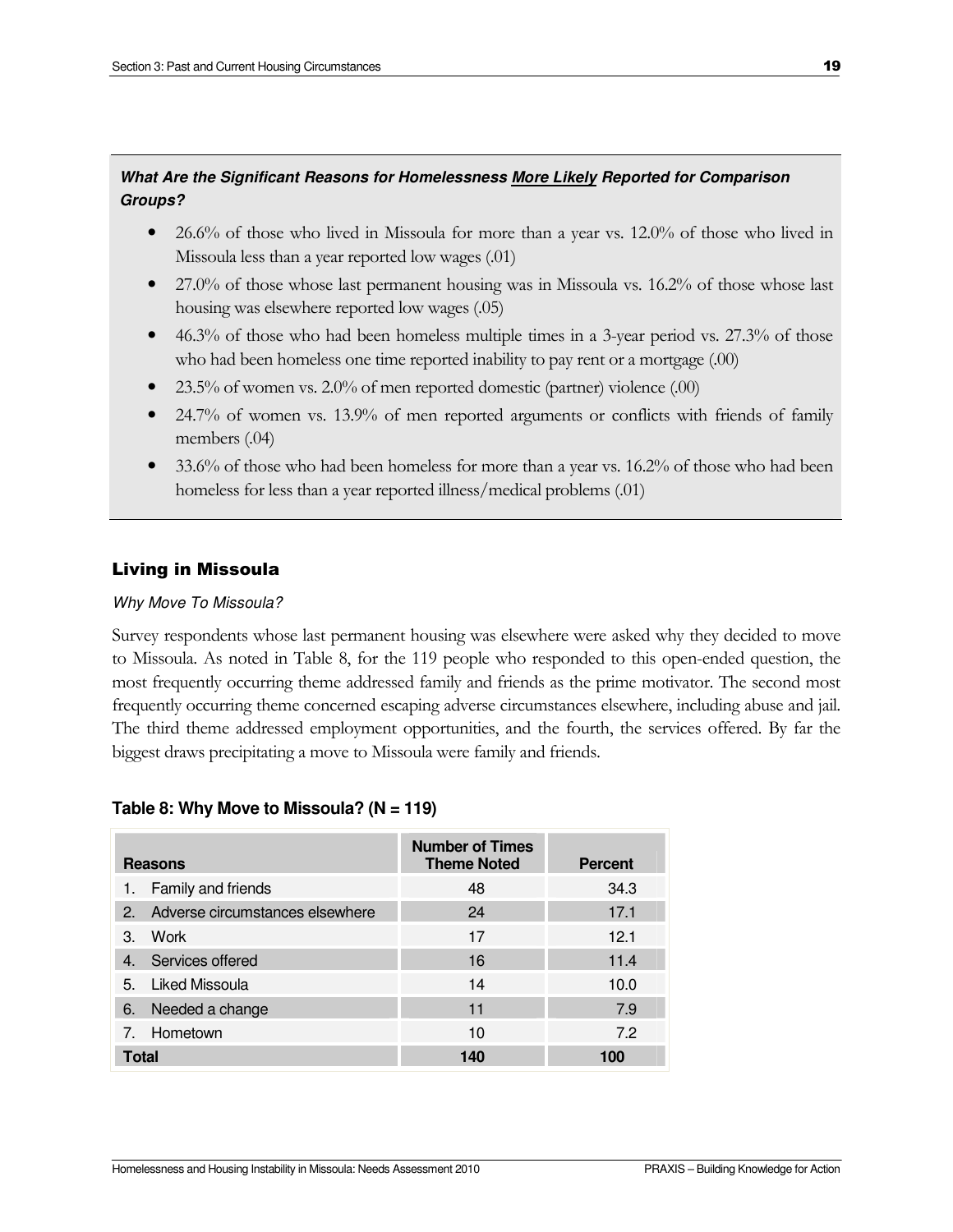A compilation of respondents' quotes in response to this question add more depth to the information presented in Table 8:

I know some people here and I know the city well. I have lived here off and on since I was 16 years old . . . It's a long story. My husband and I broke up. Then the power got shut off . . . I heard about the doctors and services offered here in Missoula to low income families . . . I was fleeing a domestic violence situation.

#### Why Stay in Missoula?

As noted in the previous section, 35% of respondents had lived in Missoula 11 months or less, while 65% had lived in Missoula a year or more. Almost 42% had lived in Missoula 6 years or more. To assess why people stayed in Missoula, interviewees were asked whether Missoula had proved to be a good place to live. The majority of respondents (192 or 80.3%) reported in the affirmative, as noted in Table 9. Ten percent of respondents reported both the benefits of living in Missoula and some of the challenges.

#### **Table 9: Is Missoula a Good Place to Live? (N = 239)**

| <b>Response Option</b> | <b>Number</b> | <b>Percent</b> |
|------------------------|---------------|----------------|
| Yes                    | 192           | 80.3           |
| No                     | 23            | 9.7            |
| Yes and No             | 24            | 10.0           |
| <b>Total</b>           | 239           | 100.0          |
| No response            |               |                |

A follow-up, open-ended question asked respondents to elaborate on their response. Table 10 indicates the major themes identified in respondents' answers and provides the strength of themes as illustrated by frequency counts. Of the total sample, 203 (84.5%) responded to this question.<sup>30</sup> The grand total for each major theme is represented in the total counts for each category.<sup>31</sup> The top themes on the plus side in order of importance were (1) Missoula's attributes including "the nice community feel," community cohesiveness and support, activities offered, and navigability; (2) the kind, good, helpful, and friendly people who live in Missoula; (3) the quality of social services offered, especially food services; and (4) the fact that Missoula was home for a number of people or they had family and friends who lived here.

When combined, the first two themes state powerfully the reasons why people move to Missoula or why they stay: primarily the community itself and the people who live here. One respondent replied, "It's the

<sup>30</sup> The expanded version of List 2 is included in Appendix A.

<sup>&</sup>lt;sup>31</sup> Respondents could identify more than one reason why they thought Missoula had proved to be a good place to live. Therefore, the total counts following each major theme indicate not the number of respondents but rather the number of times each theme was mentioned.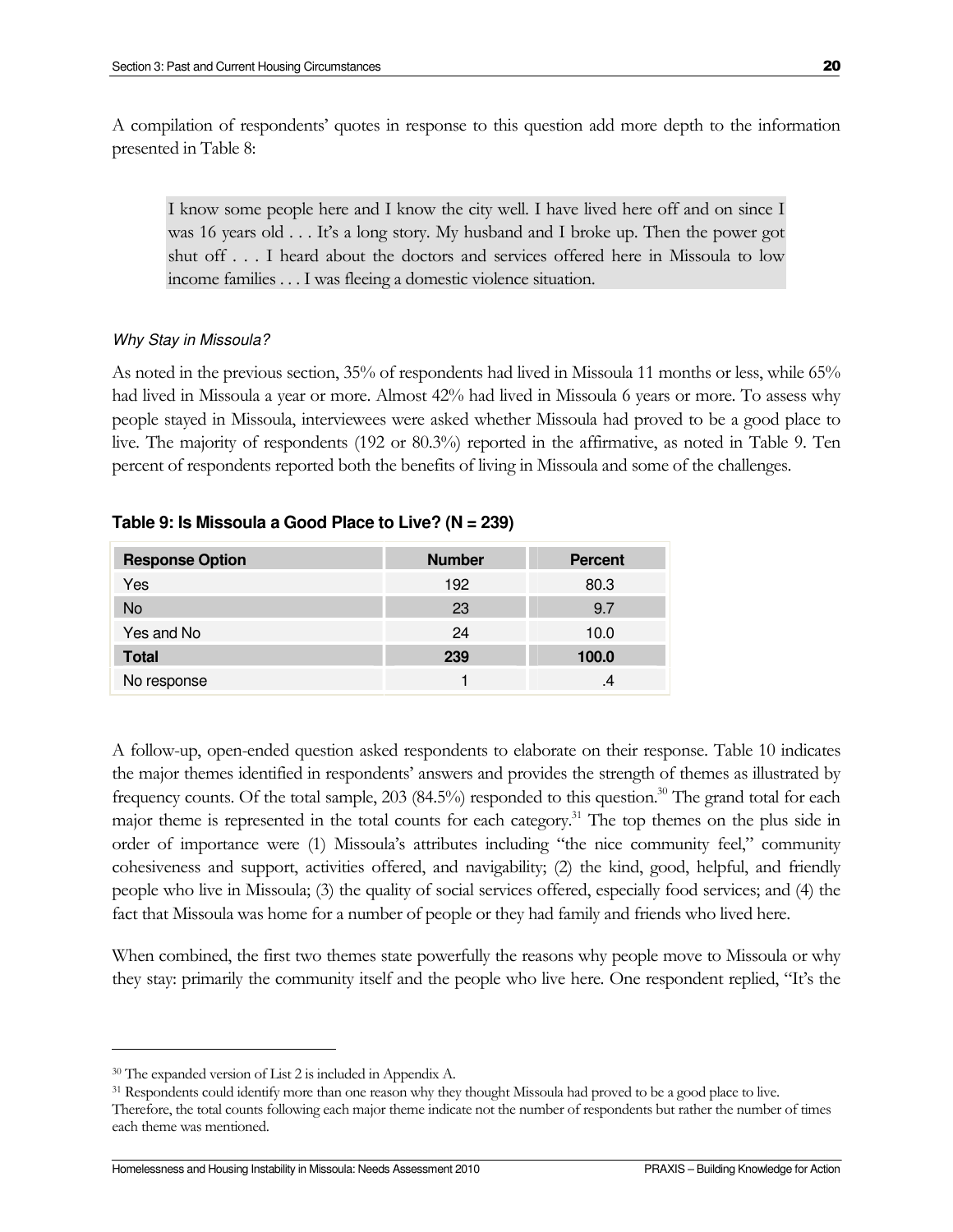people I've met here in the last 9 years—They are some of the best people I've ever met. There's a good support system here."

Although respondents were not asked to comment on Missoula's challenges, they identified expensive housing, a lack of jobs, and low wages among these. In the words of one participant, "I've never had to work so hard for a place to live." Note that only 10% of the comments related to Missoula's social services. Of the comments, one respondent's remarks clearly identified the conundrum for homeless people living in rural states who must leave their home communities to address their shelter, food, and medical needs: "Missoula has more resources to offer people like me compared to Hamilton and I have always liked Missoula."

**Table 10: Why Missoula Is a Good Place to Live, and Its Challenges (N = 203)** 

| <b>Major Themes</b>                                | <b>Number of</b><br><b>Comments</b> | <b>Percent</b> |
|----------------------------------------------------|-------------------------------------|----------------|
| Missoula's attributes                              | 124                                 | 37.6           |
| The people<br>2.                                   | 81                                  | 24.5           |
| Missoula's challenges<br>3.                        | 75                                  | 22.7           |
| Social services                                    | 33                                  | 10.0           |
| Originally from Missoula or have family here<br>5. | 17                                  | 5.2            |
| <b>Total</b>                                       | 330                                 | 100.0          |

# Section Highlights

The most striking findings to emerge from information collected about past and current housing circumstances were the following:

- The number of people living outdoors (mid-November) was 85, or 34.5% of survey respondents.
- Almost half the respondents (48%) experienced extremely disrupted lives marked by uncertainty about where to live day-to-day based on the number of places they lived in the 30-day period prior to the survey.
- Those most likely to live outside were males with longer histories of homelessness whose last permanent housing was somewhere other than Missoula.
- The most common places respondents stayed during the 30-day period prior to the survey were at the Poverello, outside, and with friends and/or family.
- Eighty-five percent of the total sample were considered homeless at the time of the survey.
- Fifty percent of the sample had experienced one or two episodes of homelessness in the past 3 years, while 29% had been homeless continually.
- Almost half the respondents were living in Missoula's permanent housing when they experienced their first episode of homelessness (Missoula's homeless). These were more likely to be women and families with children.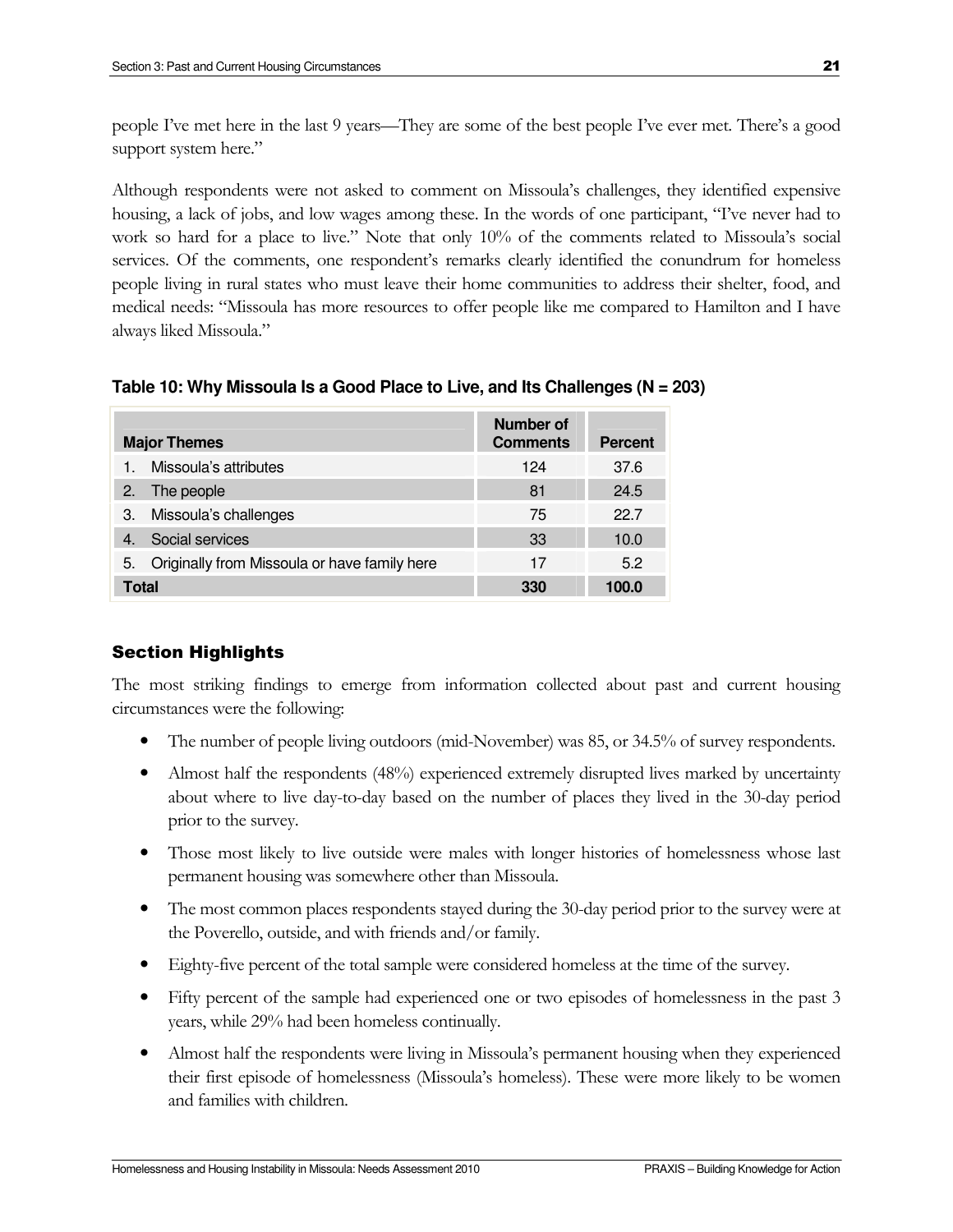- The longer respondents were homeless, the more likely they were to report illness/medical problems as a reason for homelessness.
- People whose last permanent housing was in Missoula were more likely to report low wages as a reason for homelessness.
- Women and families were more likely to report domestic abuse and family conflicts as reasons for homelessness.
- People living elsewhere at the time they became homeless moved to Missoula primarily because of family and friends and not because of the services offered.
- People stayed in Missoula more because of the City's attributes (cohesiveness, community support, activities) and its helpful, friendly people and far less so because of the services offered.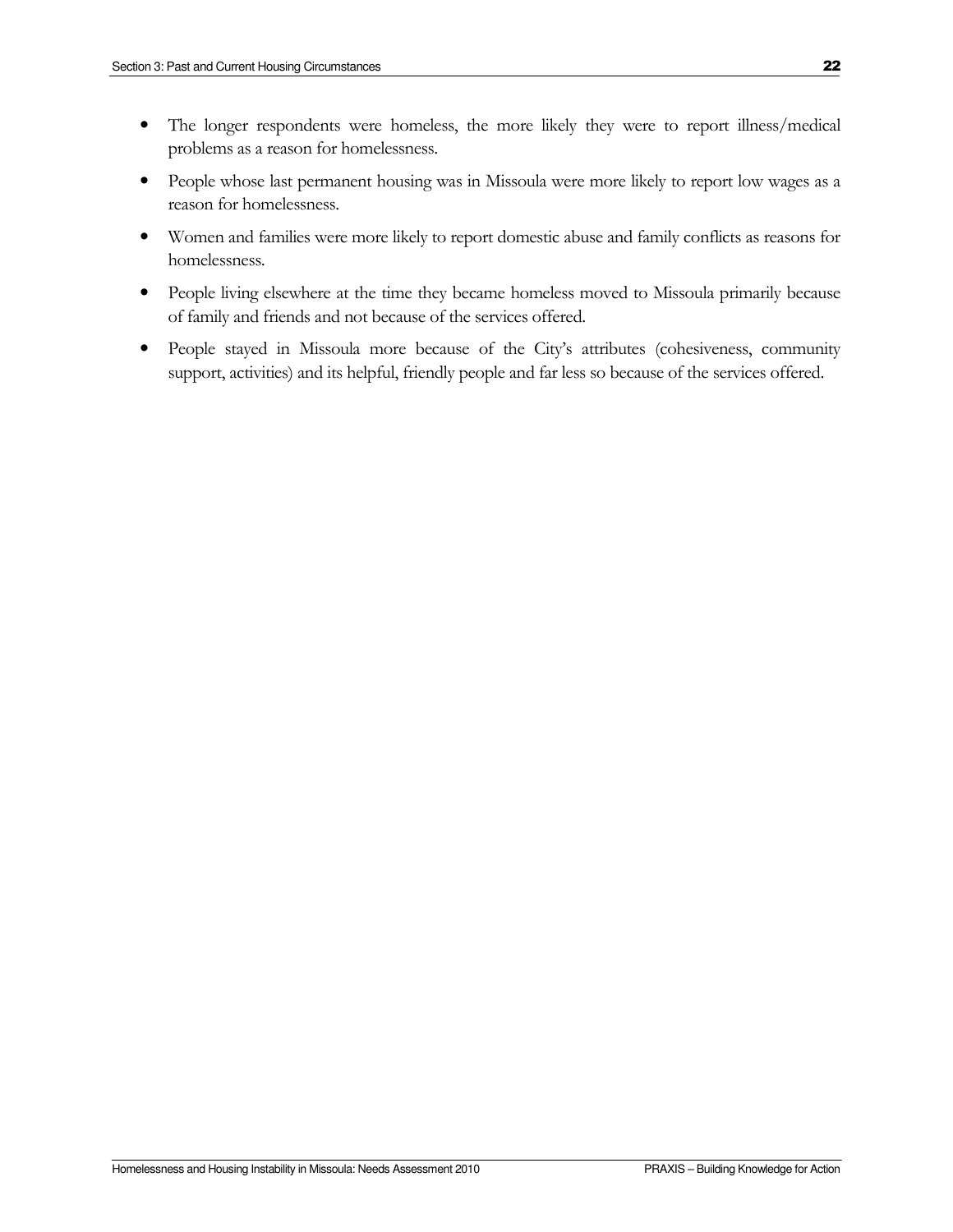# 4 Housing and Other Service Use and Needs: Barriers and Opportunities

## Section Overview

This section explores:

- housing and other service use
- service needs
- types of services used
- intensity of service use
- barriers to and opportunities for services
- most common ways respondents find out about shelter, housing assistance, food, and health care

# Housing and Other Service Use

#### Intensity of Service Use

Respondents were asked whether they had used Missoula services in the past 12 months. All but one responded to this question. Six people, or 2.5% of the entire sample, said they had not used services, while 233 (97.1%) reported that they had used Missoula social services in the past year.

Based on the responses to the service-use questions, the number of services used per respondent was counted to provide an idea of overall service-use intensity. As illustrated in Chart 4, approximately 46% of respondents used anywhere from 2 to 5 different Missoula social services over the course of a year. A smaller percentage (10.4%) used from 11 to 19 different Missoula social services in a year. Ten percent of survey respondents used either 0 or 1 service in a year.

#### Chart 4: Service-Use Intensity (N = 240)

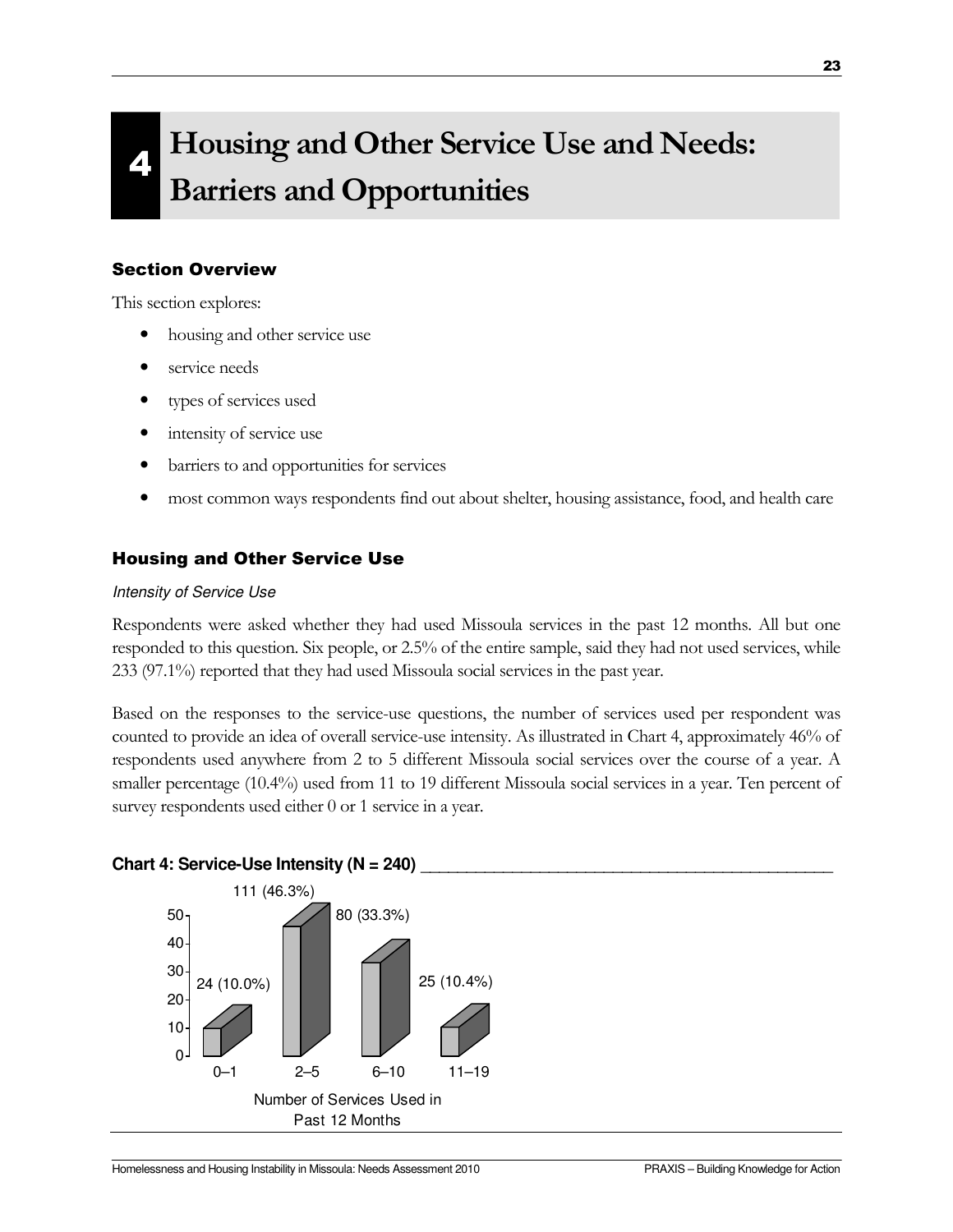#### Services Used in the Past 12 Months

In addition, respondents were asked 43 yes-or-no questions about which specific Missoula shelter, housing assistance, food/meals, and health care services they had used in the past year. Ninety-seven percent of the total sample responded to these items. Table 11 indicates the frequency of service use within each broad category. Appendix B contains a complete list of the services used within each category. Based on overall counts, broad categories were ranked according to frequency of service use.

Food and meal services ranked the highest in terms of overall use. Food stamps, Poverello, Missoula Food Bank, and Missoula 3:16 were used most often, at 42.5%. Health care services ranked second, at almost 24% of overall service use. The four most frequently mentioned were Partnership Health Center, local hospitals, Poverello, and prescription medication care. Housing assistance services ranked third in terms of overall usage. The most frequently mentioned were Missoula Housing Authority, WORD, Human Resource Council, and the Salvation Army. Shelter assistance ranked fourth. Of these, the most commonly used were the Poverello, Salvation Army vouchers, YWCA Gateway Center, and YWCA motel vouchers.

| <b>Service Category</b> | <b>Count of Services Used</b> | <b>Percent</b> |
|-------------------------|-------------------------------|----------------|
| Food and meal services  | 563                           | 42.5           |
| 2. Health care services | 316                           | 23.9           |
| 3. Housing assistance   | 224                           | 16.9           |
| 4. Shelter services     | 221                           | 16.2           |
| Total                   | 1324                          | 100.0          |

**Table 11: Which Missoula Services Have You Used in the Past 12 Months? (N = 233)** 

# **Which Comparison Groups Were Significantly More Likely to Use Which Services?**

- 46.0% of families with children vs. 14.0% of those living alone or as a couple used Missoula Housing Authority (.00)
- 71.3% of those who had lived in Missoula for less than a year vs. 41.8% of those who had lived in Missoula more than a year used the Poverello shelter (.00)
- 55.6% of those who had live in Missoula more than a year vs. 25.0% of those who had lived in Missoula less than a year used Missoula Food Bank (.00)
- 33.7% of women vs. 6.7% of men used WORD (.00)
- 61.2% of those whose last permanent housing was some place other than Missoula vs. 37.2% of those whose last permanent housing was in Missoula used the Poverello shelter (.00)
- 28.4% of those who had experienced one episode of homelessness vs. 16.1% of those who had experienced multiple homeless episodes used YWCA motel vouchers.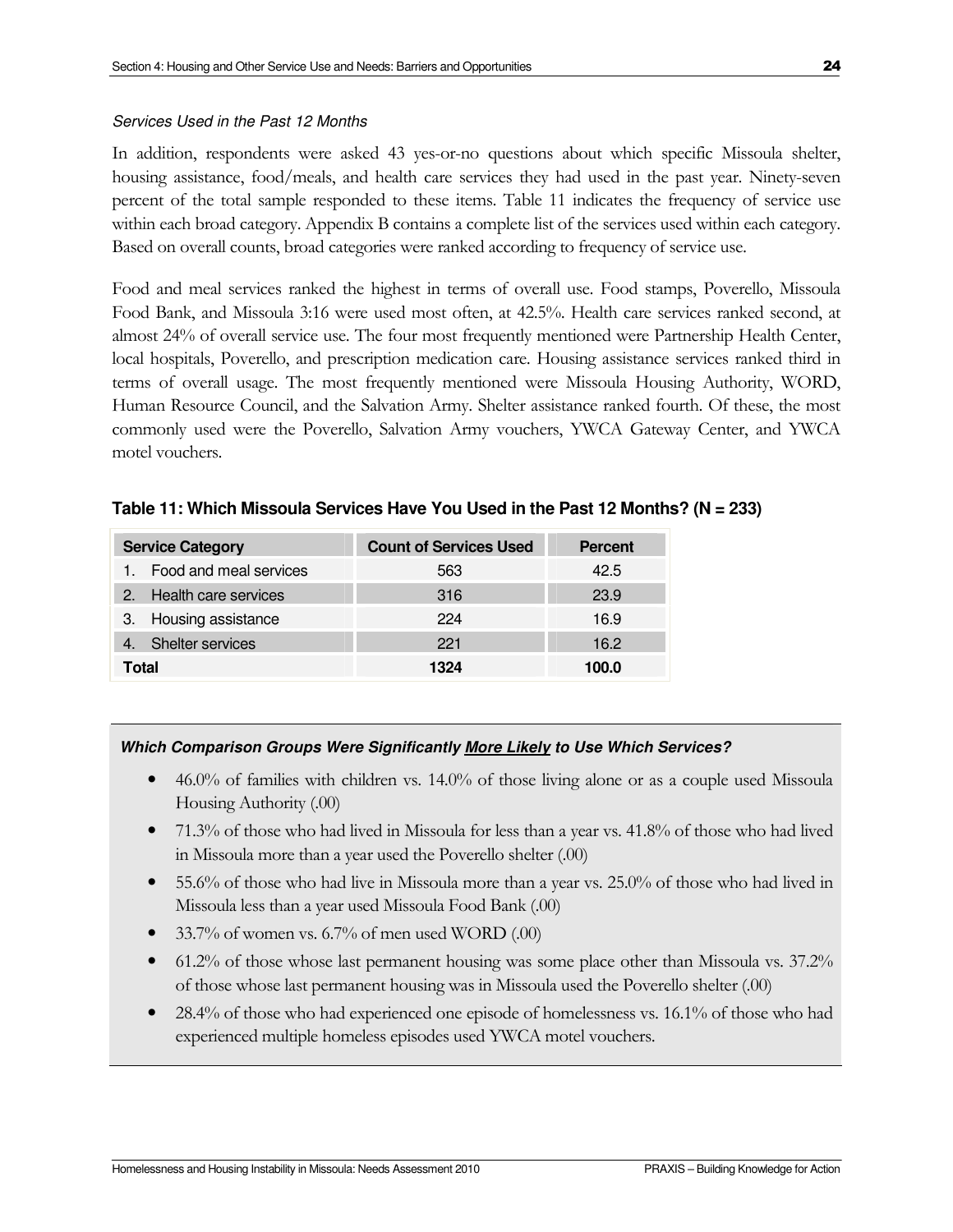#### Opportunities For and Barriers to Services

#### Ease of Service Use

Opportunities for and barriers to using services for homeless people are important to assess. Interactions with service providers have been found to initiate or impede access to services.<sup>32,33</sup> One way to think about opportunities for services is that they create and improve ways for homeless and precariously housed people to get their needs met in important ways. Approximately 94% of respondents answered an item asking them whether some services were easier to use than others. As illustrated in Chart 5, of those, almost 66% indicated that this was indeed the case.



**Chart 5: Are Some Services Easier to Use than Others? (N = 225)** \_\_\_\_\_\_\_\_\_\_\_\_\_\_\_\_\_\_\_\_\_\_\_

All of those who reported that some services were easier to use than others responded to an open-ended question asking them to explain their responses. Table 12 identifies the major themes that emerged, in order of frequency. Respondents' top reason had to do with formality versus informality of services: those with more informal rules of operation, structure, and procedures won out. Subthemes included easy-touse services that "you don't have to jump fences to use," convenient hours of operation, and "less paperwork is best." Treatment by staff included respect, dignity, and compassion, and a receptive, open attitude. Ease of access and convenience were related to issues of location and transportation. Finally, respondents reported that services were easier to use if staff were experienced and knowledgeable.

|                | <b>Major Themes</b>                        | <b>Count of Reasons</b> | <b>Percent</b> |
|----------------|--------------------------------------------|-------------------------|----------------|
|                | Informal program operations and procedures | 41                      | 26.6           |
| 2.             | Treatment by staff                         | 37                      | 24.0           |
| З.             | Ease of access and convenience             | 36                      | 23.4           |
| $\overline{4}$ | Miscellaneous                              | 26                      | 16.9           |
| 5.             | Staff competency                           | 14                      | 9.1            |
| Total          |                                            | 154                     | 100.0          |

<sup>&</sup>lt;sup>32</sup> Jacobson, M., & Rugeley, C. (2007). Food insecurity in Missoula County: Barriers, opportunities and solutions. Missoula, MT: Praxis – Building Knowledge for Action.

<sup>33</sup> Hoffman, L., & Coffey, B. (2008). Dignity and indignation: How people experiencing homelessness view services and providers. The Social Science Journal 45, 207-222.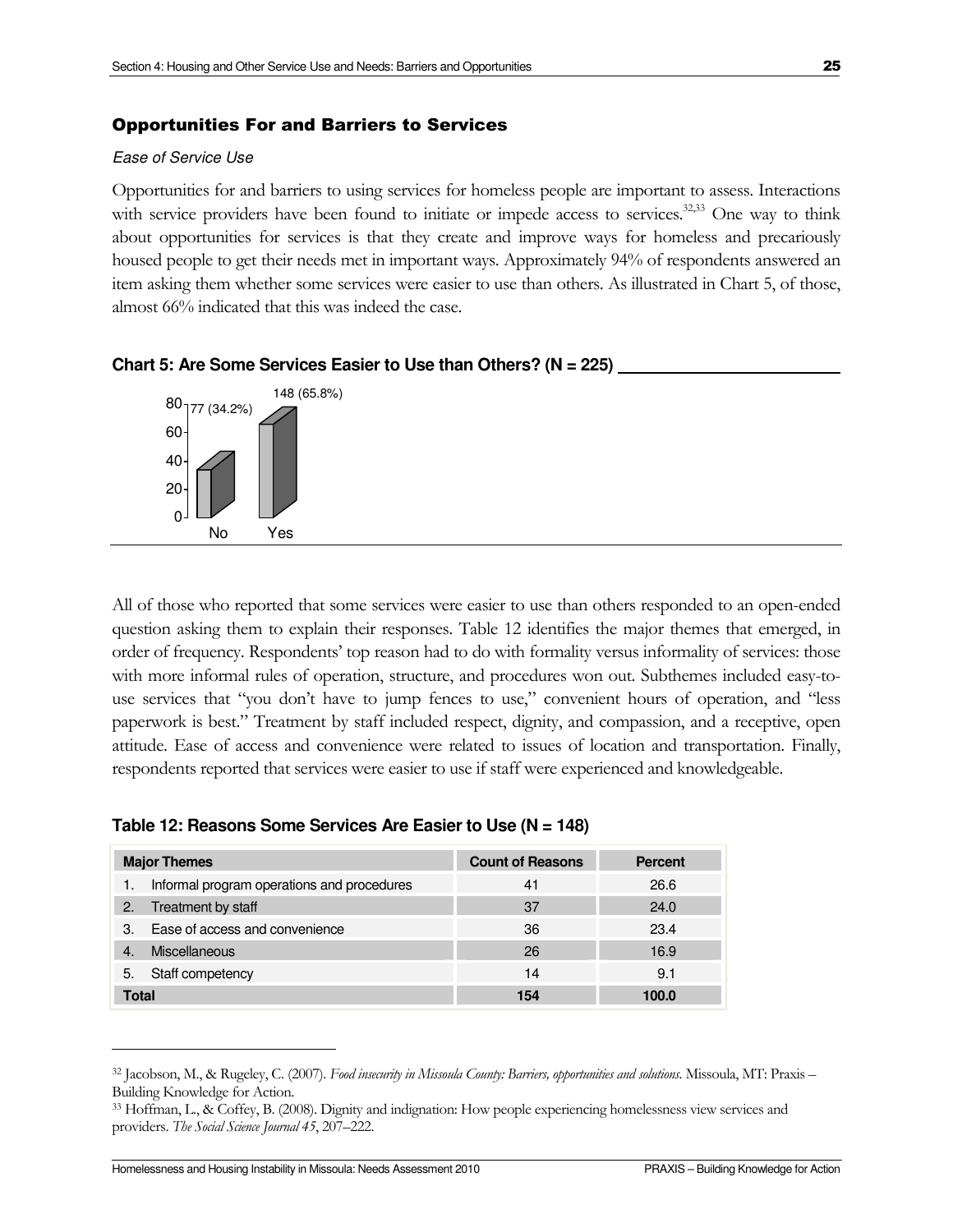#### Service Challenges

Survey respondents were asked whether they had been turned down for any Missoula services in the past 2 years (see Chart 6). All but one responded. Almost 35% reported being turned down for services. In order of importance, the three most common reasons mentioned were (1) not qualifying, (2) having an income that was too high, and (3) lack of identification.



Of those respondents who answered a survey question about whether they had ever chosen not to use services in Missoula in the past 2 years even if they might have qualified for them, almost 46% reported that they had chosen not to apply (see Chart 7). The three most common reasons for not applying, in order of importance, were (1) "someone needs it more than I do," (2) embarrassment about applying for services, and (3) an application process that was too long.



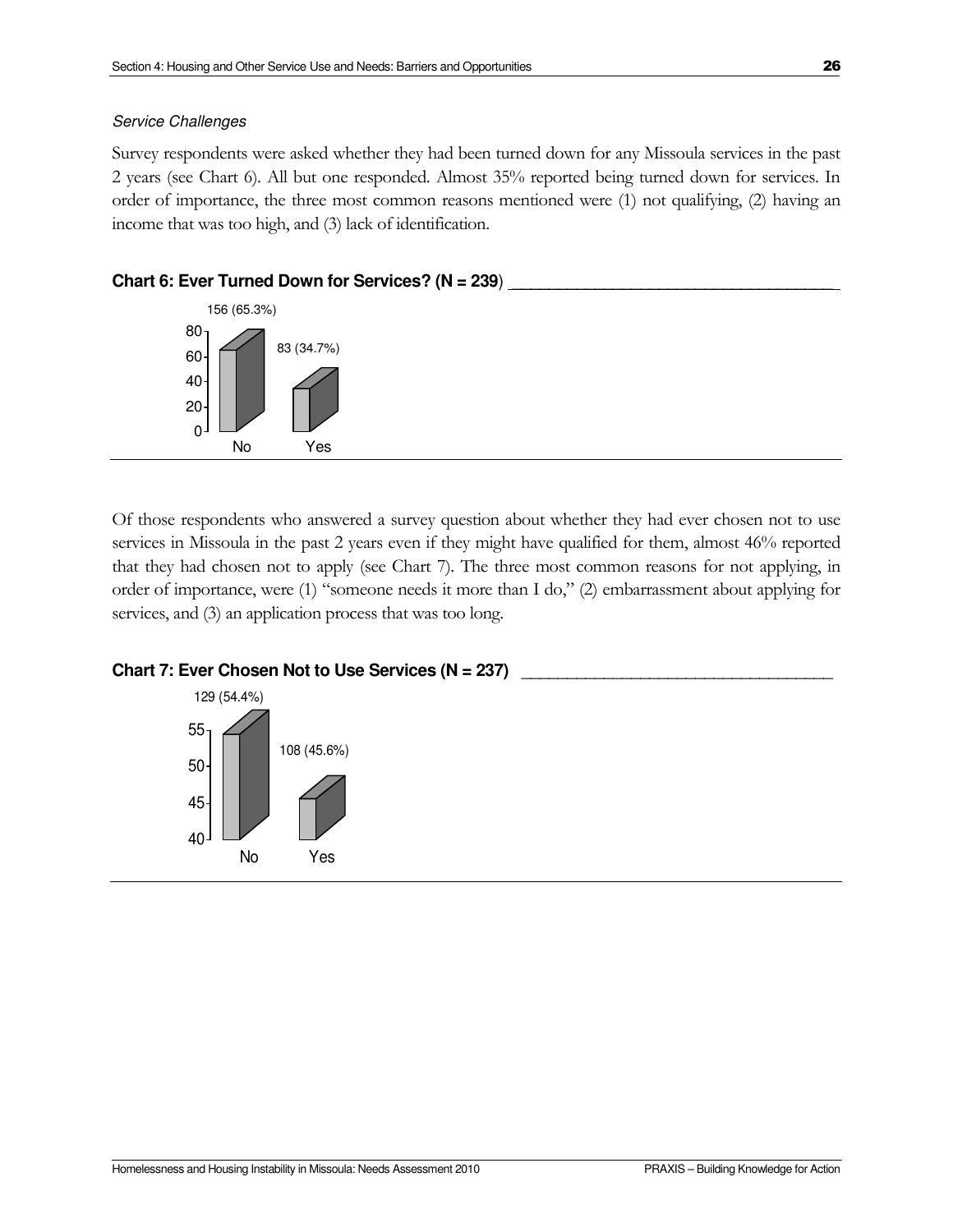# **Which Comparison Groups Were Significantly More Likely to be Affected by Service Challenges?**

- 83.3% of one- or two-parent families vs. 61.3% of those living alone or living as a couple (.00)
- 39.7% of those who had lived in Missoula more than a year vs. 25.3% of those who had lived in Missoula less than a year (.03)
- 45.2% of women vs. 29.2% of men  $(.02)$
- 44.0% of those whose last permanent housing was in Missoula vs. 27.4% of those whose last permanent housing was elsewhere (.01)
- 40.4% of those who had experienced multiple episodes of homelessness vs. 26.4% of those who had experienced one episode (.04)
- 50.3% of those who had experienced homeless for more than a year vs. 36.6% of those who had experienced homelessness for less than a year (.04)

# Finding Services

Of the 240 respondents, almost 96% answered a survey question asking how they usually find out about shelter, housing assistance, food, or health care services. They responded yes or no to a list of 20 items that included numerous service programs, friends, family, a newspaper, and other sources of information. Table 13 summarizes the top 10 sources of information accessed by service users, ranked in order of frequency. For example, 58.7% of respondents reported finding out about services by word of mouth, while 30% found out about services from the Poverello.

|    | <b>Key Themes</b>              | <b>Number of Yes</b><br><b>Responses</b> | <b>Percent</b> |
|----|--------------------------------|------------------------------------------|----------------|
|    | Word of mouth                  | 135                                      | 58.7           |
| 2. | Poverello                      | 69                                       | 30.0           |
| 3. | Friends                        | 68                                       | 29.6           |
| 4. | <b>WORD</b>                    | 39                                       | 17.0           |
| 5. | <b>Salvation Army</b>          | 36                                       | 15.7           |
| 6. | Family members                 | 31                                       | 13.5           |
| 7. | Missoula 3:16                  | 31                                       | 13.5           |
| 8. | Missoula Food Bank             | 25                                       | 10.9           |
| 9. | Newspaper                      | 25                                       | 10.9           |
|    | 10. Missoula Housing Authority | 22                                       | 9.6            |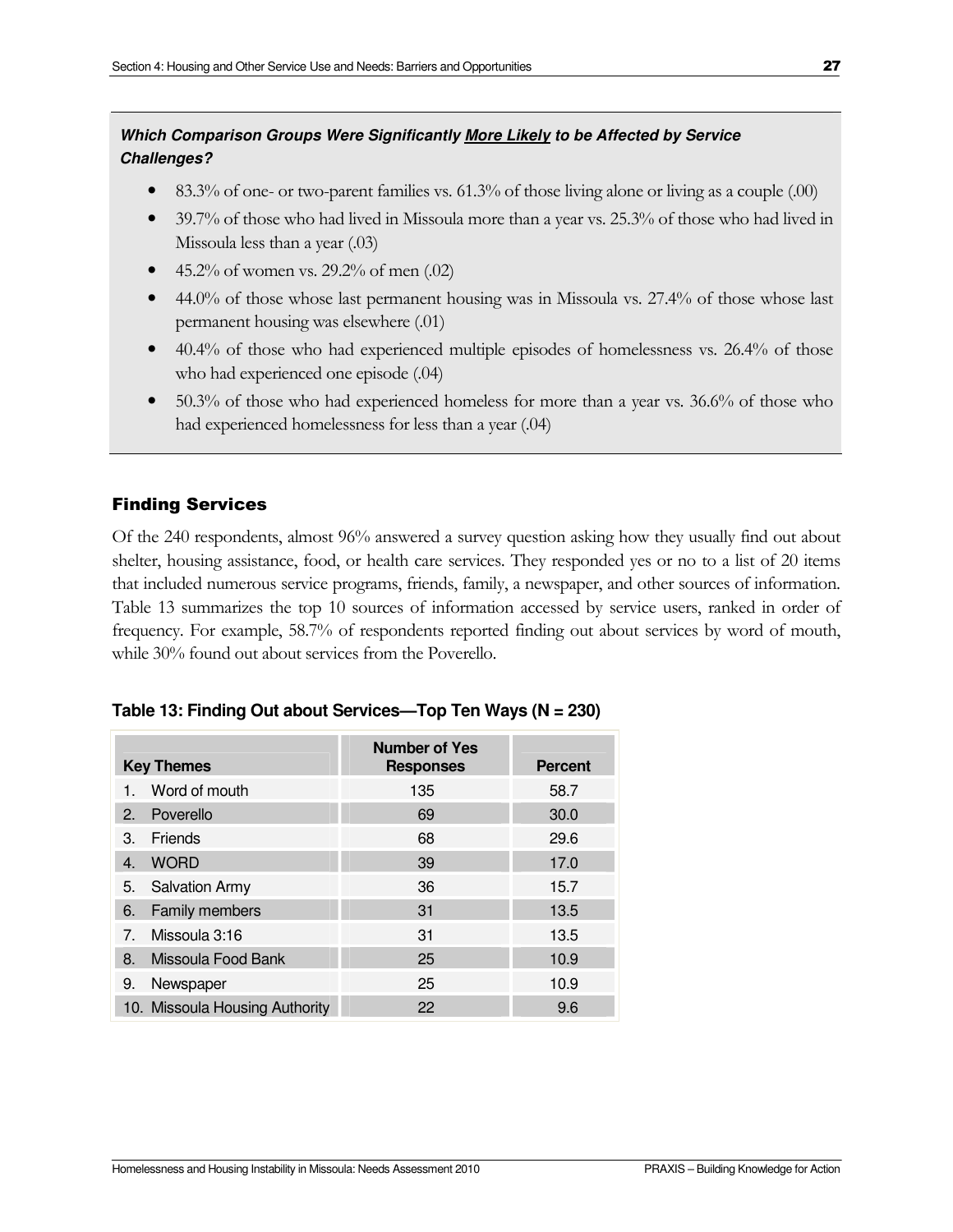# **Which Comparison Groups Were Significantly More Likely to Find Out about Services through Word of Mouth?**

- 65.0% of those who had experienced multiple episodes of homelessness vs. 48.2% of those who had experience one episode (.01)
- 66.7% of those whose last permanent housing was somewhere other than Missoula vs. 50.0% of those whose last permanent housing was in Missoula (.01)

## Additional Services Needed

Respondents were asked another open-ended question about whether they needed services other than those they were currently using. Of the total, 59.1% answered the question. The most frequently occurring theme was housing assistance. Respondents wanted help, in general, to secure housing through deposit assistance that would pay first and last month's rent, as well as affordable housing. Of the health and mental health care services, dental and eye care were most frequently requested. Miscellaneous services needed included education and training, legal services, and job assistance. Transportation services primarily included bus passes and better access to transportation.

| <b>Major Theme</b>                     | <b>Frequency of</b><br><b>Occurrence</b> | <b>Percent</b> |
|----------------------------------------|------------------------------------------|----------------|
| 1. Housing assistance                  | 55                                       | 39.6           |
| 2. Health and mental health assistance | 43                                       | 31.0           |
| 3. Miscellaneous services              | 30                                       | 21.5           |
| <b>Transportation services</b>         | 11                                       | 7.9            |
| Total                                  | 139                                      | 100.0          |

#### **Table 14: Other Services Needed (N = 142)**

A composite of respondents' comments tell a richer story about other services they needed:

I need housing. I am tired of being on a waiting list . . . I need anything that will help me get housing . . . I need something that doesn't take forever . . . I would like to get assistance with dental care and glasses for my daughter . . . It would be nice to have health care and I need to stop worrying about the bill . . . I only use the bus and evenings are out.

# Section Highlights

The most striking findings to emerge from information collected about housing and other service use and needs were the following:

• Most respondents have used at least one of Missoula's services in the past 12 months.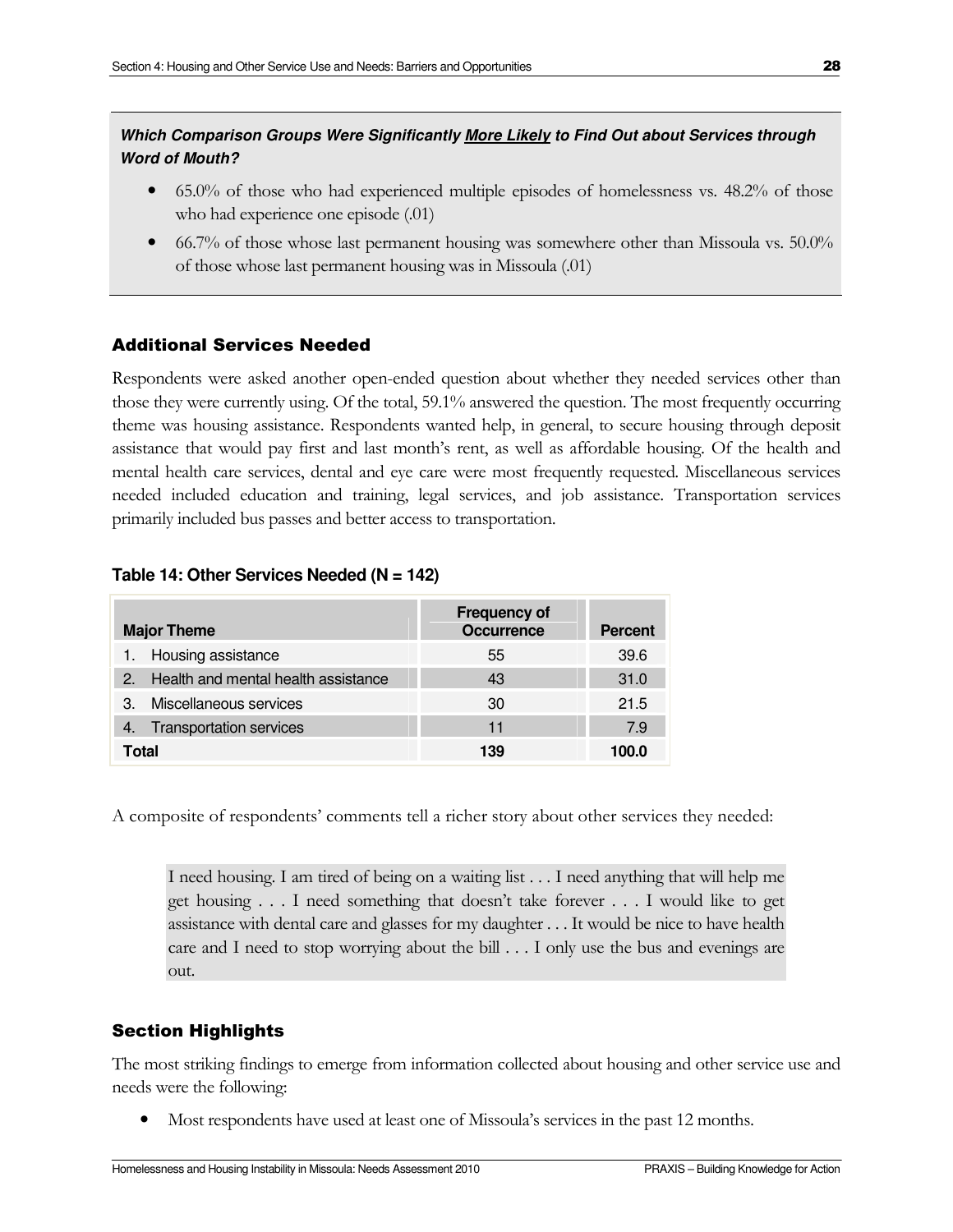- 
- Of all the services available in Missoula, food/meals were most frequently used.
- Of respondents who lived in Missoula more than a year, women, and families with children, were more likely to use Missoula's mainstream services (Missoula Housing Authority, Human Resource Council, WIC, and Missoula Food Bank).
- Respondents whose last permanent housing was in Missoula used the most services overall.
- Respondents whose last permanent housing was somewhere other than Missoula used more emergency shelter services.
- Two-thirds of respondents reported that some services are easier to use than others.
- Informal program operations and respectful, compassionate treatment by service organization staff create more opportunities for services use.
- Ease of service access, location of service, and transportation to and from services create opportunities for service use.
- Top barriers to service use include not qualifying, an income that is too high, and lack of identification.
- Top reasons some respondents chose not to apply for services were "someone needs it more than I do," embarrassment about using services, and application processes that are too long.
- Respondents most likely to find out about services through word of mouth were those who had experienced multiple episodes of homelessness and those whose last permanent housing was somewhere other than Missoula.
- Families and women were more likely to find out about services by accessing them.
- Housing assistance was by far the most frequently mentioned service needed.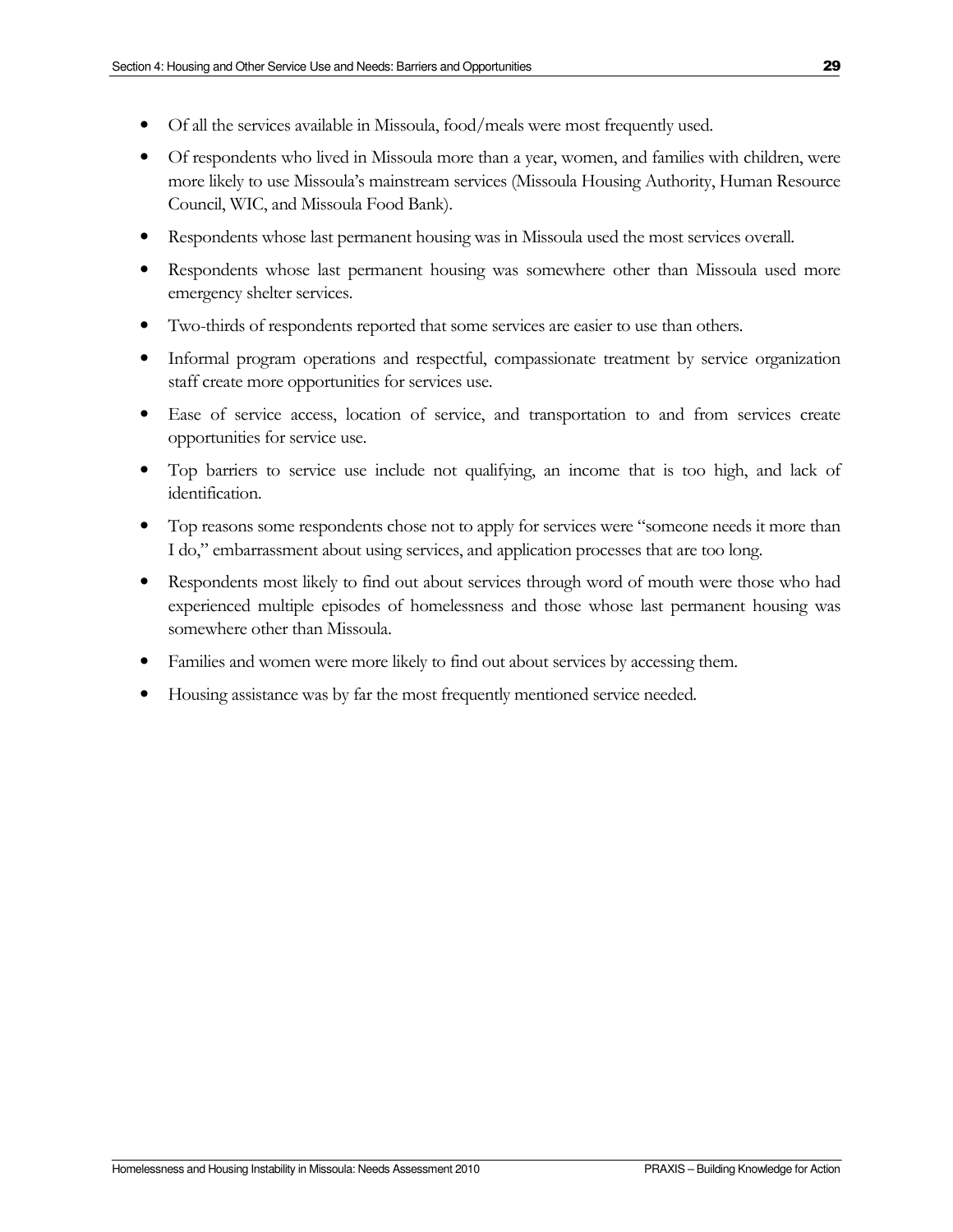# 5 Permanent Housing and Employment Needs

# Section Overview

This section presents findings related to:

- survey respondents' housing and employment needs
- sources of and amounts of monthly income
- needs related to finding and keeping employment
- respondents' suggestions for how to address needs

## Permanent Housing Needs

#### Finding Permanent Housing

Only respondents who were not already in permanent housing were asked whether they were interested in short-term shelter and/or permanent housing in Missoula. Both items could be checked either yes or no, so the total number of yes endorsements exceeds the number of respondents. Permanent housing was identified by almost 89% of respondents. Recall that almost 15% of the total sample was housed when the survey was administered.

#### **Table 15: Interested in What Type of Housing (N = 205)**

| <b>Type of Housing</b> | Number of<br><b>Respondents</b> | <b>Percent</b> |  |
|------------------------|---------------------------------|----------------|--|
| Short-term housing     | 60                              | 29.2           |  |
| Permanent housing      | 182                             | 88.8           |  |

Survey respondents interested in permanent housing were asked a set of 31 yes-or-no survey items listing factors that could help them find permanent housing. Table 16 presents the top 10 factors identified and the number of and percentage of respondents who endorsed each item. Affordable housing was identified by 128, or 70.3%, of respondents who completed this question. Employment received the second highest ranking, with 62.1% identifying jobs as a precursor to finding permanent housing.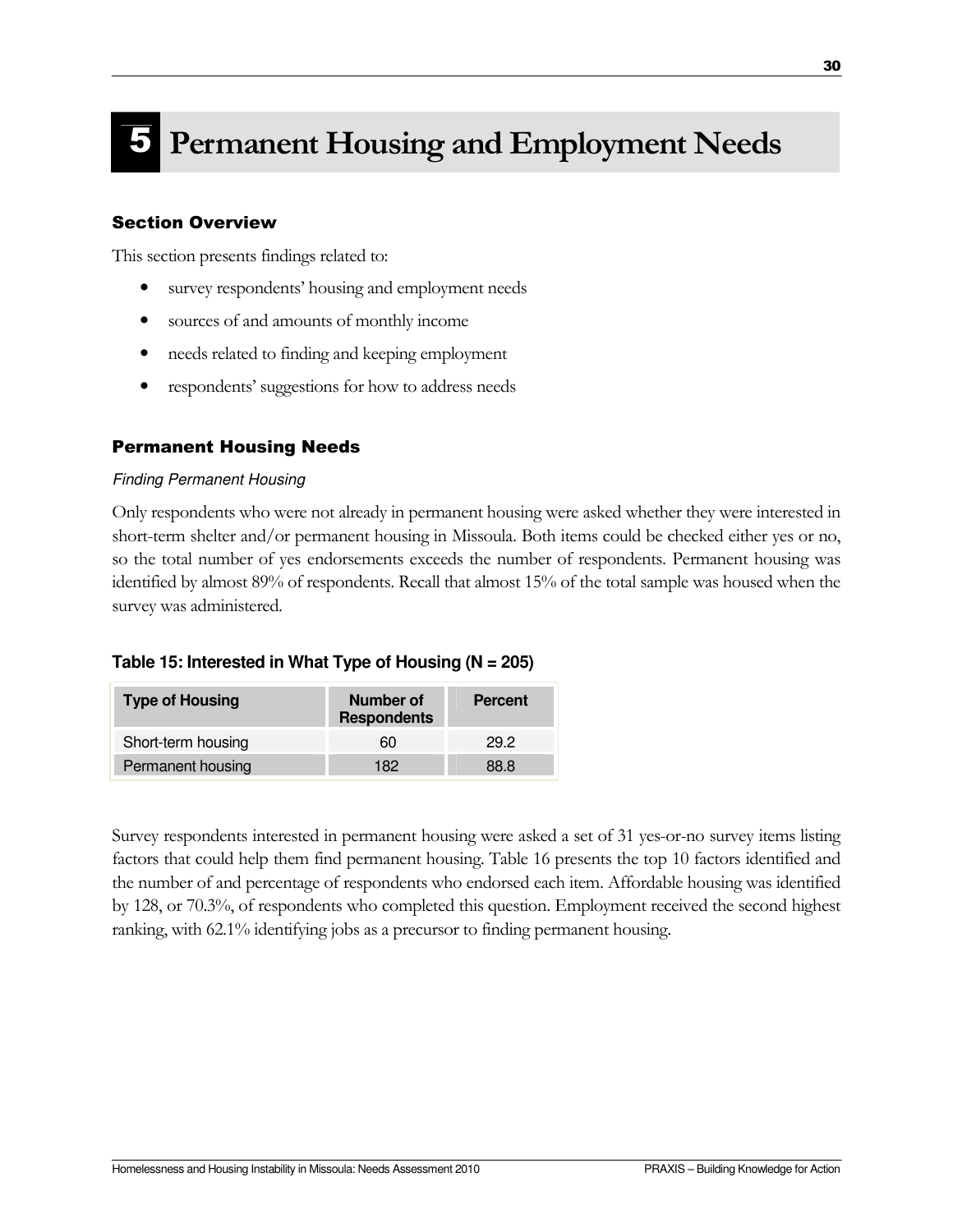| <b>Needs</b> |                                                                                         | Number of<br><b>Respondents</b> | Percent |
|--------------|-----------------------------------------------------------------------------------------|---------------------------------|---------|
| 1.           | Affordable housing                                                                      | 128                             | 70.3    |
| 2.           | Job                                                                                     | 113                             | 62.1    |
| З.           | Bus passes                                                                              | 73                              | 40.1    |
| 4.           | Outreach worker/advocate                                                                | 69                              | 37.9    |
| 5.           | Less discrimination (i.e., pets, children, credit, race, and<br>criminal history, etc.) | 68                              | 37.3    |
| 6.           | Regular income                                                                          | 67                              | 36.8    |
| 7.           | Damage deposit                                                                          | 62                              | 34.0    |
| 8.           | Transportation to see apartments/housing                                                | 50                              | 27.4    |
| 9.           | Information about housing supports/services                                             | 39                              | 21.4    |
|              | 10. Shower/laundry facilities                                                           | 37                              | 20.3    |

#### **Table 16: Finding Permanent Housing—Top Ten Needs (N = 182)**

#### **Which Comparison Groups Were More Likely to Need Help Finding Permanent Housing?**

- 48.6% of families with children vs. 13.5% of those living alone or living in a couple reported less discrimination based on credit history would help them find permanent housing (.00)
- 88.6% of families with children vs. 63.8% of those living alone or living in a couple reported that affordable housing would help them find permanent housing (.00)
- 37.2% of those who had never served in the military or National Guard vs. 19.0% of those who had reported that a damage deposit would help them find permanent housing (.03)
- 23.0% of those who had been homeless for less than a year vs. 9.6% of those who had been homeless for more than a year reported the need for mental health supports and an outreach worker/advocate to help them find permanent housing (.01)

#### Affording Permanent Housing

 $\overline{a}$ 

Of those respondents interested in finding permanent housing, almost all answered a question asking them what they could afford to pay for rent each month. Responses ranged from \$0 to \$700, and 40.2% reported that they were unable to pay rent. Table 17 illustrates what respondents reported they could afford, presented in intervals. Note that according to the 2010 Missoula Housing Report, the median price of a two-bedroom apartment is \$700 per month.<sup>34</sup>

<sup>34</sup> See the 2010 Missoula Housing Report produced by the Missoula Organization of Realtors, p. 12, at www.missoularealestate.com.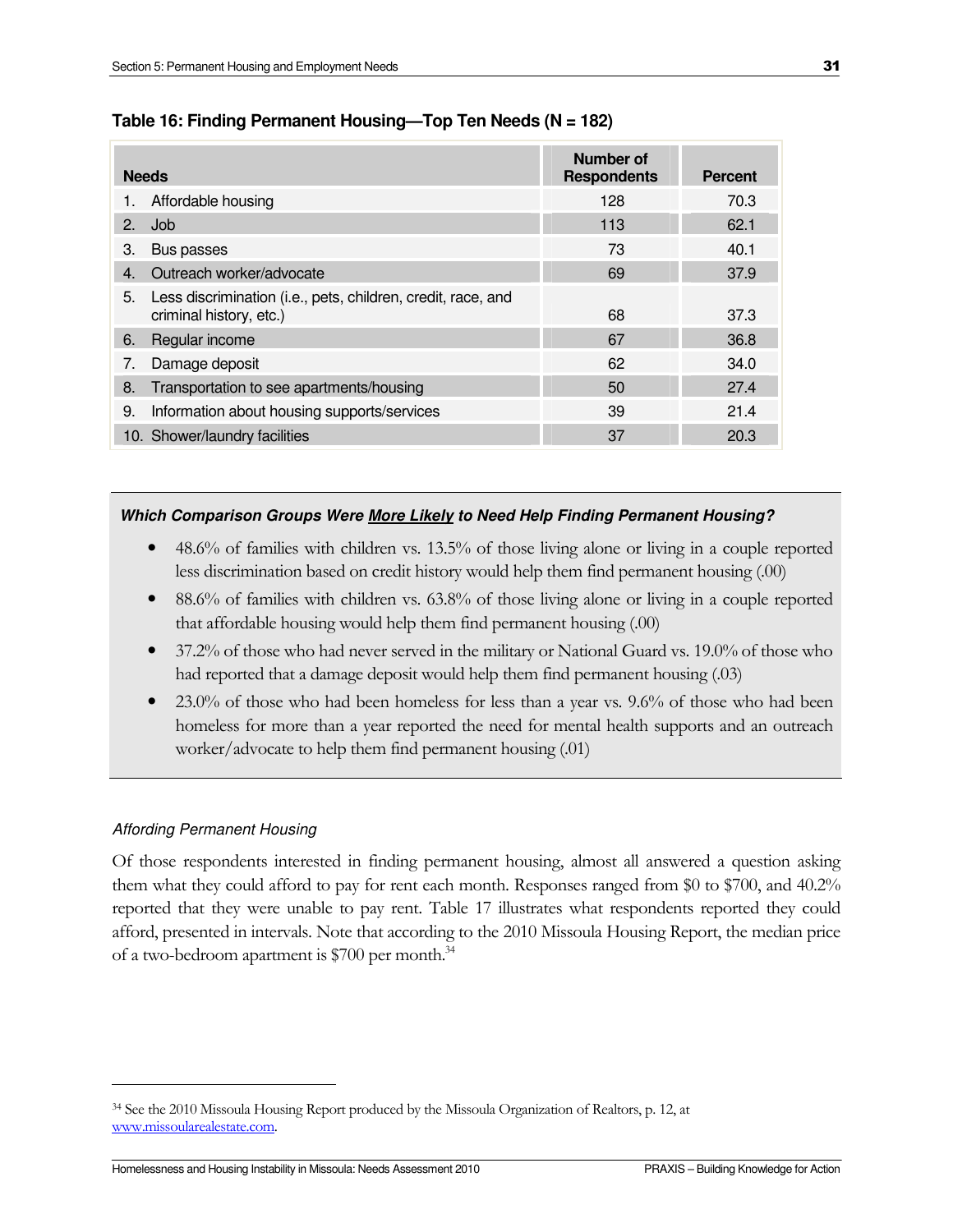| <b>Rent Could Afford Each Month</b> | <b>Number</b> | <b>Percent</b> |
|-------------------------------------|---------------|----------------|
| No ability to pay rent              | 72            | 40.2           |
| $$1 - $100$                         | 9             | 5.0            |
| $$101 - $300$                       | 31            | 17.3           |
| \$301-\$500                         | 49            | 27.4           |
| \$501-\$700                         | 18            | 10.1           |
| <b>Total</b>                        | 179           | 100.0          |

**Table 17: Monthly Affordable Rent Payment (N = 179)**

Survey respondents who indicated interest in permanent housing were asked 17 yes-or-no items to determine their needs related to affording permanent housing. Table 18 illustrates the top ten responses to these items and the number and percentage of respondents who identified each. Ongoing rental assistance ranked first, with a 56.6% response rate. First and last month's rent ranked second, with almost 55% endorsing this need. Finding a job and/or a better-paying job ranked third in importance, with almost half of respondents answering this item.

| <b>Needs</b>                                  | Number of<br><b>Respondents</b> | <b>Percent</b> |
|-----------------------------------------------|---------------------------------|----------------|
| On-going rental assistance<br>1.              | 103                             | 56.6           |
| First and last month's rent and deposit<br>2. | 100                             | 54.9           |
| A job or better paying job<br>З.              | 89                              | 48.9           |
| Bus voucher<br>4.                             | 67                              | 36.8           |
| Employment assistance<br>5.                   | 59                              | 32.4           |
| Clothes<br>6.                                 | 51                              | 28.0           |
| Food<br>7 <sub>1</sub>                        | 49                              | 26.9           |
| 8.<br>Gas money                               | 47                              | 25.8           |
| Medical care<br>9.                            | 43                              | 23.6           |
| 10. Paying rent on a weekly basis             | 42                              | 23.0           |

#### **Table 18: Affording Permanent Housing—Top Ten Needs (N = 182)**

#### **Which Comparison Groups Were More Likely to Need Help Affording Permanent Housing?**

- 45.7% of families with children vs. 10.3% of those living alone or living in a couple reported that minor repairs to vehicles would help them afford permanent housing (.00)
- 51.4% of families with children vs. 32.9% of those living alone or living in a couple reported that a better paying job would help them find permanent housing (.04)
- 46.2% of women vs. 30.3% of men reported that a better paying job would help them find permanent housing (.03)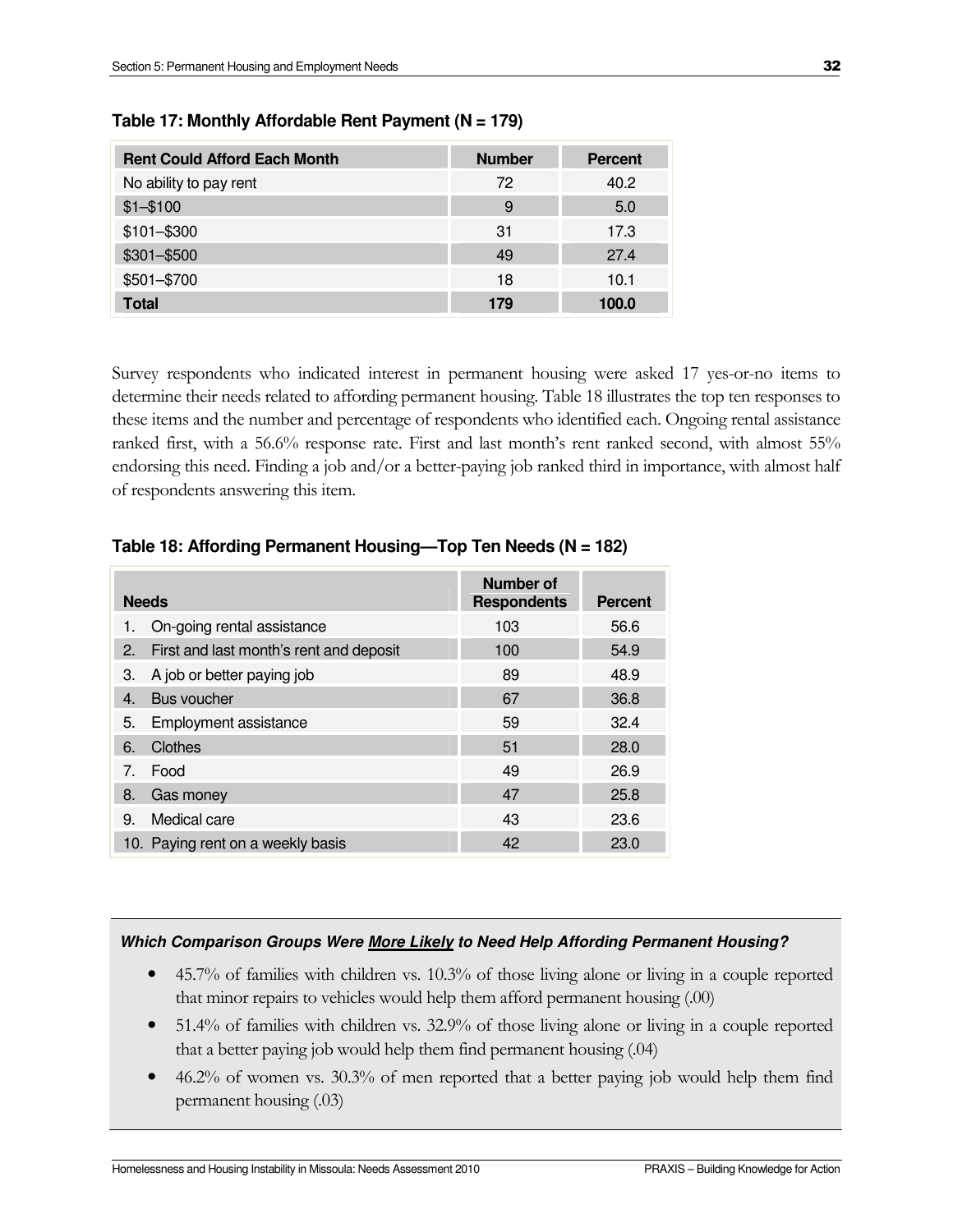#### Income Sources

Four respondents did not answer a series of 17 yes-or-no questions asking about their sources of income. Of those who replied, 68 or 29% reported having no source of income. As illustrated in Table 19, of the 168 respondents who reported having at least some income, almost 40% received some form of social security benefit. Forty-two percent earned income through part- or full-time employment, selling crafts, working day-labor jobs, or recycling; 17.9% held a part-time job, and 10.1% held a full-time job.

#### **Table 19: Top Ten Sources of Income (N = 168)**

| <b>Income Sources</b> |                                     | Number of<br><b>Respondents</b> | <b>Percent</b> |
|-----------------------|-------------------------------------|---------------------------------|----------------|
|                       | Social Security Disability (SSDI)   | 37                              | 22.0           |
| 2.                    | Job (part-time)                     | 31                              | 17.9           |
| З.                    | <b>Supplemental Social Security</b> | 31                              | 17.9           |
| 4.                    | Family and/or friends               | 24                              | 14.3           |
| 5.                    | Job (full-time)                     | 17                              | 10.1           |
| 6.                    | Panhandling                         | 15                              | 8.9            |
| 7.                    | Odd jobs, crafts, day labor         | 14                              | 8.3            |
| 8.                    | Unemployment benefits               | 11                              | 6.5            |
| 9.                    | Recycling                           | 10                              | 6.0            |
|                       | 10. Veterans pension/disability     | 9                               | 5.4            |

#### **Which Comparison Groups Were More Likely to Differ Significantly Based on Income Sources?**

- 23.5% of women vs. 7.3% of men reported SSI as an income source (.00)
- 24.0% of families with children vs. 6.6% of those living alone or living as a couple reported family and friends as an income source (.00)

#### Employment Needs

#### Finding a Job

In order to assess employment needs, respondents were asked whether they needed help finding a job. Almost everyone answered this question. Nearly 50% reported the need for some help, while 7.1% reported already being employed. As noted in Table 20, 13% were unable to work and 3.8% were not currently interested in employment.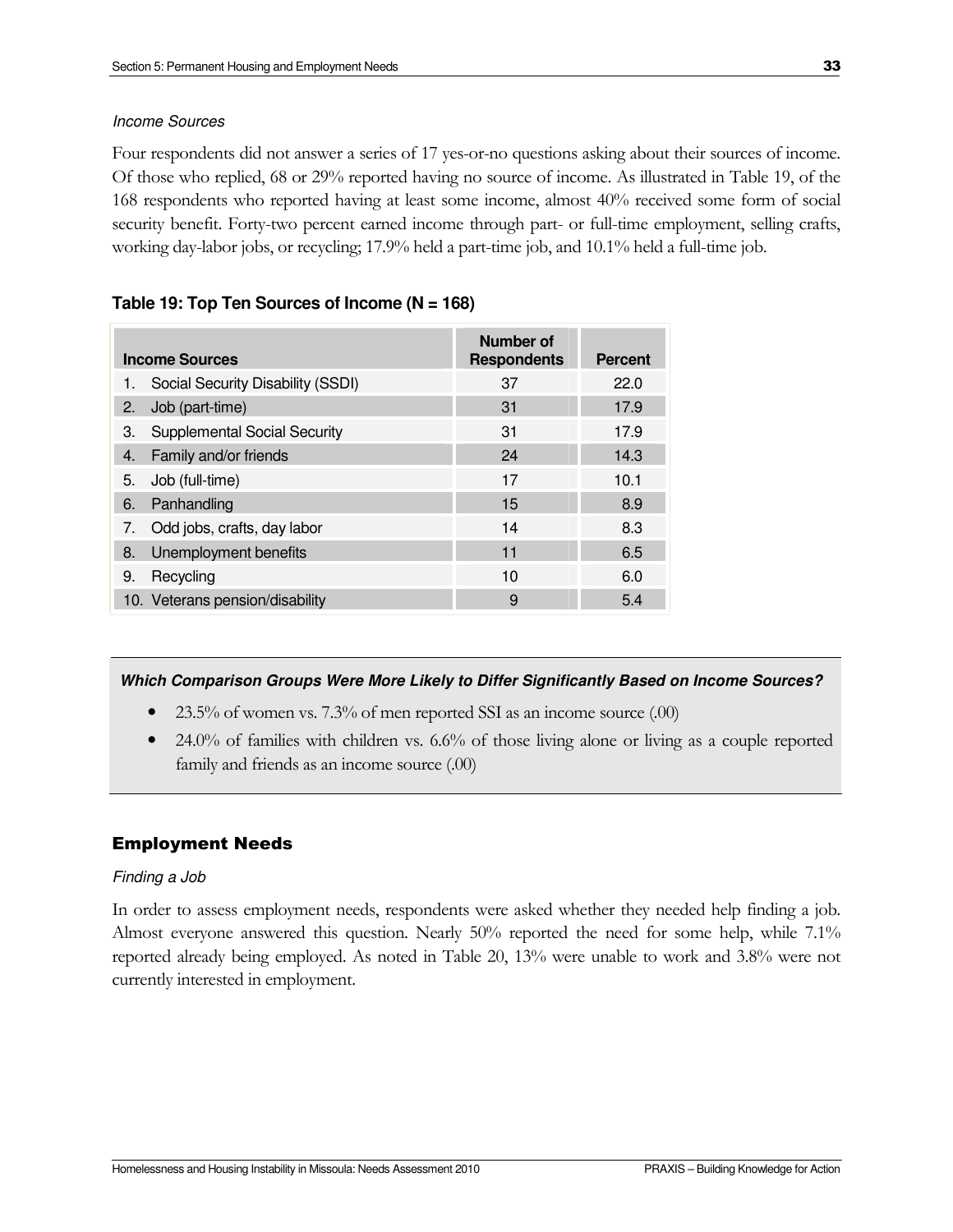| <b>Responses</b>            | <b>Number</b> | <b>Percent</b> |
|-----------------------------|---------------|----------------|
| <b>No</b>                   | 64            | 26.8           |
| Yes                         | 118           | 49.4           |
| Already have a job          | 17            | 7.1            |
| Do not want a job right now | 9             | 3.8            |
| Unable to work              | 31            | 13.0           |
| <b>Total</b>                | 239           | 100.0          |

#### **Table 20: Do You Need Help Finding a Job? (N = 239)**

#### Employment Assistance Needs

Of the 115 respondents (47.9%) who reported needing assistance to find work, almost all completed a series of 21 yes-or-no questions related to employment needs. Table 21 presents respondents' top ten employment needs. The category of education and job training figured foremost and was endorsed by 58.3% of respondents, while transportation and knowing what jobs were available ranked second and third, respectively.

| <b>Needs</b> |                                        | Number of<br><b>Respondents</b> | <b>Percent</b> |
|--------------|----------------------------------------|---------------------------------|----------------|
| 1.           | Education or job training              | 67                              | 58.3           |
| 2.           | Transportation                         | 53                              | 46.1           |
| 3.           | Knowing jobs available                 | 52                              | 38.3           |
| 4.           | Clothing                               | 44                              | 38.3           |
| 5.           | Resume                                 | 40                              | 34.8           |
| 6.           | Driver's license                       | 37                              | 32.2           |
| 7.           | Phone/voice mail                       | 34                              | 29.6           |
| 8.           | Tools for the trade                    | 29                              | 25.2           |
| 9.           | Better physical health                 | 24                              | 20.9           |
|              | 10. Place to store personal belongings | 23                              | 20.0           |

## **Table 21: What Do You Need to Find and Keep a Job? (N = 116)**

## **Which Comparison Groups Were Significantly More Likely to Differ Based on Employment Needs?**

- 40.3% of those who had lived in Missoula for more than a year vs. 20.8% of those who had lived in Missoula for less than a year reported needing help getting the proper identification to find and keep a job (.03)
- 44.6% of those whose last permanent housing was in Missoula vs. 26.4% of those whose last permanent housing was elsewhere reported needing help with a resume (.05)
- 26.4% of those who had experienced multiple episodes of homelessness vs. 9.5% of those who had experienced one episode of homelessness reported needing a place to store personal belongings in order to find and keep a job (.03)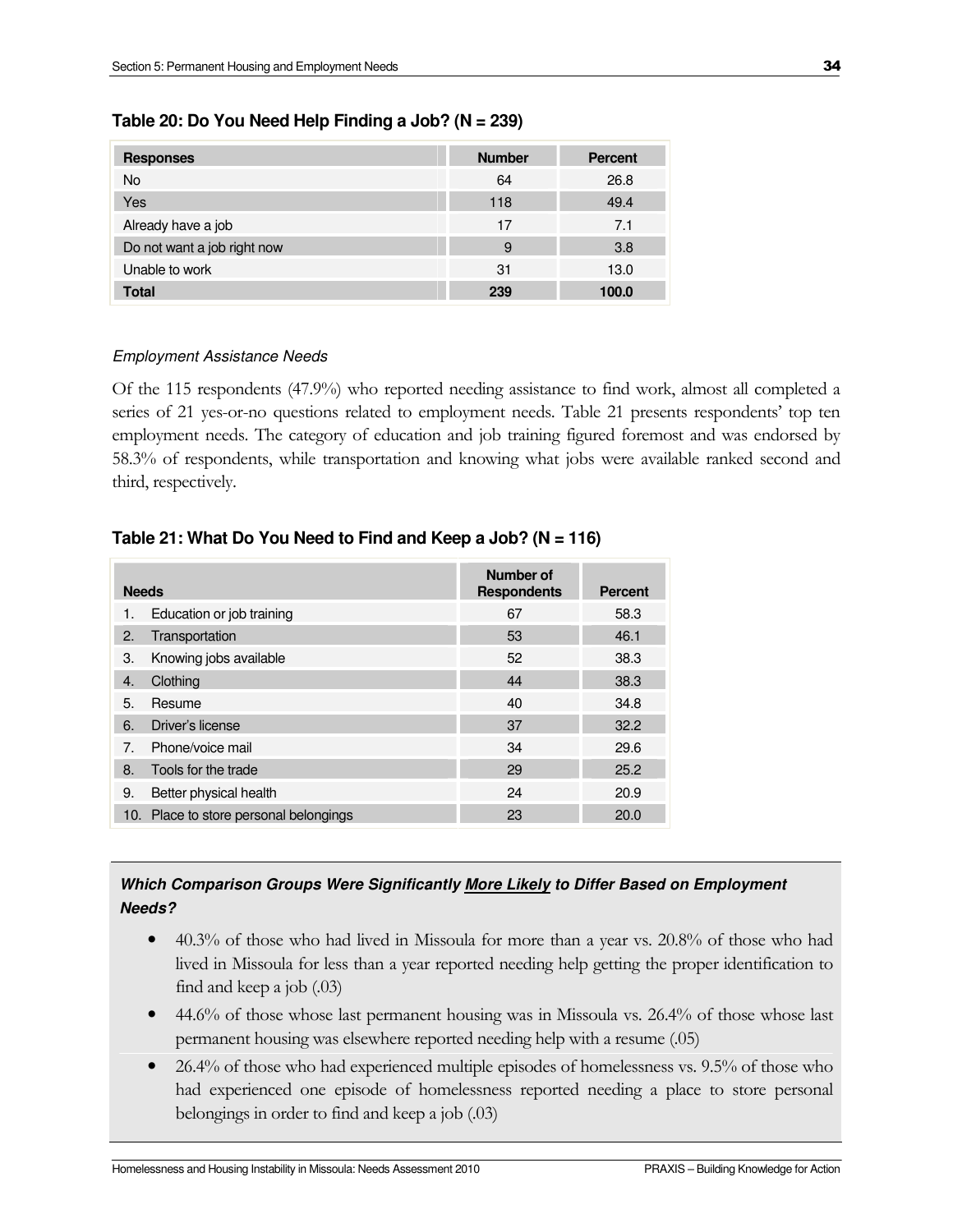#### Additional Suggestions to Better Plan Services

The final survey question was open-ended and asked respondents to add anything else they thought would be helpful to know and relevant to a planning process. Sixty-two percent of all respondents contributed additional information. The key themes noted in Table 22 illustrate the main topic area most relevant to respondents. (The complete list can be found in Appendix C.)

Suggestions for addressing temporary housing needs were related primarily to creating shelter resources for families. Expanding shelter services, building a larger shelter, including "warm places to go in the winter," and providing shelter for people who drink were also recommended. Suggestions for addressing permanent housing needs included providing easier and quicker access to permanent housing and increasing options for affordable housing.

#### **Table 22: Is There Anything Else? (N = 149)**

| <b>Key Themes</b> |                                                    | <b>Frequency of</b><br><b>Occurrence</b> | <b>Percent</b> |
|-------------------|----------------------------------------------------|------------------------------------------|----------------|
|                   | Suggestions for addressing temporary housing needs | 36                                       | 22.9           |
| 2.                | Suggestions for addressing permanent housing needs | 26                                       | 16.6           |
| 3.                | Miscellaneous comments                             | 24                                       | 15.3           |
| 4.                | Address employment needs                           | 23                                       | 14.6           |
| 5.                | Services in Missoula (improve or increase)         | 17                                       | 10.8           |
| 6.                | Ideas for new programs and/or services             | 10                                       | 6.4            |
| 7.                | Complaints about existing services                 | 10                                       | 6.4            |
| 8.                | No need to change or increase services             | 9                                        | 5.7            |
| 9.                | Remedy discrimination issues                       | $\mathcal{P}$                            | 1.3            |
| <b>Total</b>      |                                                    | 157                                      | 100.0          |

Direct quotes from respondents below provide more detailed suggestions for the City and County to better plan services:

We need a place for families to stay not just for single men. People with kids have no place to go. The number of homeless families and the number of shelters or services available just don't add up . . . Build onto the Pov. It's a good place but it needs more dining space. Places like the Pov are needed in every city. It takes the pressure off the judicial system . . . We need an agricultural project like a homeless garden to help feed the homeless and give us jobs. That way we can work for the services. This would help to sustain the community and we can feel better about ourselves by contributing . . . We need a drop-in center like they used to have before someone that came messed it up. This place could have nice clothes and showers available, a phone, a class, and a computer with internet access . . . It would be nice if more services published what they provide. We need a homeless information center downtown like the tourist information center . . . How about a park downtown with an awning to stay under if it's raining? That would sure make it easier to get around when you're disabled.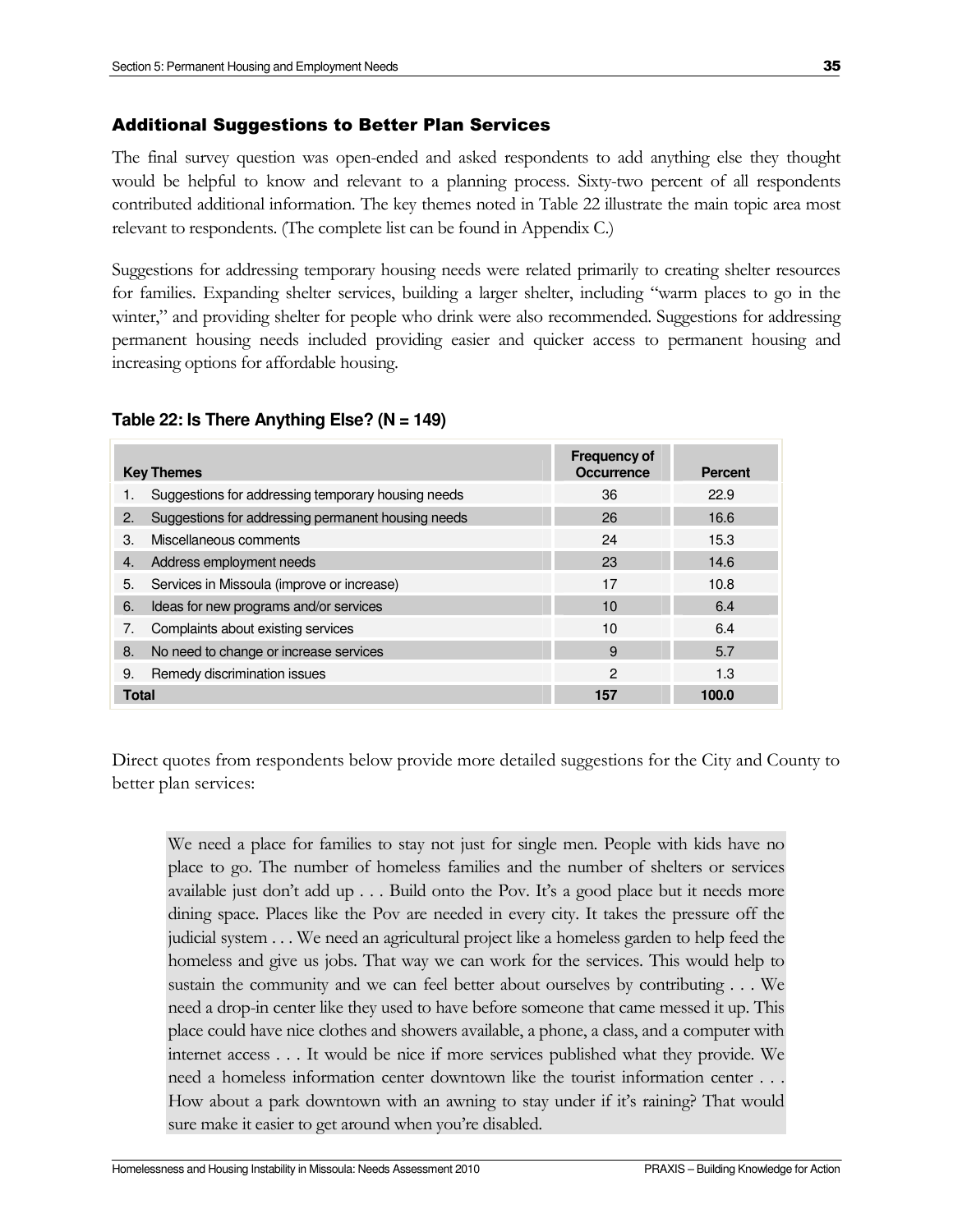#### Section Highlights

- Of the 205 respondents living in temporary housing and outside, almost 89% were interested in finding permanent housing.
- The top three needs identified for finding permanent housing were (1) affordable housing, (2) employment, and (3) bus passes.
- Seventy-eight percent of respondents had a monthly income below the median rental price (\$700.00/month) for a two-bedroom apartment in Missoula.
- Ongoing rental assistance, first and last month's rent and deposit, and a job, or at least a betterpaying one, were the top three needs respondents identified that would help them afford permanent housing.
- Families with children were more likely to report minor vehicle repairs, paying rent on a weekly basis, first and last month's rental assistance, and employment assistance as needs that would help them afford permanent housing.
- Forty-two percent of respondents who reported monthly income sources were employed either part- or full-time, sold crafts, worked day labor, or recycled to earn money.
- Those who had lived in Missoula for more than a year were more likely to report a part- or fulltime job as a source of income.
- Almost 50% of respondents reported needing help to find a job.
- The top three employment assistance needs were (1) education/job training, (2) transportation, and (3) knowing what jobs were available.
- Identification papers were needed most by people who had been homeless longer and who had lived in Missoula for more than a year.
- Key suggestions to better plan services consisted of (1) creating more emergency shelter resources for families with children, (2) expanding shelter services, and (3) developing quicker and easier access to affordable housing and increasing options for affordable housing.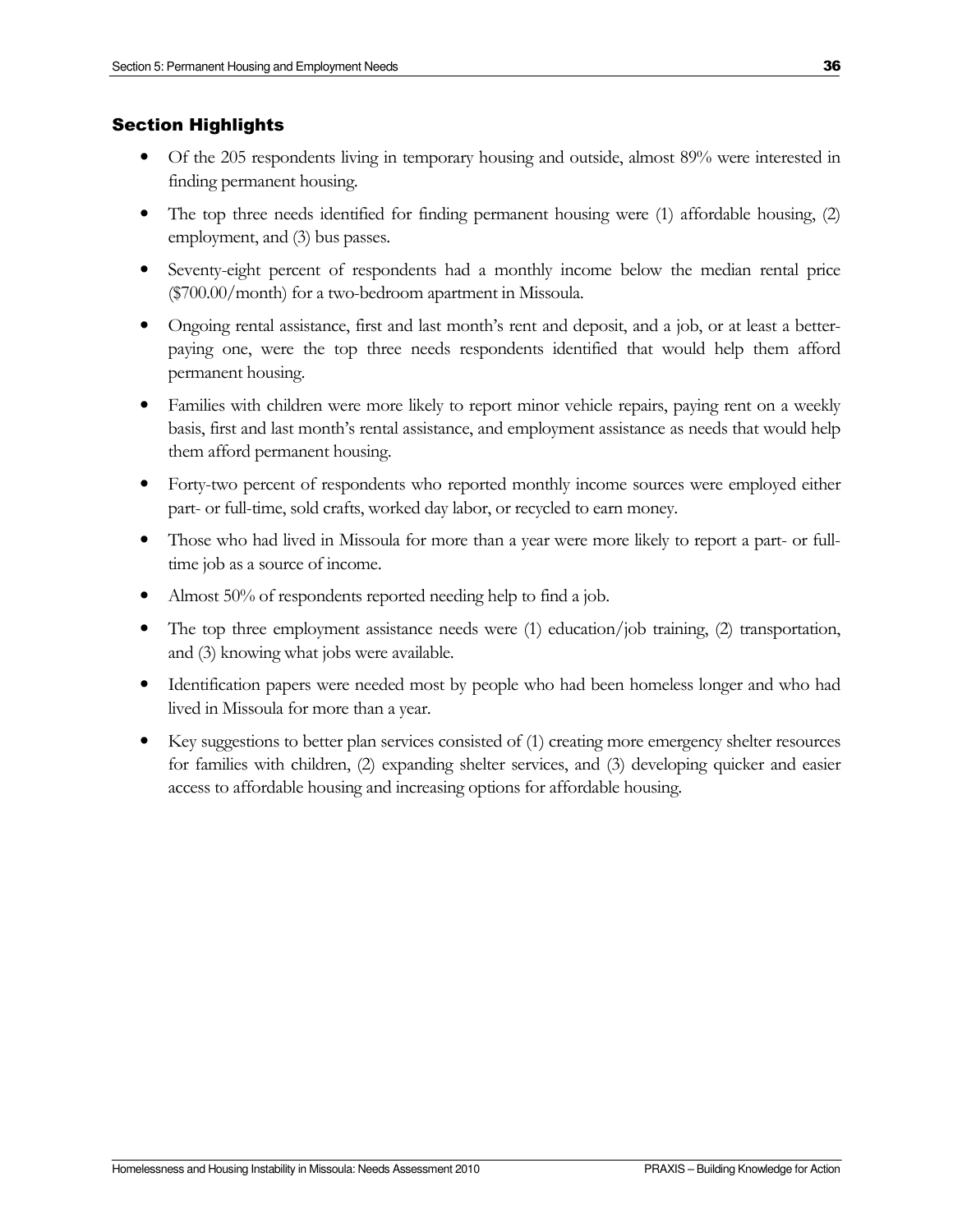# 6 Discussion of Key Findings and Summary of Needs

# Section Overview

This section summarizes and discusses key findings outlined in the report. Given the amount of information to digest, this section identifies some common threads among the findings and attempts to tie these together. A summary of housing, other service, and employment needs are presented and further addressed in this section. This report stands as one piece of the information-gathering process that will inform a much broader community conversation about how to use these findings to better plan services for homeless and people experiencing housing instability in Missoula, Montana.

## Missoula's "Homegrown" Homeless

Use of the term Missoula's "homegrown" homeless is not intended to demean Missoula or the homeless people who live here but rather to point out that homelessness has developed everywhere in the United States, within both rural and urban communities. Homelessness in Missoula emerged from many of the same conditions that have yielded increasing numbers of homeless and precariously housed people elsewhere. This fact helps challenge a few common myths about homelessness—that most of the homeless people in Missoula come from someplace else, and that these same people "use up" local services and contribute little to the local economy, except perhaps as a drain.

The findings provide important information about people whose last permanent housing was in Missoula. They became homeless because of low wages, eviction, domestic abuse, and, first and foremost, because they simply could not afford rent or were unable to make their mortgage payment. Many are women and families with children.

# Build It and They Will Come?

Based on the survey findings, it is very likely that we have already built what it is that attracts people to Missoula. One of the most profound survey findings challenges the idea that building more services in Missoula will bring more homeless people to the City to use them—a fear of many who worry about the City's economy, especially during a time of recession and dwindling federal funding for social programs. The findings suggest otherwise. It appears that, for at least those included in the survey, people come to Missoula and stay here primarily because of what has already been built—a supportive, cohesive, welcoming community of friendly, good people. They also come because of family and friends who live here. Although services are mentioned, on the whole, these are an afterthought. The first thing on people's minds is not what they can get from Missoula in terms of service provision but rather the general feel of the place and the people who live here.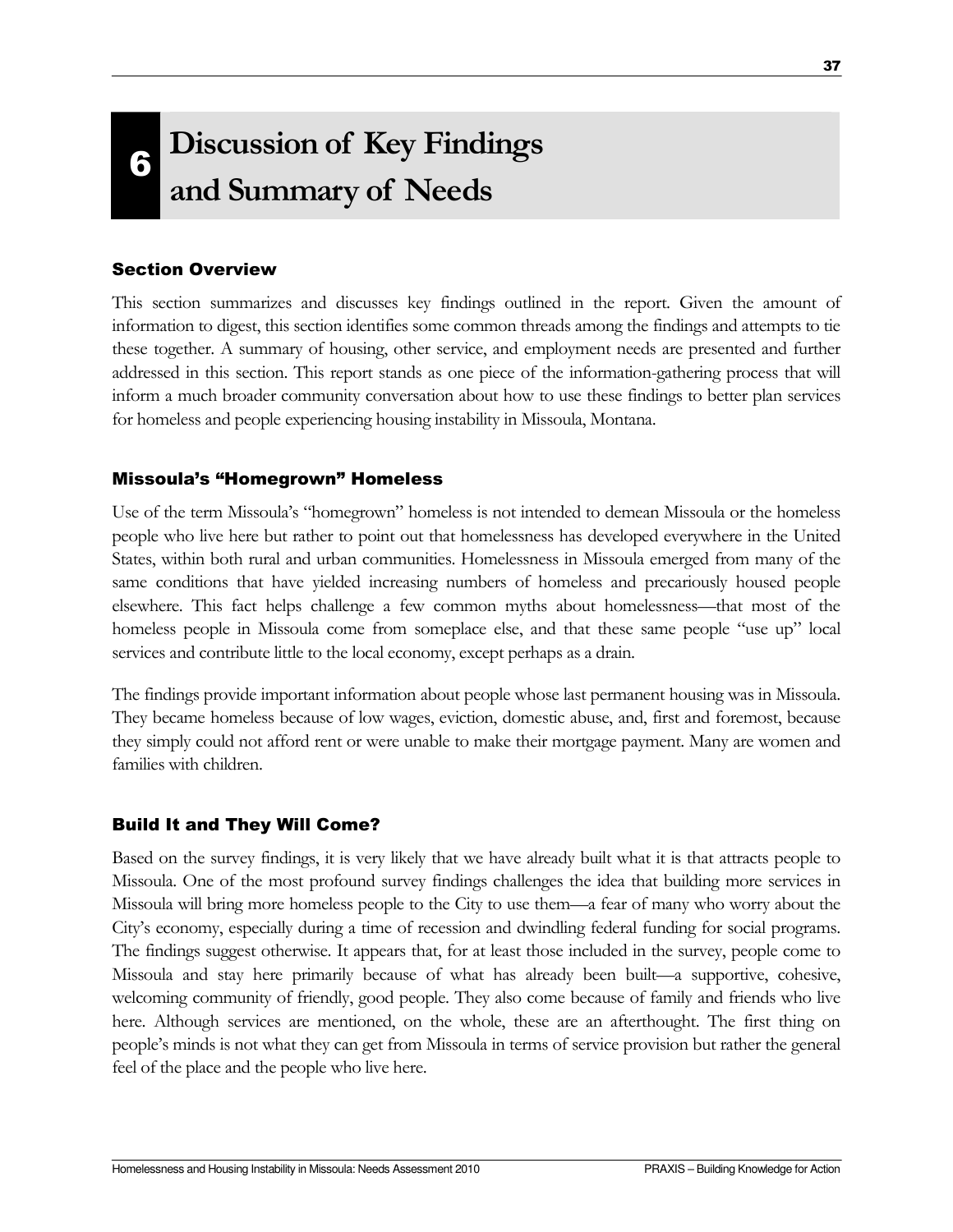Almost everyone who participated in the survey used at least one of Missoula's housing assistance, shelter, food/meals, and health care services in the past year. Respondents were pleased with the emergency food and soup kitchen programs offered in Missoula. These services were used more than any others, and are also the easiest to access. No one has to show proof of need to qualify or present identification. People are accepted, and treated with respect. As one survey participant remarked, "they don't take your dignity away." These services, many of them locally developed and funded, operate from the understanding that if people are asking for help, especially in a culture that prides itself on "pulling yourself up by your own bootstraps," then they really need that help.

Another striking finding was that in terms of service use, respondents whose last permanent housing was in Missoula were likelier to use more services than those whose last permanent housing was in another state or elsewhere in Montana. Again, this finding challenges the idea that building more services will attract more people from outside the City. Instead, the most intense service-use patterns were noted for those people who became homeless while living in Missoula. Furthermore, respondents who had lived in Missoula for more than a year, including women and families with children, were more likely to use more mainstream Missoula services for people with limited access to resources (Missoula Food Bank, Missoula Housing Authority, and Human Resource Council). On the other hand, people with more frequent and lengthier patterns of homelessness were more likely to use more emergency shelter services.

#### Identifying Service Opportunities and Challenges

Two-thirds of the respondents agreed that some Missoula services were easier to access than others. In previous local research on service opportunities and challenges, suggestions for increasing access to services were related to reducing paperwork, simplifying application processes, and changing eligibility requirements to reflect the rising cost of living.<sup>35,36</sup> These items were also noted by respondents in this study as primary ways to increase service accessibility, along with convenient locations and transportation to and from services. But perhaps foremost in creating access to services is treating people with respect.<sup>37</sup> A compilation of service users' comments from a recent Missoula Food Bank program evaluation reflects most accurately the prevailing attitude about using services on the part of those who need them:

I am most grateful for the extension of kindness, nutritional assistance, courtesy, and gracious and gentle understanding of circumstances and change that can come to individuals and people . . . I am not embarrassed to come here . . . I can ask any question over and over and don't get treated like I'm stupid . . . To be treated like a human being with kindness . . . You save people's souls and dignity.

<sup>&</sup>lt;sup>35</sup> Jacobson, M., & Rugeley, C. (2007). Food insecurity in Missoula County: Barriers, opportunities, and solutions. Missoula, MT: Praxis -Building Knowledge for Action.

<sup>36</sup> Jacobson, M., Pruitt-Chapin, K., & Rugeley, C. (2009). Toward reconstructing poverty knowledge: Addressing food insecurity through grassroots research design and implementation. Journal of Poverty Research, 13(1), 1–19.

<sup>&</sup>lt;sup>37</sup> Jacobson, M. (2010). Missoula Food Bank Program Evaluation Report. Missoula, MT: Praxis - Building Knowledge for Action.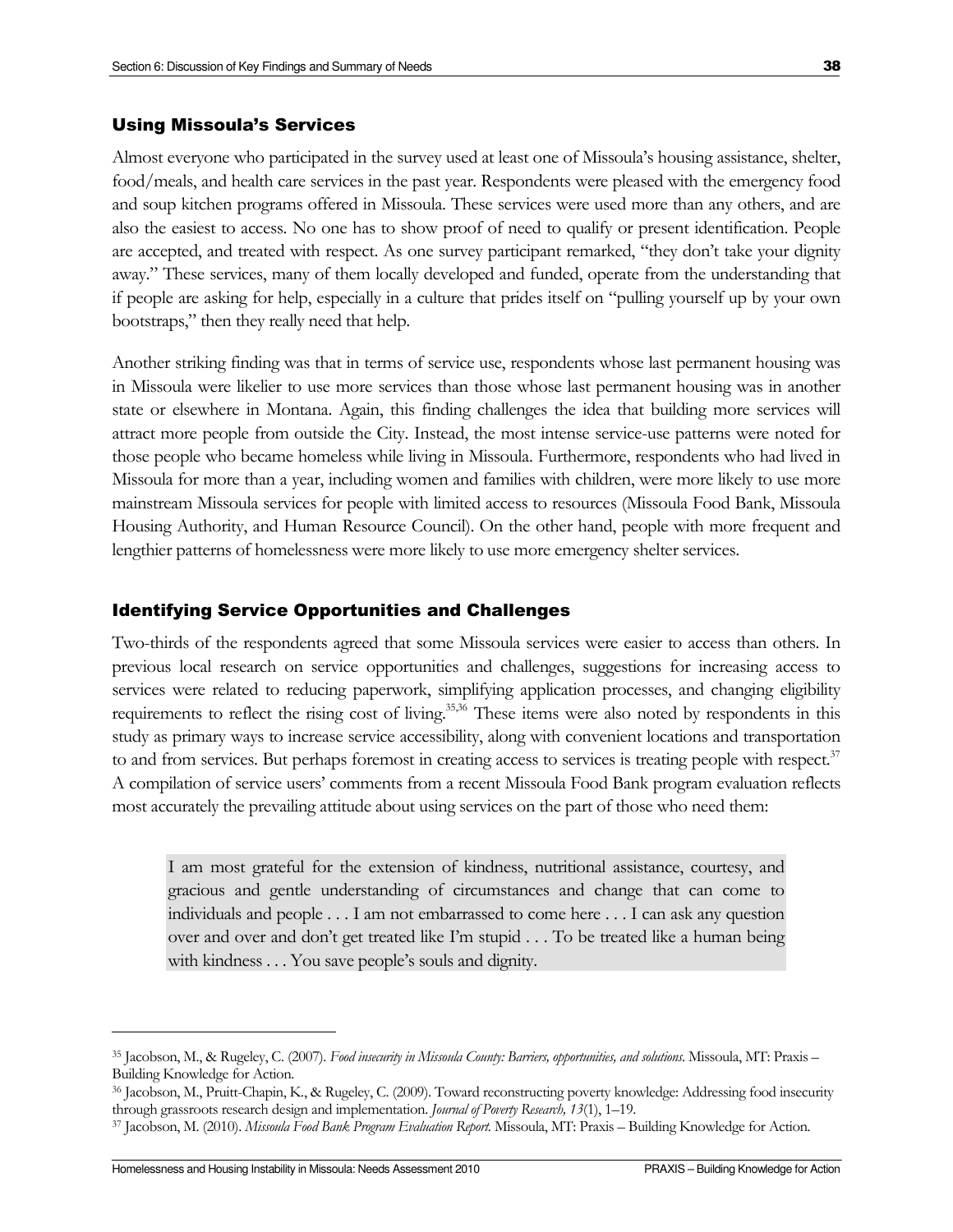Another research study on service use among homeless people pointed to treating people with respect as potentially one of the key "inroads toward solving homelessness."<sup>38</sup> We often think of meeting needs in terms of providing tangibles, such as new programs or services. But it is equally important to reflect on matters of humanity and relationship.

#### Permanent, Affordable Housing

Almost 90% of survey respondents who were not currently housed wanted permanent housing. The most pressing issue identified to meet this need was gaining access to affordable housing. Many respondents' replies to questions concerning permanent housing were linked to yet another pressing need—viable, sustainable employment. These issues can not, nor should they, be looked at separately. Respondents' median monthly income was \$450.00, meaning that 50% earned less than this amount and 50% earned more. Given the escalating housing costs of the past decade and the fact that a median-priced apartment costs \$700 a month in Missoula, respondents are hard-pressed to put a roof over their heads. In addition, federal housing policy in recent years has focused more on using limited and steadily decreasing pools of housing assistance funds for programs that address the needs of the long-term homeless and those needing "wrap-around" supportive housing services.<sup>39</sup> Less attention has been paid to the "new" homeless, families with children. Furthermore, this focus unintentionally implies "that 'regular' affordable housing is not what the majority of people experiencing homelessness are lacking . . .<sup>.,40</sup> The survey findings indicate otherwise.

#### Work—Challenging another Assumption

Employment was another cross-cutting theme: this issue was mentioned in a variety of ways in response to multiple survey items. In researcher language, this attests to the strength and veracity of this issue. The second most commonly mentioned need following affordable housing was employment. It was repeated as one of the top things people needed to afford permanent housing. Furthermore, of the 71% of respondents who reported a monthly income source, 42% worked at something to achieve these ends (part- or full-time job, craft sales, day labor, recycling). This challenges a common stereotype of homeless people as incapable of or unwilling to work. In the words of one participant, when asked if there was anything else that would help the City and County better plan services:

Work, work, work! Create new jobs, spot jobs . . . anything that would provide me with an ability to make money myself. It would help my sense of self-esteem and my worth in the community. It is humiliating to get handouts. Offer day labor . . . groups should hang by Missoula 3:16 and offer day jobs.

<sup>38</sup> Hoffman, L., & Coffey, B. (2008). Dignity and indignation: How people experiencing homelessness view services and providers. The Social Science Journal, 45, 207–222.

<sup>&</sup>lt;sup>39</sup> Western Regional Advocacy Project. Without housing: Decades of federal housing cutbacks, massive homelessness, and policy failures. San Francisco: CA, WRAP.

<sup>40</sup> Ibid, p. 18.

Homelessness and Housing Instability in Missoula: Needs Assessment 2010 PRAXIS – Building Knowledge for Action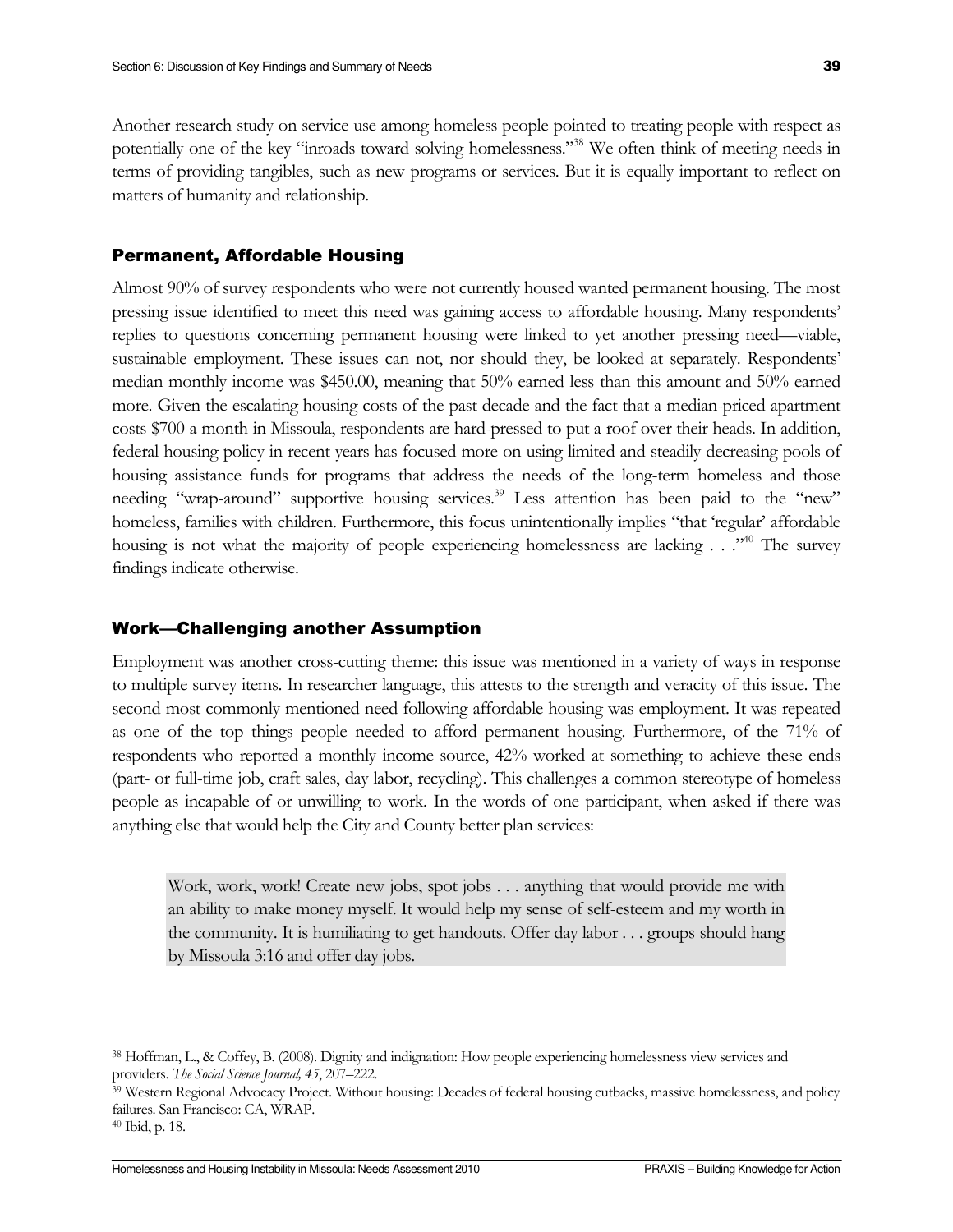#### The Importance of Comparison Group Findings

The findings indicate that the comparison groups identified for the analysis experience homelessness and housing instability differently. Needs for services and the intensity of service use are also different across groups. Findings such as these push against stereotypes or grand overarching claims about which services are important for all "homeless people." They help to create a better understanding of how assistance programs can tailor services to address distinctly different needs. Planning efforts need to take this important issue into account as well.

#### A Look Toward Prevention

A number of findings point to the higher cost of prolonged homelessness to human physical and emotional well-being and the economic toll it takes on communities. Several study findings illustrate this well. As some have suggested, "homelessness assistance should not be merely three hots and a cot, nor a promise of services only should a person remain homeless."<sup>41</sup> Knowing how these costs tally out would be important planning information. For example, how much does it cost to provide a family with an intensive array of community services once they experience homelessness, as opposed to before? What would services that focus on preventing people from losing their housing consist of? How would this approach differ in terms of overall costs measured not only in terms of dollars and cents but also in terms of human capacity retained?

#### Concluding Remarks

 $\overline{a}$ 

Analyzing several thousand pages of notes, data files, spreadsheets, charts, and tables based on the information gathered from 240 people, then compiling and condensing it, is a formidable task. Much good information is yet to come as this report makes its way to a community conversation, and as other people have a hand in interpreting the results. The attempt here was to surface the key issues, represent the voices of those who participated, and provide some useful information to help address homelessness and housing instability in Missoula.

<sup>&</sup>lt;sup>41</sup> Culhane, D., Metraux, S., & Byrne, T. (2010). A prevention-centered approach to homelessness assistance: A paradigm shift? Washington, DC: United States Interagency Council on Homelessness. pp. 25–26.

Homelessness and Housing Instability in Missoula: Needs Assessment 2010 PRAXIS – Building Knowledge for Action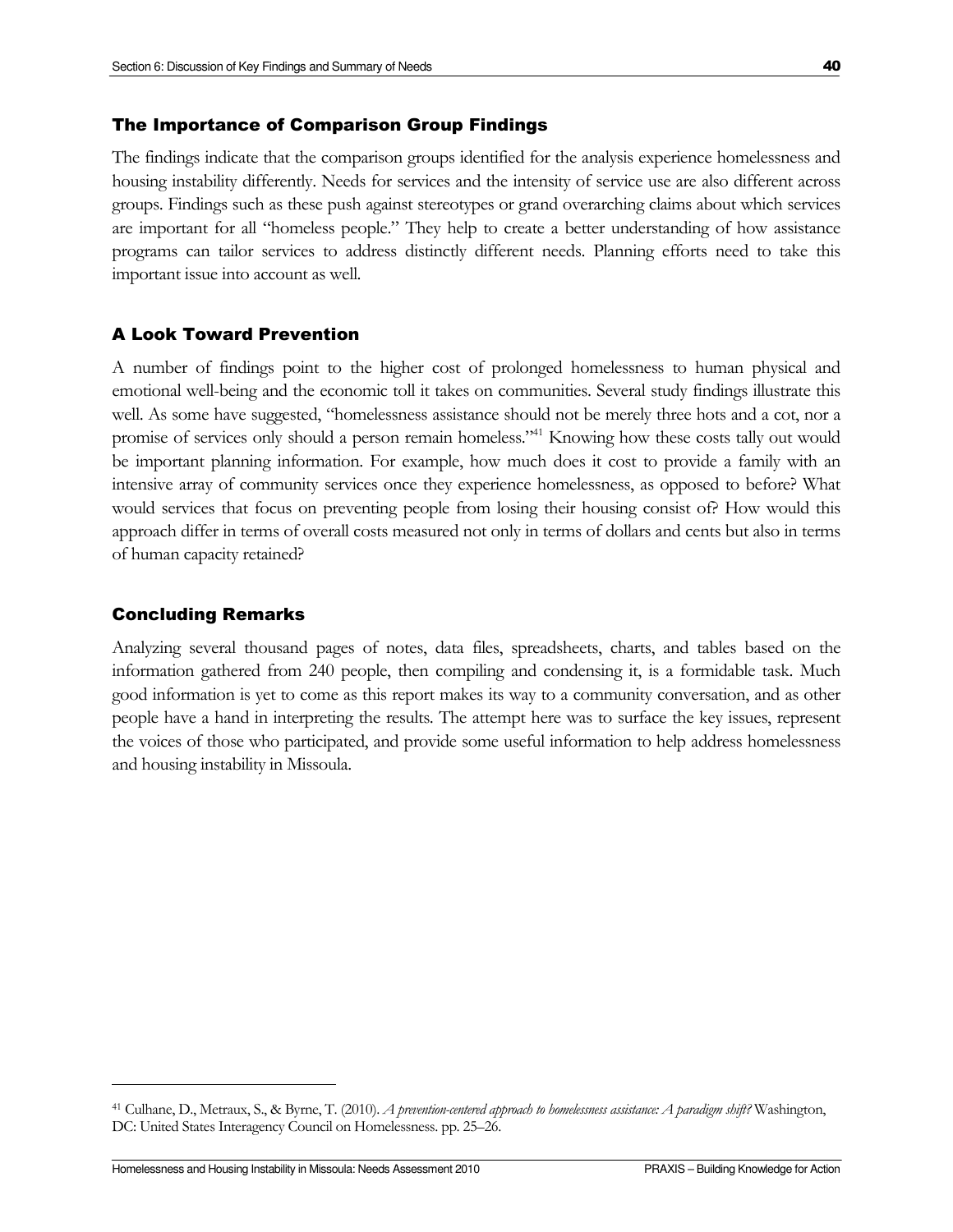# Appendix A: Section 3: Past and Current Housing Circumstances

Table numbers in Appendix A correspond with the table numbers in Section 3 of the report. The tables listed provide more detailed information from the analyses of all open-ended survey questions and some closed-ended questions that required respondents to review a lengthy list of yes-or-no items.

| Table 4: Where Respondents Lived in the Last 30 Days ( $N = 240$ ) |    |  |
|--------------------------------------------------------------------|----|--|
| Poverello                                                          | 79 |  |
| Camping/tents                                                      | 61 |  |
| Friends/family                                                     | 55 |  |
| $Car/other$ vehicles                                               | 46 |  |
| Downtown outside                                                   | 40 |  |
| Own house or apartment                                             | 39 |  |
| Single room occupancy motel                                        | 23 |  |
| Motel with friend or family                                        | 20 |  |
| Motel voucher                                                      | 17 |  |
| Gateway Center (YWCA)                                              | 15 |  |
| Under a bridge                                                     | 13 |  |
| Jail/prison                                                        | 8  |  |
| Abandoned building                                                 | 6  |  |
| Hospital                                                           | 5  |  |
| Treatment program                                                  | 3  |  |

| Table 7: Main Reasons Homeless ( $N = 237$ ) |                                                           |     |
|----------------------------------------------|-----------------------------------------------------------|-----|
| 1.                                           | Housing/economic reasons                                  |     |
|                                              | Job loss                                                  | 103 |
|                                              | Unable to pay rent or mortgage                            | 92  |
|                                              | Low wages                                                 | 51  |
|                                              | Waiting list too long for housing                         | 47  |
|                                              | Eviction                                                  | 31  |
|                                              | Jail discharge without a job or housing                   | 18  |
|                                              | Unsafe housing                                            | 18  |
|                                              | Prefer not to work                                        | 11  |
|                                              | Landlord raised rent                                      | 10  |
|                                              | Do not qualify for TANF                                   | 9   |
|                                              | Loss of public housing unit or Section 8 housing          | 9   |
|                                              | Loss of government/TANF benefits                          | 6   |
|                                              | Fire                                                      | 2   |
|                                              | Total                                                     | 407 |
| 2.                                           | <b>Health reasons</b>                                     |     |
|                                              | Illness or medical problem not related to substance abuse | 62  |
|                                              | Disable                                                   | 46  |
|                                              | Alcohol/drug abuse                                        | 38  |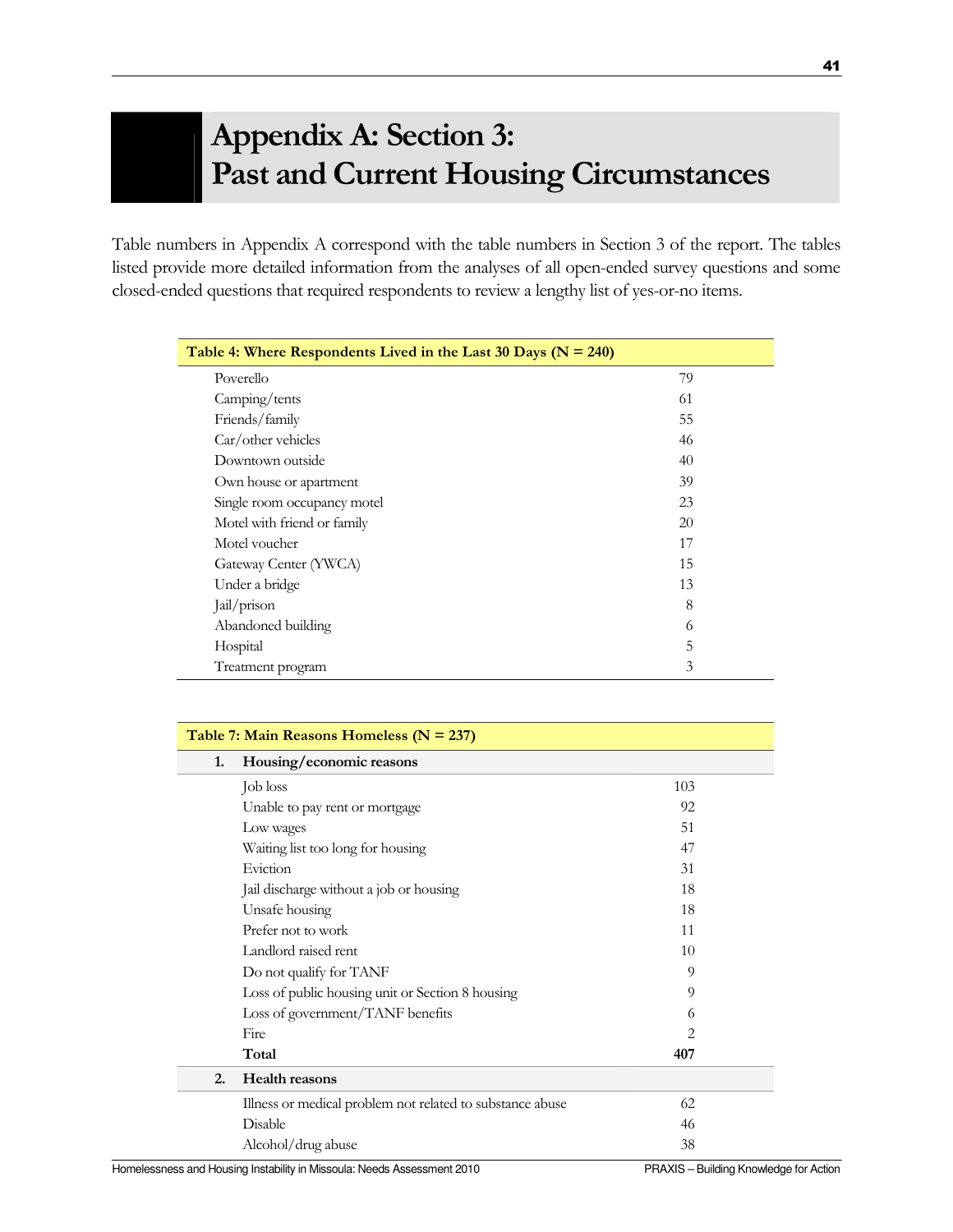| Table 7: Main Reasons Homeless ( $N = 237$ ) |                                                  |     |  |
|----------------------------------------------|--------------------------------------------------|-----|--|
|                                              | Social/emotional challenges                      | 30  |  |
|                                              | Released from hospital                           | 7   |  |
|                                              | Total                                            | 183 |  |
| 3.                                           | Other reasons                                    |     |  |
|                                              | Move to/from out of town                         | 64  |  |
|                                              | Unhappy in previous housing situation            | 34  |  |
|                                              | In transition                                    | 23  |  |
|                                              | Released from jail, prison or juvenile detention | 21  |  |
|                                              | Can't live by myself                             | 2   |  |
|                                              | Aging out of the foster care system              |     |  |
|                                              | Total                                            | 145 |  |
| 4.                                           | Family/friend reasons                            |     |  |
|                                              | Argument/conflict with family/friends            | 42  |  |
|                                              | Divorce or separation                            | 40  |  |
|                                              | Domestic (partner) violence                      | 23  |  |
|                                              | Family (other than partner) violence             |     |  |
|                                              | Total                                            | 112 |  |

| Table 8: Why Move to Missoula? ( $N = 119$ ) |    |
|----------------------------------------------|----|
| Family and friends                           | 48 |
| Adverse circumstances (abuse, jail etc.)     | 24 |
| Work                                         | 17 |
| Services offered                             | 16 |
| Liked Missoula                               | 14 |
| Needed a change                              | 11 |
| Hometown                                     | 10 |
| Traveling through                            | 5  |
| Moved with a relative                        | 4  |
| Opportunities available                      | 3  |
| Education                                    | 3  |
| Good for the children                        | 1  |

| Table 10: Why Missoula Is a Good Place to Live, and Its Challenges $(N = 203)$ |                                |          |
|--------------------------------------------------------------------------------|--------------------------------|----------|
| 1.                                                                             | Missoula's attributes          |          |
|                                                                                | Nice city/community            | 22       |
|                                                                                | Miscellaneous positives        | 14       |
|                                                                                | Better than other places       | 10       |
|                                                                                | Activities                     | 8        |
|                                                                                | Community cohesiveness/support | 8        |
|                                                                                | Safe place                     | 8        |
|                                                                                | Jobs and opportunities         | 8        |
|                                                                                | Aesthetics                     |          |
|                                                                                | Easy to navigate               | $\sigma$ |
|                                                                                | Great bus system               | 0        |
|                                                                                | Quality of life                | 5        |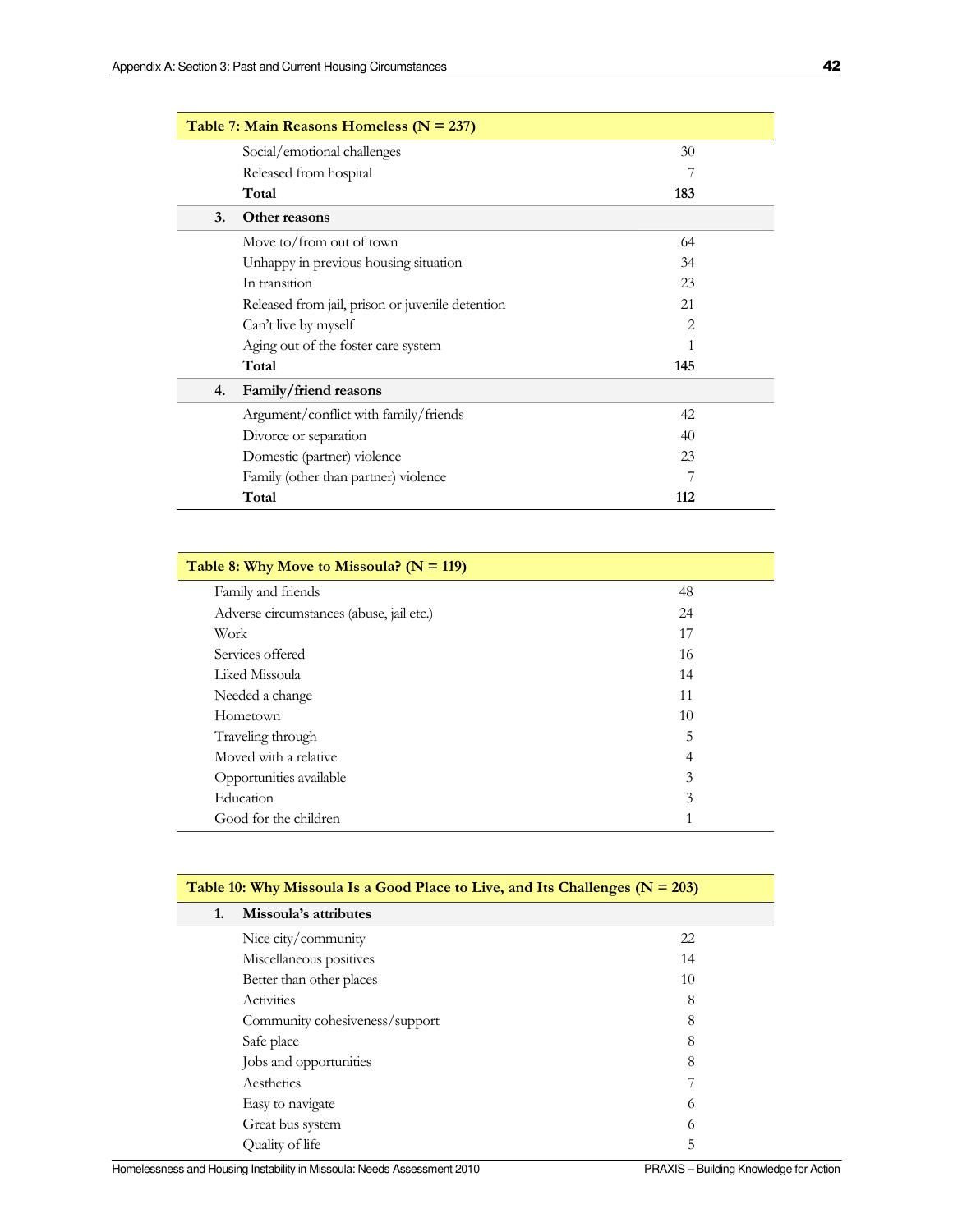|    | Table 10: Why Missoula Is a Good Place to Live, and Its Challenges ( $N = 203$ ) |                |  |
|----|----------------------------------------------------------------------------------|----------------|--|
|    | Nice establishments                                                              | $\overline{4}$ |  |
|    | Good weather                                                                     | 4              |  |
|    | College town                                                                     | 4              |  |
|    | Tolerant of homeless                                                             | 3              |  |
|    | Family life                                                                      | 3              |  |
|    | Good public library                                                              | 2              |  |
|    | Affordable/cheap housing                                                         | $\mathbf{2}$   |  |
|    | Total                                                                            | 124            |  |
| 2. | The people                                                                       |                |  |
|    | General comments about "the people"                                              | 32             |  |
|    | Nice/friendly people                                                             | 24             |  |
|    | Good/kind people                                                                 | 13             |  |
|    | Helpful people                                                                   | 12             |  |
|    | Total                                                                            | 81             |  |
| 3. | Missoula's challenges                                                            |                |  |
|    | Expensive housing                                                                | 21             |  |
|    | No jobs and low wages                                                            | 20             |  |
|    | Service problems                                                                 | 14             |  |
|    | Inadequate services                                                              | 7              |  |
|    | Crime and violence                                                               | 4              |  |
|    | Drug and alcohol abuse                                                           | 2              |  |
|    | Difficulties with services                                                       | $\mathbf{2}$   |  |
|    | Insurance problems                                                               | 2              |  |
|    | Housing service problems                                                         | $\mathbf{2}$   |  |
|    | Prejudice                                                                        | $\mathbf{1}$   |  |
|    | Total                                                                            | 75             |  |
| 4. | Social services                                                                  |                |  |
|    | Good or better services in Missoula                                              | 14             |  |
|    | Great food services                                                              | 7              |  |
|    | Good medical/mental health care                                                  | 5              |  |
|    | Specific agencies that are helpful                                               | 5              |  |
|    | Helpful to people with low or no income                                          | 2              |  |
|    | Total                                                                            | 33             |  |
| 5. | Originally from Missoula or have family here                                     |                |  |
|    | Family lives in the area                                                         | 9              |  |
|    | Hometown                                                                         | 8              |  |
|    | Total                                                                            | 17             |  |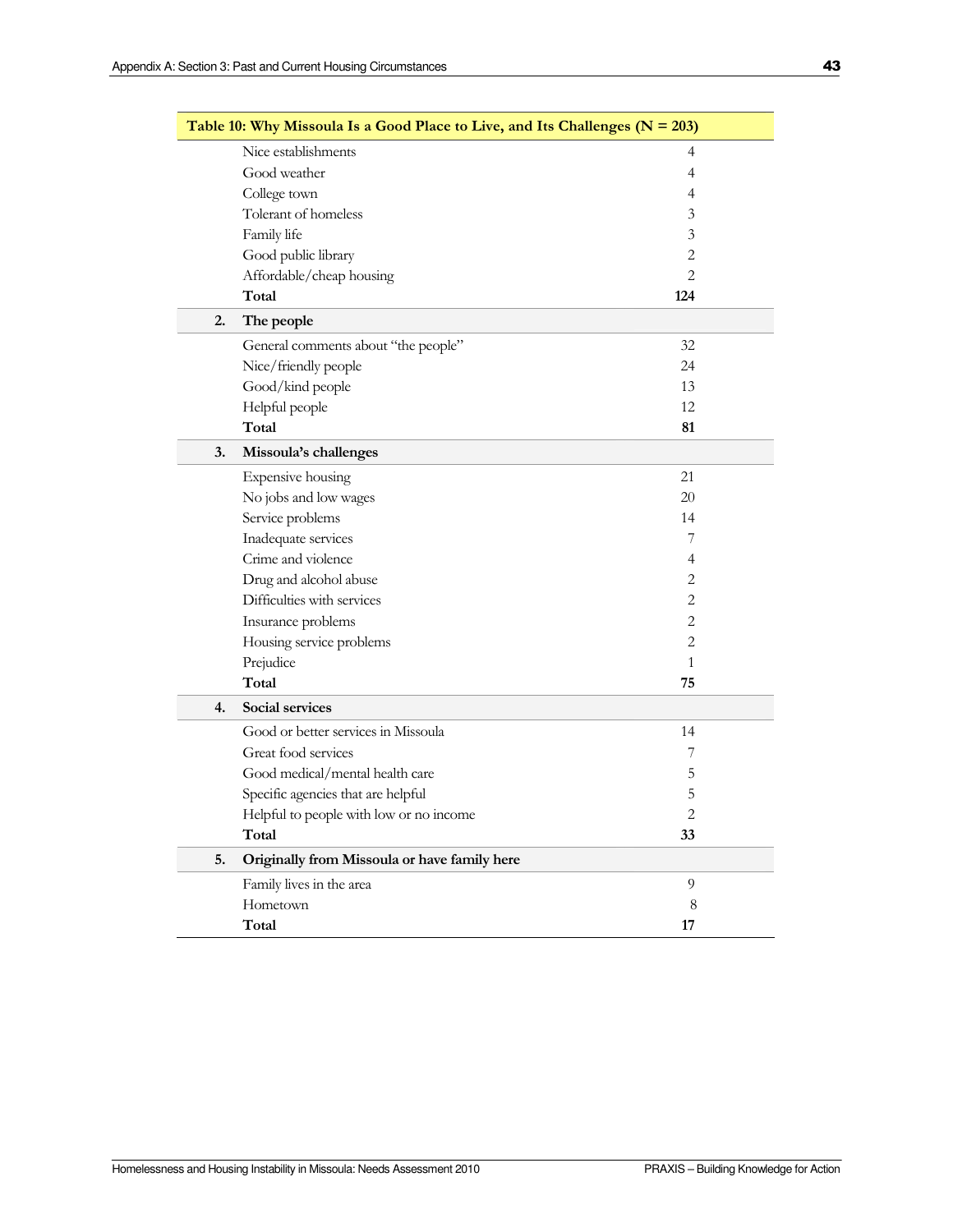# Appendix B: Section 4: Housing and Other Service Use and Needs: Barriers and Opportunities

Table numbers in Appendix B correspond with the table numbers in Section 4 of the report. The tables listed provide more detailed information from the analyses of all open-ended survey questions and some closed-ended questions that required respondents to review a lengthy list of yes-or-no items.

| Table 11: Which Missoula Services Have You Used in the Past 12 Months? ( $N = 233$ ) |                               |                |
|--------------------------------------------------------------------------------------|-------------------------------|----------------|
| 1.                                                                                   | Food and Meals                |                |
|                                                                                      | Food stamps (SNAP)            | 149            |
|                                                                                      | Poverello                     | 119            |
|                                                                                      | Missoula Food Bank            | 105            |
|                                                                                      | Missoula 3:16                 | 75             |
|                                                                                      | Salvation Army                | 41             |
|                                                                                      | <b>WIC</b>                    | 25             |
|                                                                                      | Churches                      | 17             |
|                                                                                      | Free and Reduced School Lunch | 16             |
|                                                                                      | Salcido Center                | 16             |
|                                                                                      | Total                         | 563            |
| 2.                                                                                   | <b>Health Care</b>            |                |
|                                                                                      | Partnership Health Center     | 98             |
|                                                                                      | Local hospital                | 60             |
|                                                                                      | Poverello                     | 37             |
|                                                                                      | Prescription medication care  | 30             |
|                                                                                      | Other dental care             | 15             |
|                                                                                      | Private physician             | 14             |
|                                                                                      | Veterans Administration       | 14             |
|                                                                                      | Western MT Mental Health      | 14             |
|                                                                                      | Missoula Indian Center        | 12             |
|                                                                                      | Vision care                   | 10             |
|                                                                                      | Winds of Change               | 8              |
|                                                                                      | Turning Point                 | $\overline{4}$ |
|                                                                                      | Total                         | 316            |
| 3.                                                                                   | <b>Housing Assistance</b>     |                |
|                                                                                      | Missoula Housing Authority    | 49             |
|                                                                                      | <b>WORD</b>                   | 38             |
|                                                                                      | Human Resource Council        | 30             |
|                                                                                      | Salvation Army                | 29             |
|                                                                                      | Poverello                     | 25             |
|                                                                                      | Missoula 3:16                 | 19             |
|                                                                                      | <b>YWCA</b>                   | 18             |
|                                                                                      | Veterans Administration       | 8              |
|                                                                                      | Western MT Mental Health      | 6              |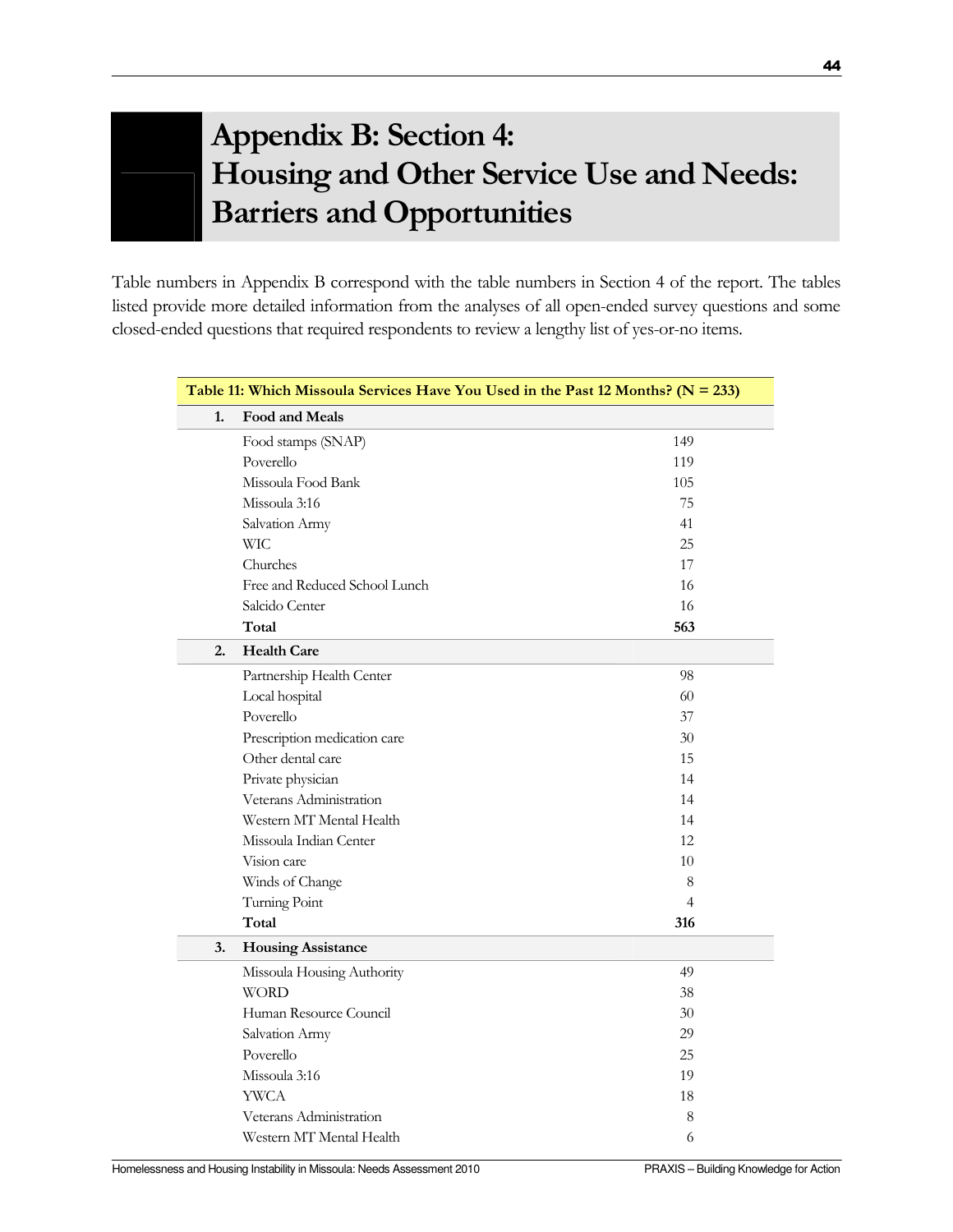| Table 11: Which Missoula Services Have You Used in the Past 12 Months? ( $N = 233$ ) |                                              |     |  |
|--------------------------------------------------------------------------------------|----------------------------------------------|-----|--|
|                                                                                      | homeWORD                                     | 2   |  |
|                                                                                      | Total                                        | 224 |  |
| 4.                                                                                   | <b>Shelter</b>                               |     |  |
|                                                                                      | Poverello                                    | 121 |  |
|                                                                                      | Salvation Army (vouchers)                    | 30  |  |
|                                                                                      | <b>YWCA Gateway Center</b>                   | 17  |  |
|                                                                                      | Motel voucher – YWCA                         | 15  |  |
|                                                                                      | YWCA Women's Shelter                         | 13  |  |
|                                                                                      | Motel voucher – Poverello                    | 6   |  |
|                                                                                      | Motel voucher – Salvation Army               | 6   |  |
|                                                                                      | Motel voucher – Missoula 3:16                | 5   |  |
|                                                                                      | Western MT Mental Health – Dakota House      | 4   |  |
|                                                                                      | Church provided shelter                      | 3   |  |
|                                                                                      | Western MT Mental Health – Stephens House    |     |  |
|                                                                                      | Western MT Mental Health – Share House Detox |     |  |
|                                                                                      | Total                                        | 221 |  |

|    | Table 12: Reasons Some Services Are Easier to Use than Others ( $N = 148$ ) |                |  |
|----|-----------------------------------------------------------------------------|----------------|--|
| 1. | <b>Less Formal Program Operations and Procedures</b>                        |                |  |
|    | Quick, easy to use services                                                 | 20             |  |
|    | Convenient hours of operation                                               | 6              |  |
|    | Little paperwork                                                            | 4              |  |
|    | No long waiting lists                                                       | $\overline{4}$ |  |
|    | Address essentials                                                          | 2              |  |
|    | Subsidized or free services                                                 | $\overline{2}$ |  |
|    | Make few demands                                                            | $\overline{2}$ |  |
|    | Rules are posted                                                            | $\mathbf{1}$   |  |
|    | Total                                                                       | 41             |  |
| 5. | Treatment by the staff                                                      |                |  |
|    | treated with respect, dignity and compassion                                | 21             |  |
|    | open, fair, friendly, receptive attitude                                    | 16             |  |
|    | Total                                                                       | 37             |  |
| 6. | Ease of access and convenience                                              |                |  |
|    | Agency accessibility and availability in general                            | 17             |  |
|    | Service location                                                            | 11             |  |
|    | Transportation to service                                                   | 6              |  |
|    | Easy to find out information about services                                 | $\overline{2}$ |  |
|    | Total                                                                       | 36             |  |
| 7. | Miscellaneous ( $T = 26$ )                                                  |                |  |
|    |                                                                             |                |  |
| 8. | Staff competency                                                            |                |  |
|    | Helpful case management                                                     | 8              |  |
|    | Experienced, knowledgeable staff                                            | 6              |  |
|    | Total                                                                       | 14             |  |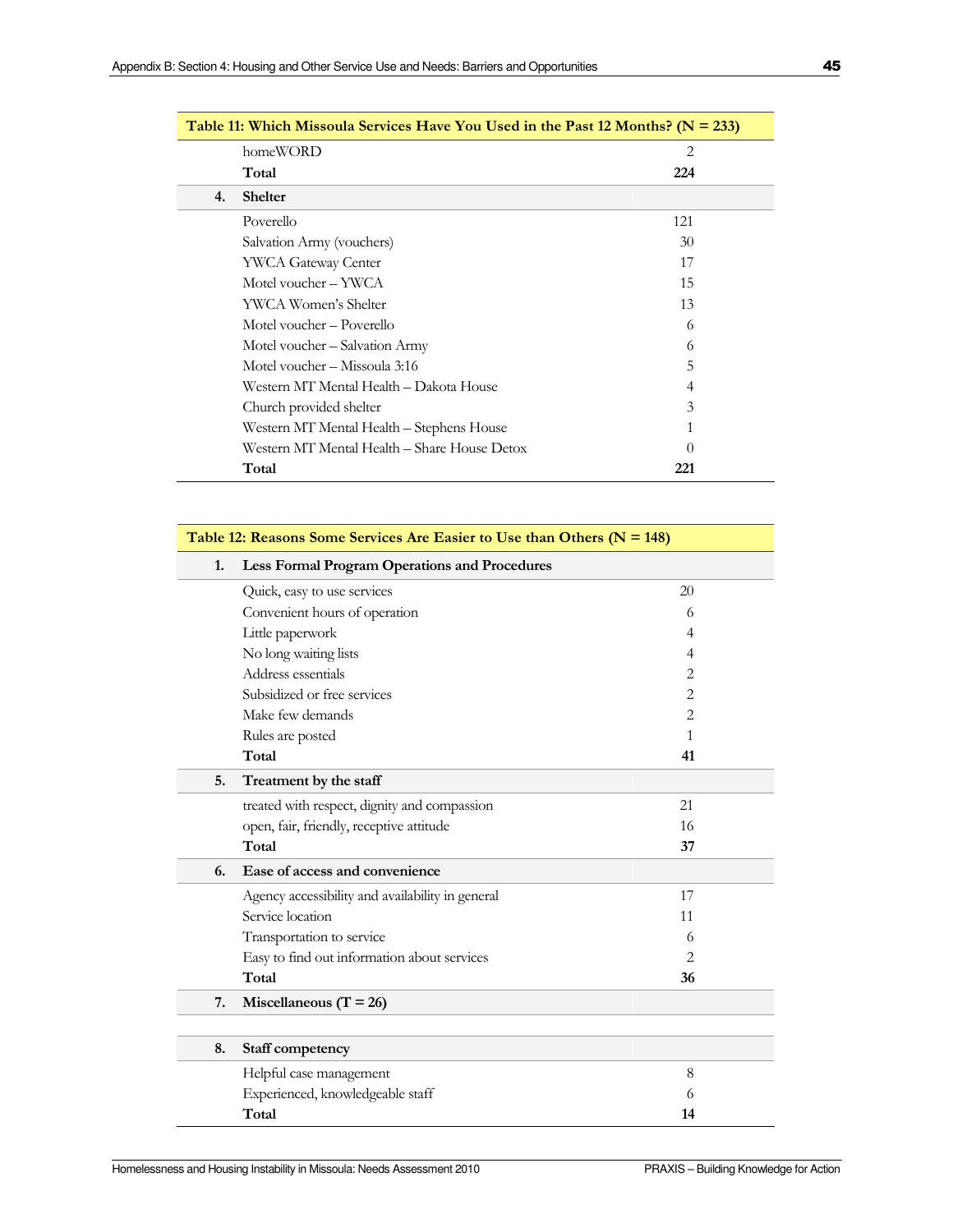| Table 14: Other Services Needed ( $N = 142$ ) |                                            |                |  |
|-----------------------------------------------|--------------------------------------------|----------------|--|
| 6.                                            | <b>Housing Assistance</b>                  |                |  |
|                                               | Help obtaining housing general             | 24             |  |
|                                               | deposit, first/last months rent            | 6              |  |
|                                               | bad credit and non discrimination          | 2              |  |
|                                               | Help securing permanent housing            | 12             |  |
|                                               | Affordable/low income housing access       | 6              |  |
|                                               | Temporary housing assistance               | 5              |  |
|                                               | Total                                      | 55             |  |
| 7.                                            | <b>Health and Mental Health Assistance</b> |                |  |
|                                               | Dental and eye care                        | 13             |  |
|                                               | Access to medical care in general          | 12             |  |
|                                               | Help accessing federal insurance programs  | 4              |  |
|                                               | Medications                                | 4              |  |
|                                               | Mental health services                     | 3              |  |
|                                               | Care for chronic pain                      | 2              |  |
|                                               | Follow-up medical care                     | 2              |  |
|                                               | Alternative medical care                   | 1              |  |
|                                               | Medical records retrieval                  | 1              |  |
|                                               | Health and mental health miscellaneous     | 1              |  |
|                                               | Total                                      | 43             |  |
| 8.                                            | <b>Miscellaneous Services Needed</b>       |                |  |
|                                               | Education and training                     | 7              |  |
|                                               | Legal services                             | 4              |  |
|                                               | More food access                           | 4              |  |
|                                               | Job assistance                             | 3              |  |
|                                               | Picture ID service                         | 3              |  |
|                                               | More advertising re: service availability  | 3              |  |
|                                               | Advocacy services                          | $\overline{c}$ |  |
|                                               | More programs for men                      | 2              |  |
|                                               | Veterans Assistance                        | $\overline{2}$ |  |
|                                               | Total                                      | 30             |  |
| 9.                                            | <b>Transportation Services</b>             |                |  |
|                                               | Bus passes                                 | 3              |  |
|                                               | Better transportation in general           | $\mathbf{2}$   |  |
|                                               | Car insurance                              | $\mathbf{2}$   |  |
|                                               | Gas vouchers                               | $\overline{c}$ |  |
|                                               | Personal vehicle                           | $\overline{c}$ |  |
|                                               | Total                                      | 11             |  |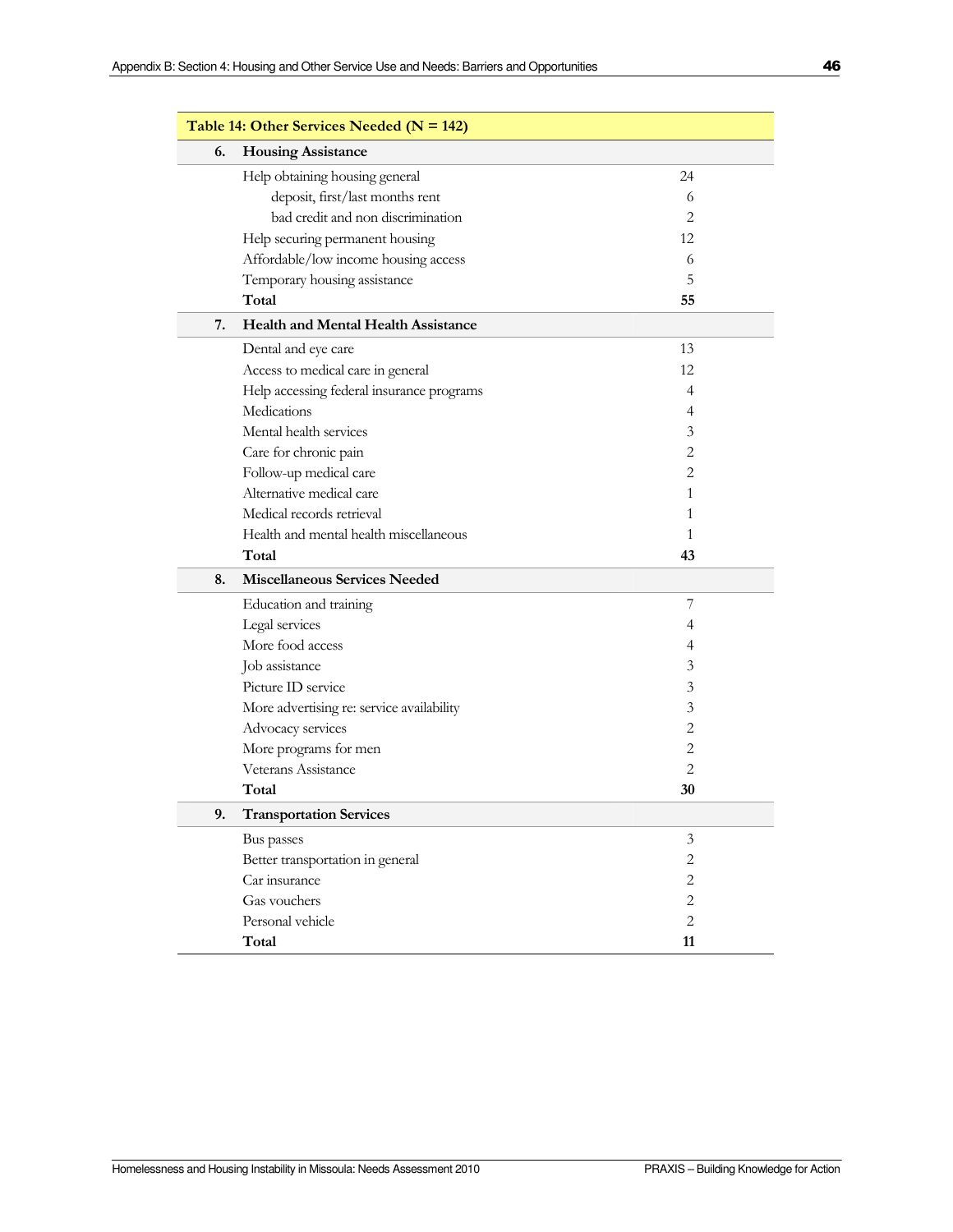# Appendix C: Section 5: Permanent Housing and Employment Needs

Table numbers in Appendix C correspond with the table numbers in Section 5 of the report. The tables listed provide more detailed information from the analyses of all open-ended survey questions and some closed-ended questions that required respondents to review a lengthy list of yes-or-no items.

| Table 16: Finding Permanent Housing – Top Ten Needs ( $N = 189$ ) |                                                                 |     |  |  |
|-------------------------------------------------------------------|-----------------------------------------------------------------|-----|--|--|
| 1.                                                                | Affordable housing                                              | 128 |  |  |
| 2.                                                                | Job                                                             | 113 |  |  |
| 3.                                                                | Less discrimination (i.e., pet, children, credit history, etc.) | 68  |  |  |
| 4.                                                                | Bus passes                                                      | 73  |  |  |
| 5.                                                                | Outreach worker/advocate                                        | 69  |  |  |
| 6.                                                                | Regular income                                                  | 67  |  |  |
| 7.                                                                | Damage deposit                                                  | 62  |  |  |
| 8.                                                                | Transportation to see apartments/housing                        | 50  |  |  |
| 9.                                                                | Information about housing supports/services                     | 39  |  |  |
| 10.                                                               | Shower/laundry facilities                                       | 37  |  |  |

| Table 18: Affording Permanent Housing – Top Ten Needs ( $N = 182$ ) |                                         |     |  |  |
|---------------------------------------------------------------------|-----------------------------------------|-----|--|--|
| 1.                                                                  | On-going rental assistance              | 103 |  |  |
| 2.                                                                  | First and last months' rent and deposit | 100 |  |  |
| 3.                                                                  | A job or better paying job              | 89  |  |  |
| $\overline{4}$                                                      | Bus voucher                             | 67  |  |  |
| .5.                                                                 | Employment assistance                   | 59  |  |  |
| 6.                                                                  | Clothes                                 | 51  |  |  |
|                                                                     | Food                                    | 49  |  |  |
| 8.                                                                  | Gas money for vehicle                   | 47  |  |  |
| 9.                                                                  | Medical care                            | 43  |  |  |
| 10.                                                                 | Paying rent on a weekly basis           | 42  |  |  |

| Table 19: Sources of Income ( $N = 168$ ) |                                        |    |  |  |
|-------------------------------------------|----------------------------------------|----|--|--|
|                                           | Social Security Disability (SSDI)      | 37 |  |  |
| 2.                                        | Job (part-time)                        | 31 |  |  |
| 3.                                        | Supplemental Social Security SSI)      | 31 |  |  |
| 4.                                        | Family and/or friends                  | 24 |  |  |
| 5.                                        | Job (full-time)                        | 17 |  |  |
| 6.                                        | Panhandling                            | 15 |  |  |
| 7.                                        | Odd jobs, crafts, day labor            | 14 |  |  |
| 8.                                        | Unemployment benefits                  | 11 |  |  |
| 9.                                        | Recycling                              | 10 |  |  |
|                                           | 10. Veteran Pension/Veteran Disability | 9  |  |  |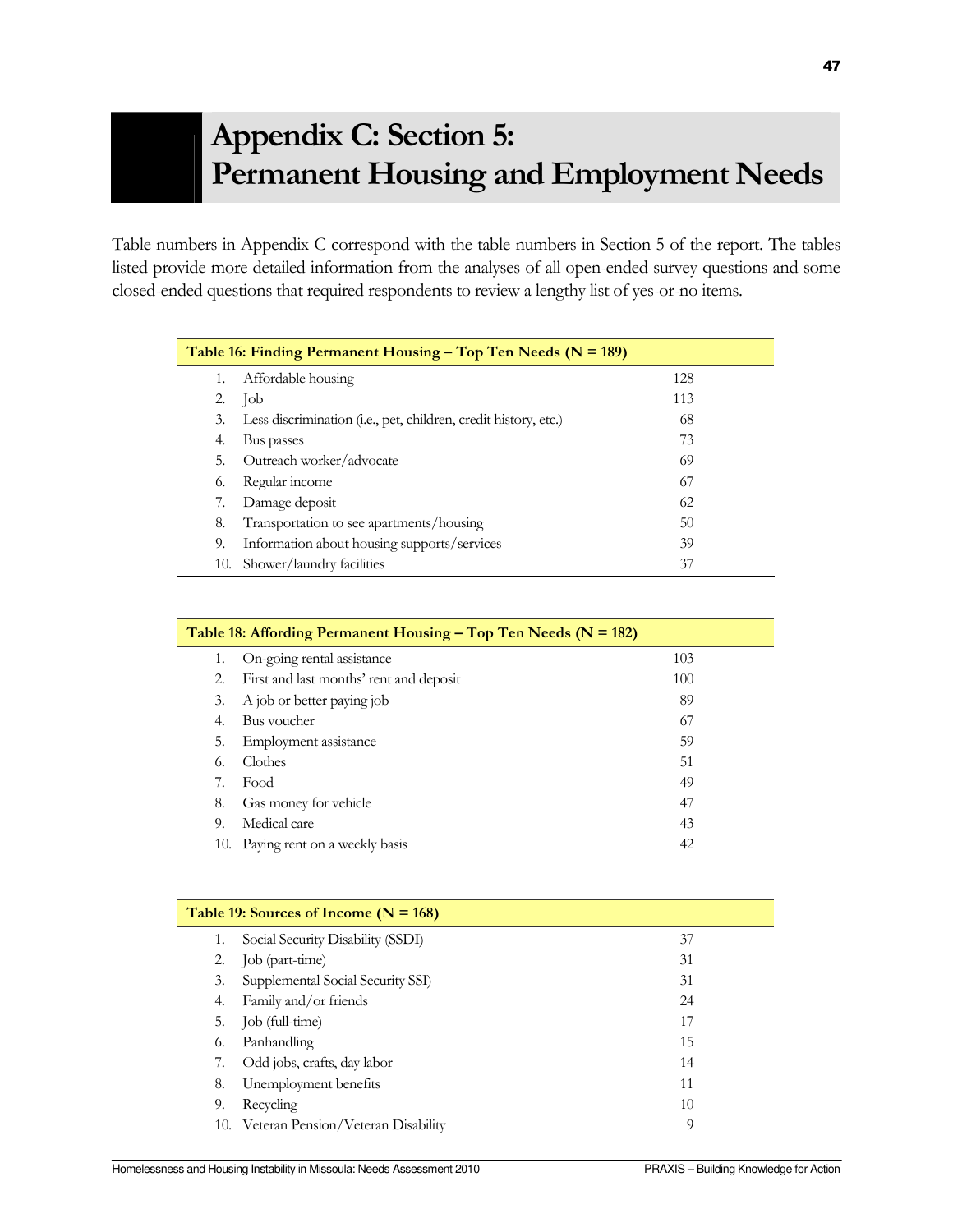| Table 19: Sources of Income ( $N = 168$ ) |                                                    |   |  |
|-------------------------------------------|----------------------------------------------------|---|--|
|                                           | 11. Child support                                  |   |  |
|                                           | 12. Temporary Assistance for Needy Families (TANF) |   |  |
|                                           | 13. Alimony                                        | 4 |  |
|                                           | 14. Pension from former job                        | 4 |  |
|                                           | 15. Private disability. private retirement         |   |  |
|                                           | 16. Inheritance                                    |   |  |
|                                           | 17. Workers' Compensation                          |   |  |

| Table 21: What Kind of Help Do you Need to Find and Keep a Job? ( $N = 116$ ) |                                    |                |  |
|-------------------------------------------------------------------------------|------------------------------------|----------------|--|
| 1.                                                                            | Education or job training          | 67             |  |
| 2.                                                                            | Transportation                     | 53             |  |
| 3.                                                                            | Knowing what jobs are available    | 52             |  |
| 4.                                                                            | Clothing                           | 44             |  |
| 5.                                                                            | Resume                             | 40             |  |
| 6.                                                                            | Driver's license                   | 37             |  |
| 7.                                                                            | Phone/voice mail                   | 34             |  |
| 8.                                                                            | Tools for the trade                | 29             |  |
| 9.                                                                            | Better physical healthcare         | 24             |  |
| 10.                                                                           | Place to store personal belongings | 23             |  |
| 11.                                                                           | Shower facility                    | 11             |  |
| 12.                                                                           | Dental care                        | 18             |  |
| 13.                                                                           | Helping getting proper ID          | 18             |  |
|                                                                               | 14. Child care                     | 17             |  |
| 15.                                                                           | Help getting motivated             | 17             |  |
| 16.                                                                           | Better mental healthcare           | 16             |  |
| 17.                                                                           | Alarm clock                        | 14             |  |
| 18.                                                                           | Addictions resources/treatment     | 9              |  |
| 19.                                                                           | Conflict/anger management skills   | 8              |  |
| 20.                                                                           | Legal aid                          | 7              |  |
| 21.                                                                           | Work permit                        | $\overline{2}$ |  |

| Table 22: Is There Anything Else? ( $N = 149$ ) |                                                           |                |  |
|-------------------------------------------------|-----------------------------------------------------------|----------------|--|
| 2.                                              | <b>Suggestions for Addressing Temporary Housing Needs</b> |                |  |
|                                                 | Different types of shelters needed                        |                |  |
|                                                 | Shelter resources for families                            | 12             |  |
|                                                 | Build a bigger shelter                                    | 9              |  |
|                                                 | Temporary adverse weather shelter                         | 0              |  |
|                                                 | Shelter for people who drink                              | 3              |  |
|                                                 | Gender specific shelter                                   | 2              |  |
|                                                 | Build more shelters                                       | $\mathfrak{D}$ |  |
|                                                 | More temporary housing access                             | 2              |  |
|                                                 | Total                                                     | 36             |  |
| 3.                                              | <b>Suggestions for Addressing Permanent Housing Needs</b> |                |  |
|                                                 | Different types of permanent housing needed               |                |  |
|                                                 | Affordable permanent housing                              | 15             |  |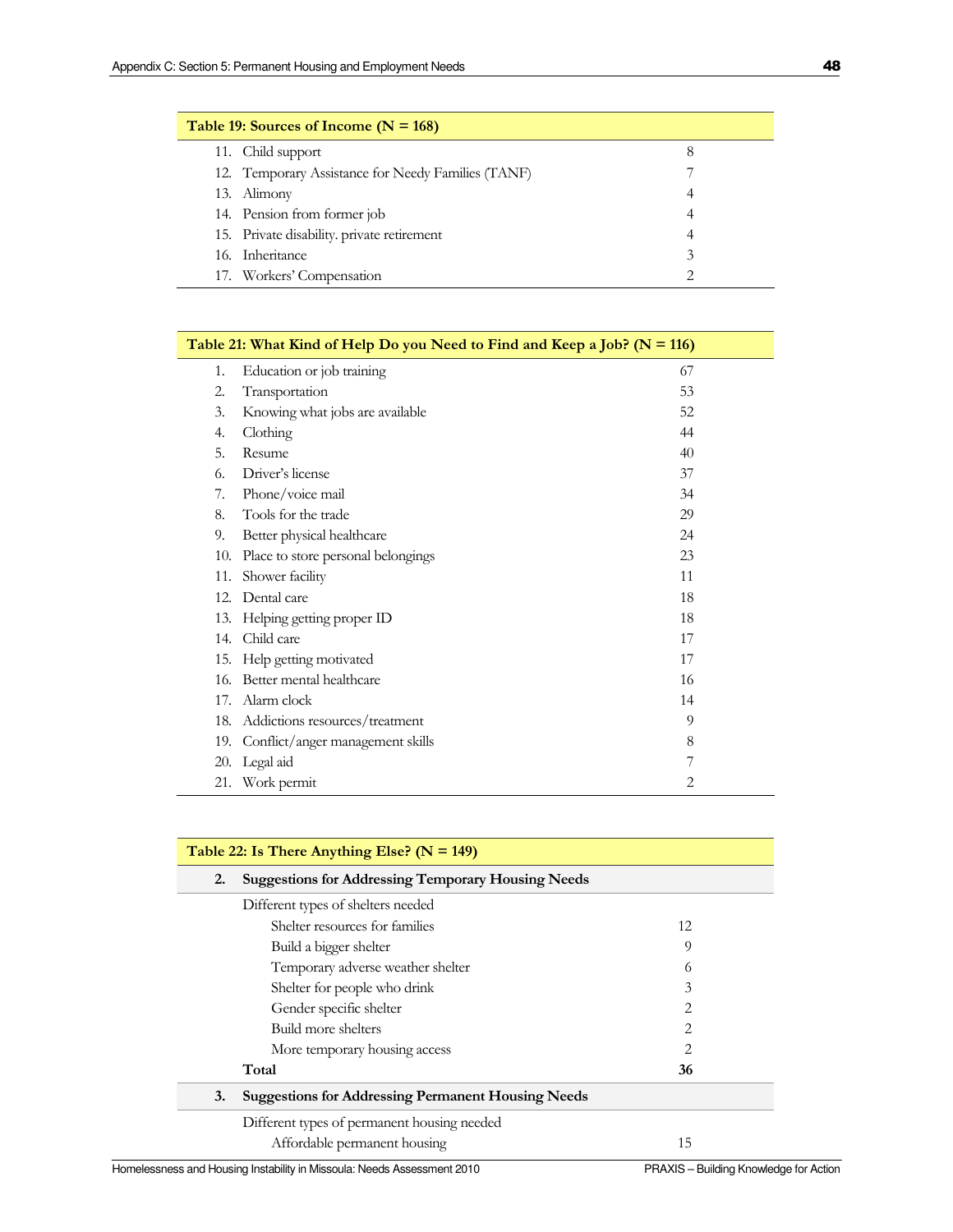|       | Table 22: Is There Anything Else? ( $N = 149$ )              |                |
|-------|--------------------------------------------------------------|----------------|
|       | Non-discriminatory housing                                   | $\mathbf{1}$   |
|       | Housing for smokers                                          | 1              |
|       | Housing for people with pets                                 | 1              |
|       | Assistance with securing housing                             |                |
|       | Faster entry into housing                                    | 3              |
|       | Assistance attaining housing                                 | $\overline{2}$ |
|       | Rental assistance                                            | 2              |
|       | Easier access to housing                                     | 1              |
| Total |                                                              | 26             |
| 4.    | <b>Address Employment Needs</b>                              |                |
|       | Increase job opportunities                                   | 12             |
|       | More job services                                            | 8              |
|       | Job creation                                                 | 3              |
|       | Total                                                        | 23             |
| 5.    | Services in Missoula That Could be Improved and/or Increased |                |
|       | Improve transportation and subsidized transportation         | 8              |
|       | More caseworkers/advocates                                   | $\overline{2}$ |
|       | Help with vision/dental                                      | 1              |
|       | Better mental health care                                    | 1              |
|       | Increase availability of food                                | 1              |
|       | More support for agencies                                    | 1              |
|       | More options for Vets                                        | 1              |
|       | Legal assistance                                             | 1              |
|       | More help for people with disabilities                       | 1              |
|       | Total                                                        | 17             |
| 6.    | Ideas for New Program and/or Services                        |                |
|       | Drop-in Center                                               | 3              |
|       | City designated camping                                      | 1              |
|       | Detoxification facility                                      | 1              |
|       | Homeless garden                                              | 1              |
|       | Incentive program to help people become self-reliant         | 1              |
|       | Information services                                         | 1              |
|       | More public toilets                                          | 1              |
|       | Personal skill building                                      | 1              |
|       | Total                                                        | 10             |
| 7.    | <b>Complaints about Existing Services</b>                    |                |
|       | General complaints                                           | 10             |
|       | Total                                                        | 10             |
| 8.    | No Need to Change or Increase Services                       |                |
|       | Services are good!                                           | 5              |
|       | Missoula is great!                                           | 4              |
|       | Total                                                        | 9              |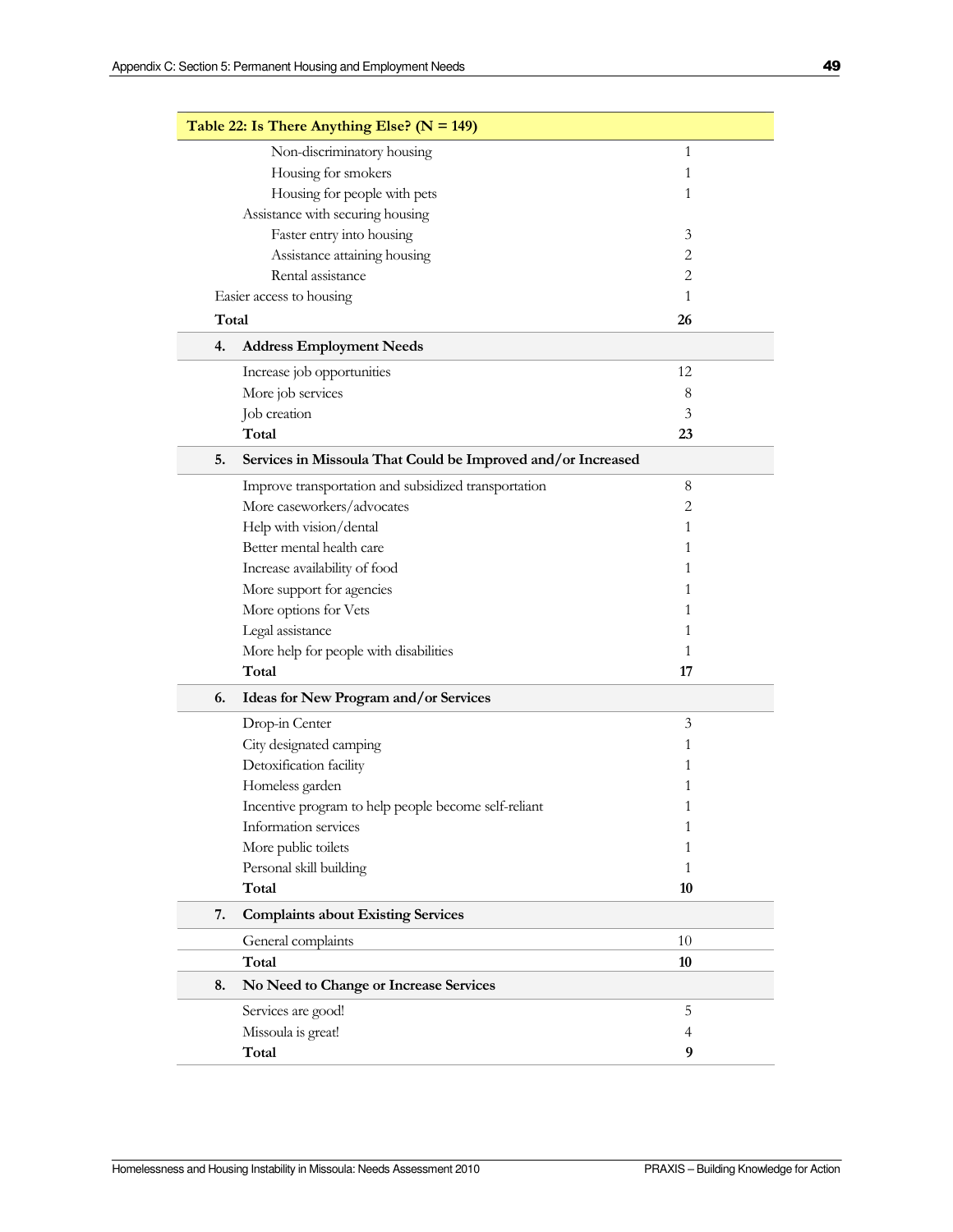| Table 22: Is There Anything Else? ( $N = 149$ ) |                                                  |  |  |
|-------------------------------------------------|--------------------------------------------------|--|--|
| 9.                                              | <b>Remedy Discrimination Issues</b>              |  |  |
|                                                 | Address non-qualification for services           |  |  |
|                                                 | Address how to help people with criminal records |  |  |
|                                                 | Total                                            |  |  |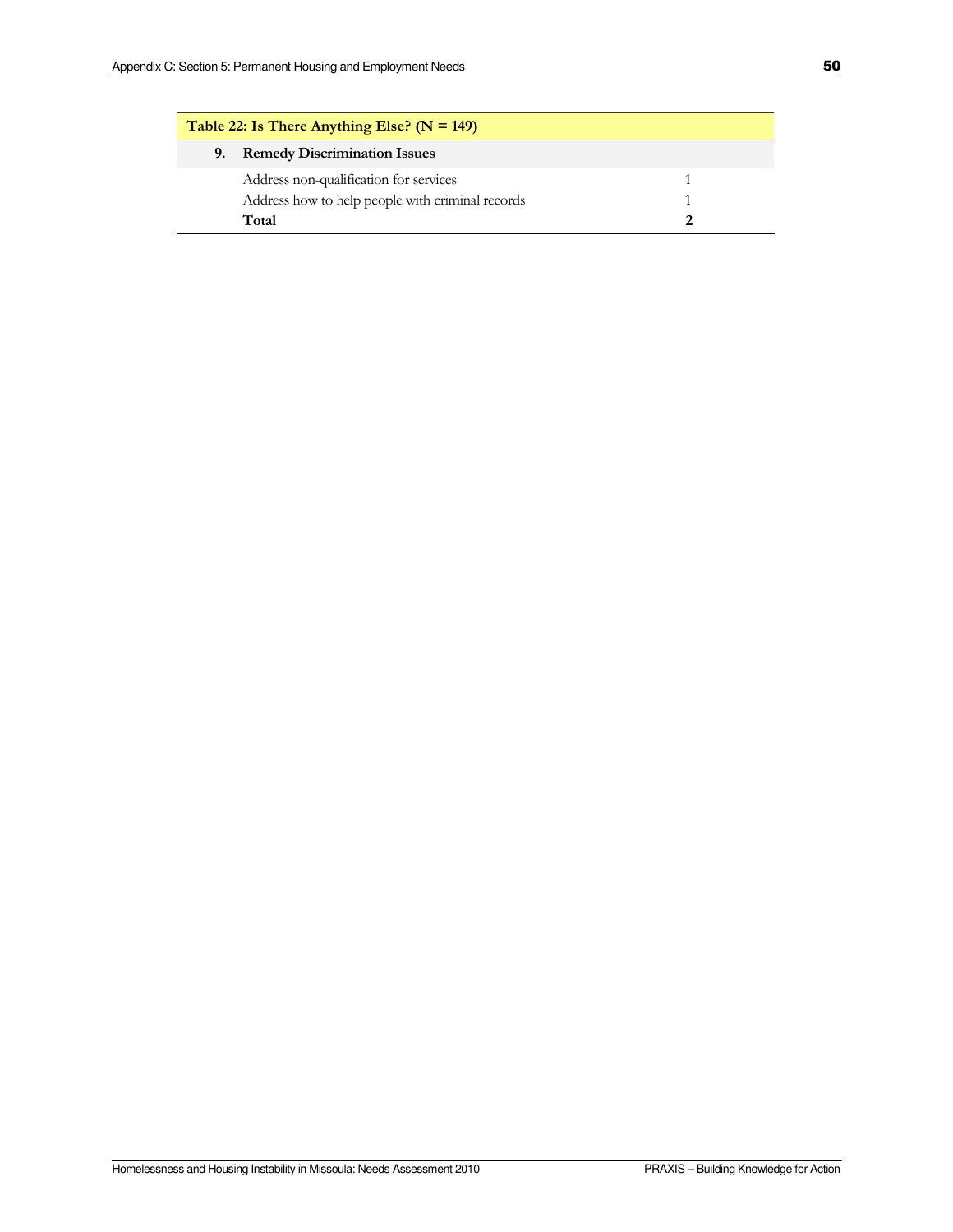# Appendix D: Sections 2–5: T-Test Analyses

Appendix D contains the t-test analyses for the survey findings outlined according to the report sections. T-tests compare group differences based on the mean as noted in Table 23. Levels of significance are as follows:  $\leq 0.01$  = highly significant; .01 to .05 = moderately significant; .06 to .10 = somewhat significant. Anything greater than .10 is not considered significant.

| Table 23: T-Test Analyses for Independent Sample                                                                                                                                        |                                                  |                       |
|-----------------------------------------------------------------------------------------------------------------------------------------------------------------------------------------|--------------------------------------------------|-----------------------|
| <b>Comparison Groups</b>                                                                                                                                                                | <b>Mean Differences</b><br><b>Between Groups</b> | Significance<br>Level |
| Section 2                                                                                                                                                                               |                                                  |                       |
| Women were more likely to be younger than men.                                                                                                                                          | 37.44 vs. 43.49                                  | .00                   |
| One- and two-parent families were more likely to be younger than people<br>living alone or in a couple without children.                                                                | 32.27 vs. 44.12                                  | .00                   |
| People whose last permanent housing was in Missoula were more likely to be<br>younger than people whose last permanent housing was elsewhere.                                           | 39.09 vs. 43.42                                  | .01                   |
| People who served in the U.S. military or National Guard were more likely<br>older than people who had not served.                                                                      | 49.64 vs. 39.04                                  | .00                   |
| Section 3                                                                                                                                                                               |                                                  |                       |
| One- and two-parent families were less likely to experience multiple episodes<br>of homelessness than people who are living alone or in a couple without<br>children.                   | $2.30$ vs. $4.43$                                | .00                   |
| People whose last permanent housing was in Missoula were less likely to<br>experience multiple episodes of homelessness than people whose last<br>permanent housing was elsewhere.      | 2.99 vs. 4.70                                    | .00                   |
| Section 4                                                                                                                                                                               |                                                  |                       |
| One- and two-parent families who are homeless or precariously housed were<br>more likely to use more services than people who were living alone or in a<br>couple without children.     | 7.76 vs. 4.93                                    | .00                   |
| People who had lived in Missoula less than a year were less likely to use<br>food/meal services than people who had lived in Missoula more than a year.                                 | 2.01 vs. 2.53                                    | .01                   |
| People whose last permanent housing was in Missoula were more likely to use<br>more services than people whose last permanent housing was elsewhere.                                    | $6.06$ vs. $4.93$                                | .00                   |
| People whose last permanent housing was in Missoula were more likely to use<br>more health care services than people whose last permanent housing was<br>elsewhere.                     | $1.52$ vs. $1.10$                                | .03                   |
| Section 5                                                                                                                                                                               |                                                  |                       |
| Women were more likely to afford more for monthly rent than men.                                                                                                                        | 281.44 vs. 202.62                                | .02                   |
| One- and two-parent families were more likely to have higher monthly income<br>than people who are living alone or in a couple without children.                                        | 625.65 vs. 442.07                                | .02                   |
| People who had been homeless one time in the last three years were more<br>likely to report higher incomes than people who had been homeless multiple<br>times in the last three years. | 592.34 vs. 416.29                                | .01                   |
| People whose last permanent housing was in Missoula were more likely to<br>have higher monthly income than people whose last permanent housing was<br>elsewhere.                        | 590.66 vs. 371.60                                | .00                   |